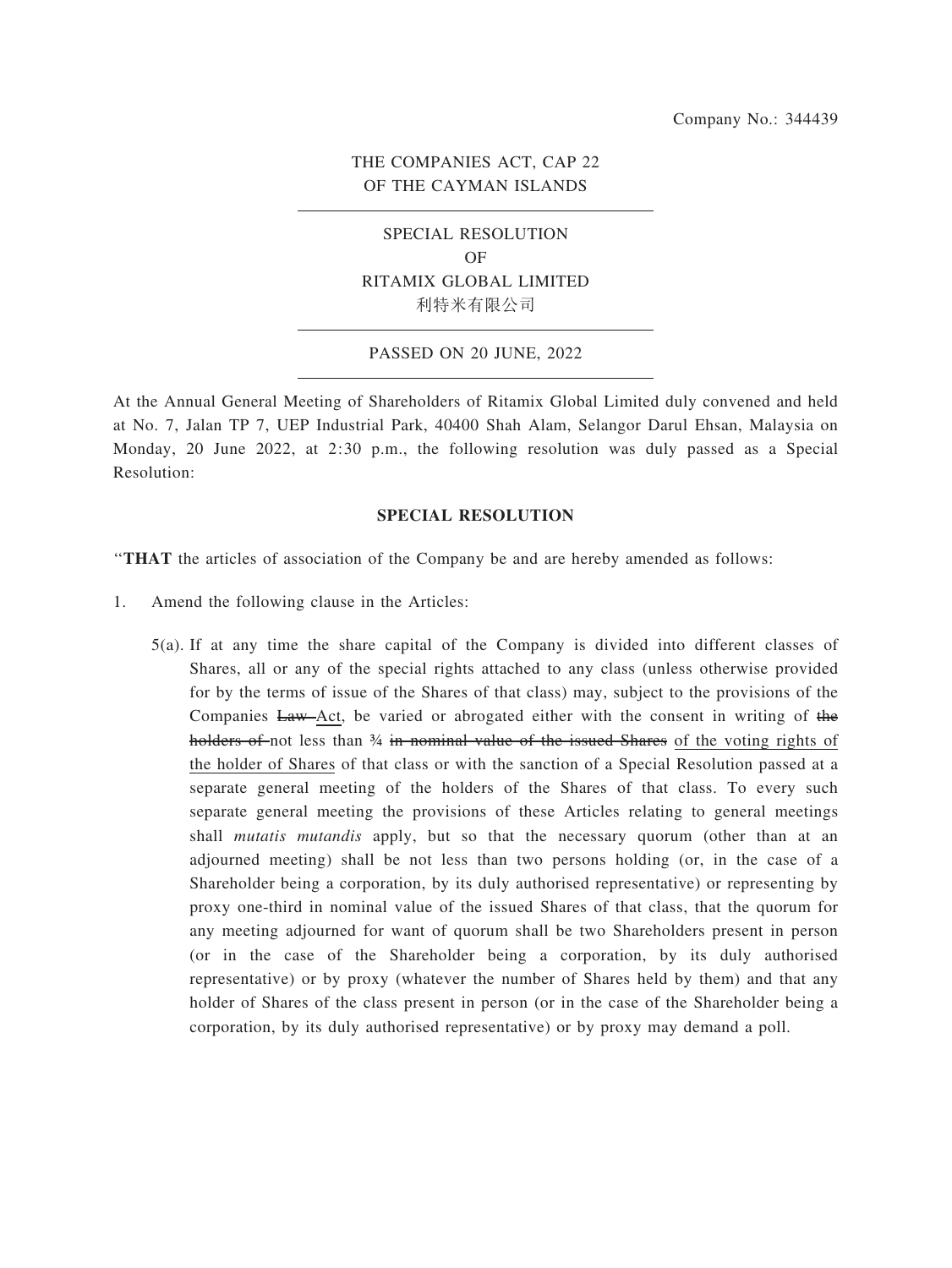- 2. Amend the following clause in the Articles:
	- 17(d). The Register may by notice to Shareholders be closed at such time or for such period not exceeding in the whole 30 days in each year as the Board may determine, which may be extended for no more than 30 days in respect of any year by an Ordinary Resolution of the Shareholders passed in that year.
- 3. Insert the following new clauses to the Articles:
	- 17(e). The notice mentioned above in Article 17(d) shall be given:
		- (i) in accordance with the Listing Rules; or
		- (ii) by advertisement in a newspaper circulating generally in Hong Kong.
	- 17(f). The Company shall, on demand, provide any person who is entitled to inspect the Register seeking to inspect a Register or part of a Register that is closed under this Article with a certificate signed by the Company Secretary of the Company stating the period for which, and by whose authority, it is closed.
- 4. Amend the following clause in the Articles:
	- 62. At all times during the Relevant Period other than the year of the Company's adoption of these Articles, the Company shall in each financial year hold a general meeting as its annual general meeting in addition to any other meeting in that year and shall specify the meeting as such in the notice calling it; and such annual general meeting shall be held within six months after the end of its previous financial year not more than 15 Months (or such longer period as may be authorised by the HK Stock Exchange) shall elapse between the date of one annual general meeting of the Company and that of the next. The annual general meeting shall be held in the Relevant Territory or elsewhere as may be determined by the Board and at such time and place as the Board shall appoint. A meeting of the Shareholders or any class thereof may be held by means of such telephone, electronic or other communication facilities as permit all persons participating in the meeting to communicate with each other simultaneously and instantaneously, and participation in such a meeting shall constitute presence at such meetings.
- 5. Insert the following new clause to the Articles:
	- 63A. Any Shareholder who is entitled to attend the general meeting shall have the right to (a) speak at the general meeting; and (b) vote at a general meeting except where a Shareholder is required by the Listing Rules to abstain from voting to approve the matter under consideration, and subject to Article 79A below.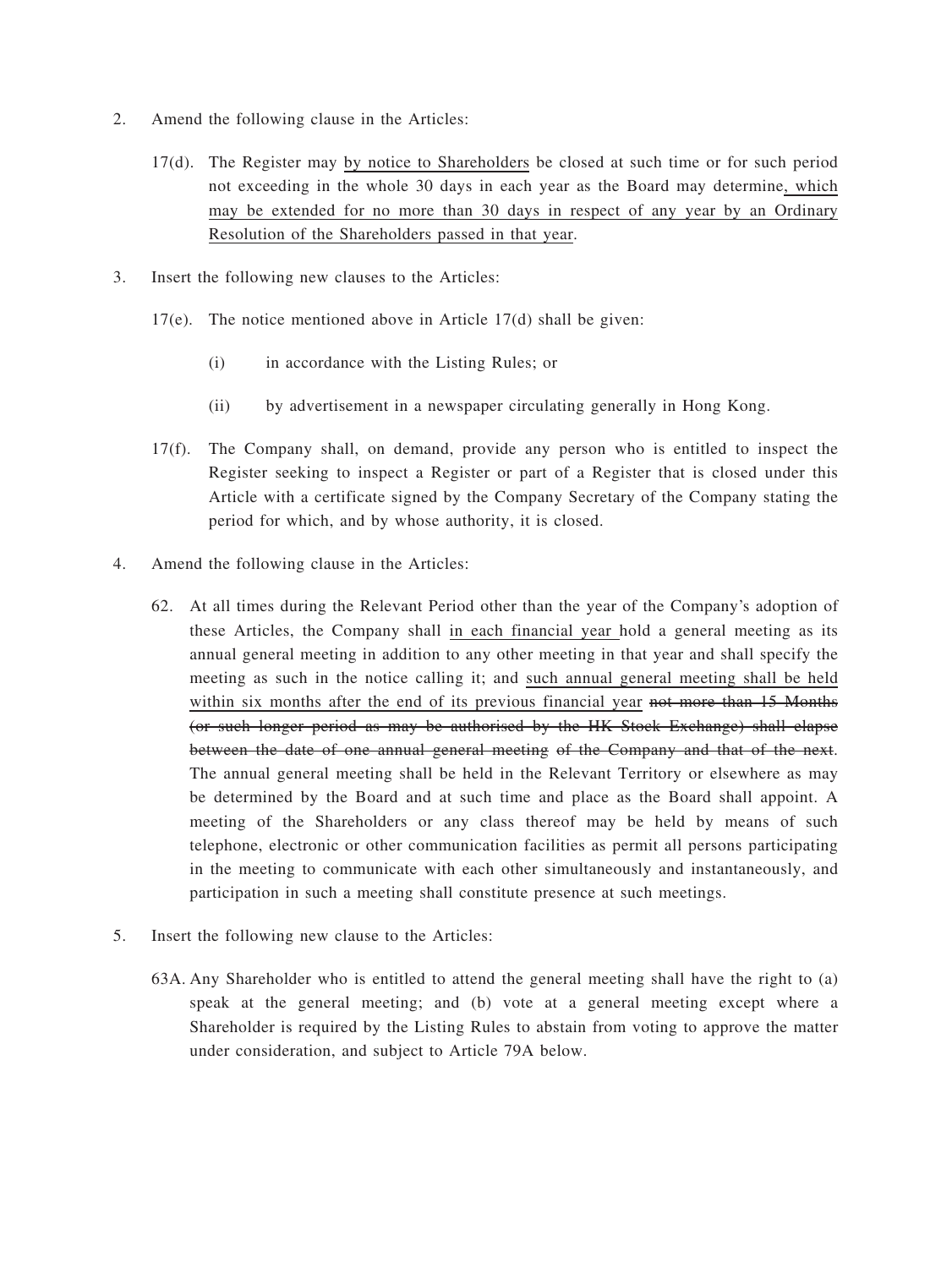- 6. Amend the following clause in the Articles:
	- 64. The Board may, whenever it thinks fit, convene an extraordinary general meeting. Extraordinary general meetings shall also be convened on the requisition of one or more Shareholders holding, at the date of deposit of the requisition, not less than one tenth of the voting rights at general meetings on a one vote per Share basis in the share capital of the Company-paid up capital of the Company having the right of voting at general meetings. Such requisition shall be made in writing to the Board or the Secretary for the purpose of requiring an extraordinary general meeting to be called by the Board for the transaction of any business specified in such requisition. Such meeting shall be held within two Months after the deposit of such requisition. If within 21 days of such deposit, the Board fails to proceed to convene such meeting, the requisitionist(s) himself (themselves) may do so in the same manner, and all reasonable expenses incurred by the requisitionist(s) as a result of the failure of the Board shall be reimbursed to the requisitionist(s) by the Company.
- 7. Insert the following new clause to the Articles:
	- 64A. Any one or more Shareholders holding, at the date of deposit of the requisition, not less than one tenth of the voting rights at general meetings on a one vote per Share basis in the share capital of the Company having the right of voting at general meetings shall have the right to, upon reasonable notice, raise requisition to the Board for adding resolutions to the meeting agenda of a general meeting.
- 8. Amend the following clause in the Articles:
	- 112. The Board shall have power from time to time and at any time to appoint any person as a Director either to fill a casual vacancy or as an additional Director but so that the number of Directors so appointed shall not exceed the maximum number determined from time to time by the Shareholders in general meeting. Any Director appointed by the Board to fill a casual vacancy shall hold office only until the first annual general meeting of the Company after his appointment and be subject to re-election at such meeting. Any Director appointed by the Board to fill a casual vacancy shall hold office only until the first general meeting of the Company after his appointment and be subject to re-election at such meeting. Any Director appointed by the Board as an addition to the existing Board shall hold office only until the next following annual general meeting of the Company and shall then be eligible for re-election. Any Director appointed under this Article shall not be taken into account in determining the Directors or the number of Directors who are to retire by rotation at an annual general meeting.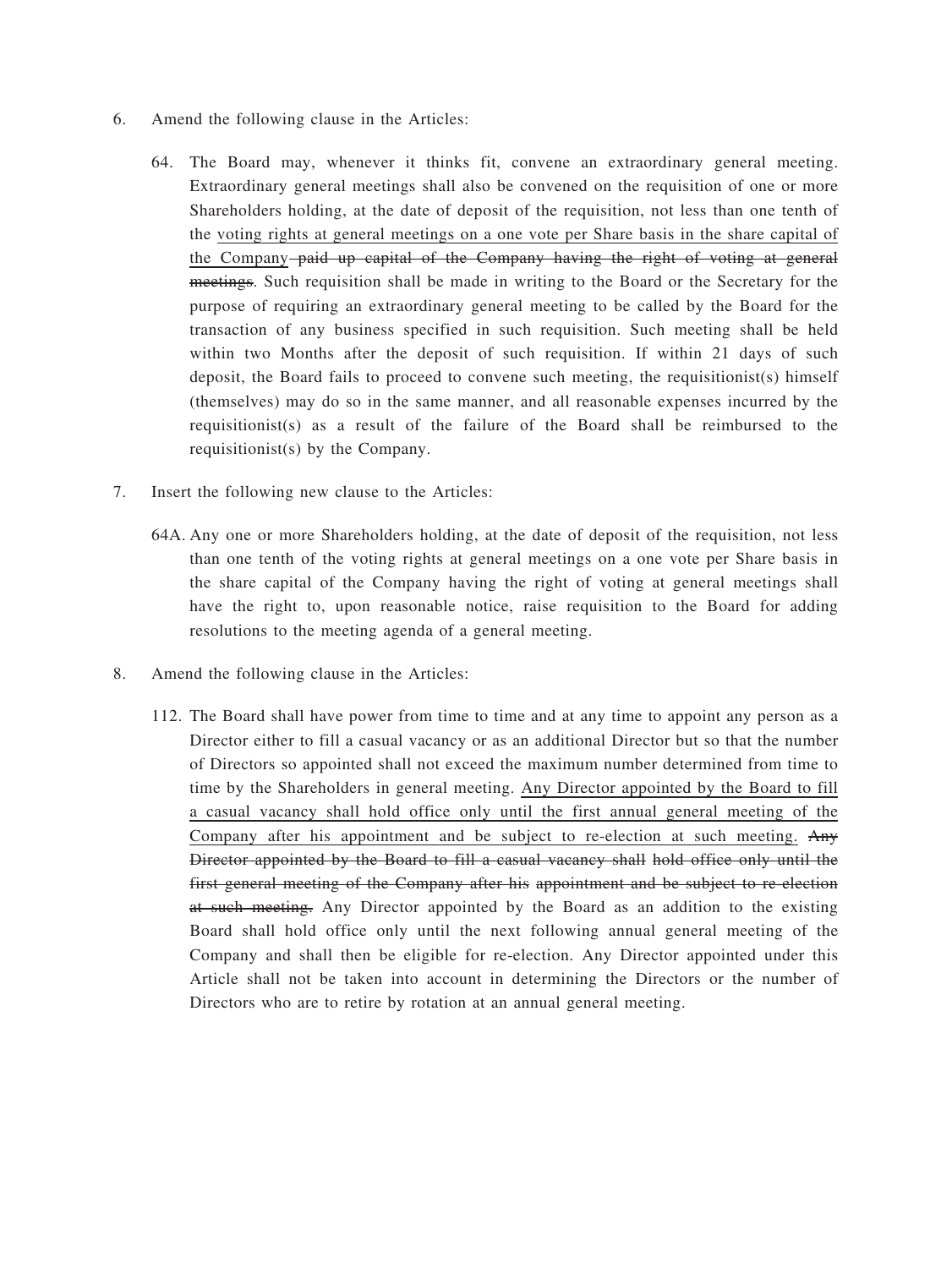- 9. Amend the following clauses in the Articles:
	- 176(a). The Company shall at each annual general meeting, by Ordinary Resolution, appoint one or more firms of auditors to hold office until the conclusion of the next annual general meeting on such terms and with such duties as may be agreed with the Board, but if an appointment is not made, the Auditors in office shall continue in office until a successor is appointed. A Director, officer or employee of any such Director, officer or employee shall not be appointed Auditors of the Company. The Board may fill any casual vacancy in the office of Auditors, but while any such vacancy continues the surviving or continuing Auditors (if any) may act. The remuneration of the Auditors shall be fixed by or on the authority of the Company in the annual general meeting by Ordinary Resolution except that in any particular year the Company in general meeting may delegate the fixing of such remuneration to the Board and the remuneration of any Auditors appointed to fill any casual vacancy may be fixed by the Board.
	- 176(b). The Shareholders may, at any general meeting convened and held in accordance with these Articles, remove the Auditors by Special Ordinary Resolution at any time before the expiration of the term of office and shall, by Ordinary Resolution, at that meeting appoint new auditors in its place for the remainder of the term and fix the new auditor's remuneration or delegate the fixing of such remuneration to the Board.
- 10. Replace all references to ''Companies Law'' to ''Companies Act' in the Articles.''

Dato' Sri Lee Haw Yih Chairman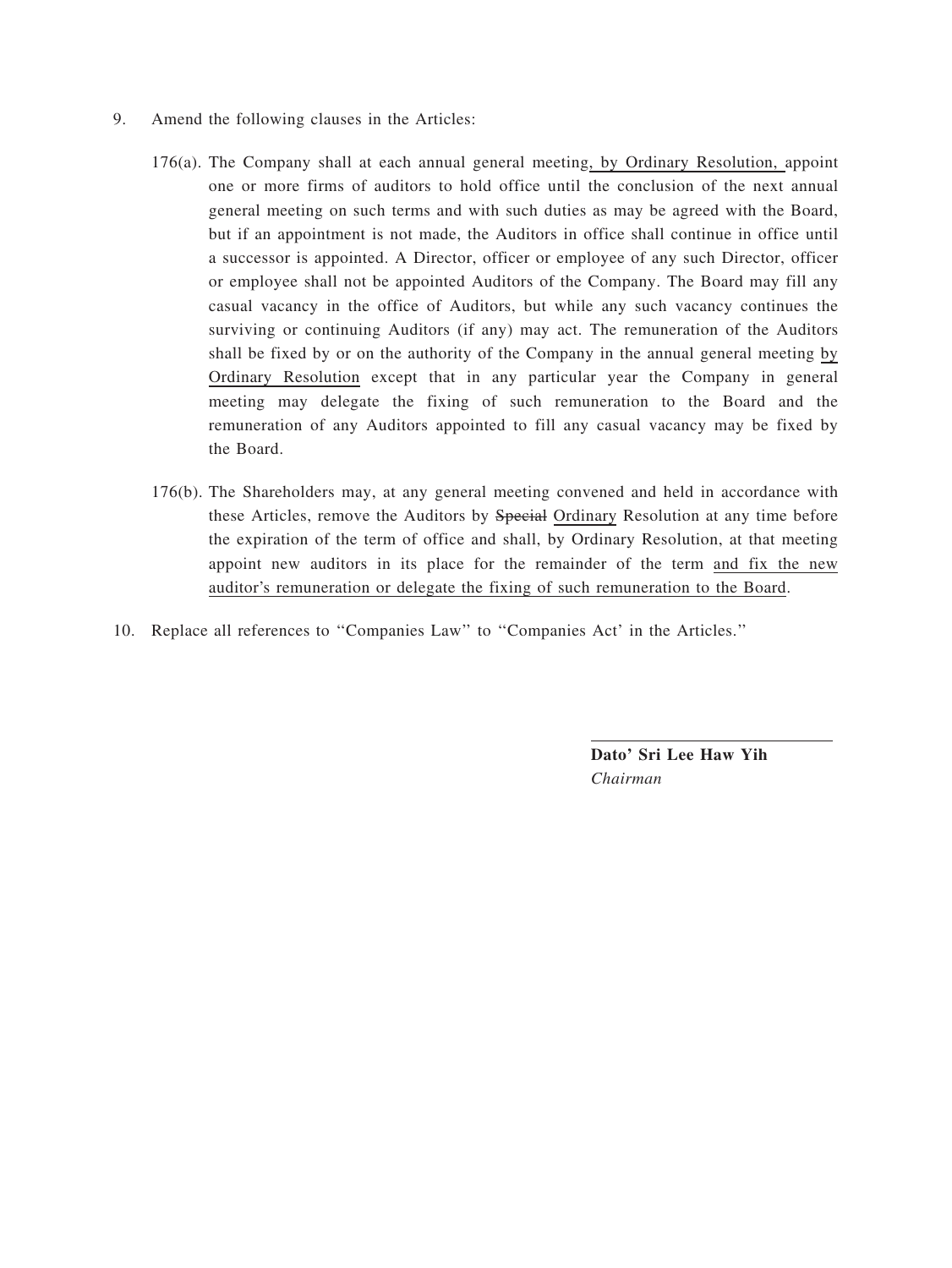# **AMENDED AND RESTATED MEMORANDUM AND ARTICLES OF ASSOCIATION**

**Ritamix Global Limited** 

(as adopted by a Special Resolution passed on 8 April 2020)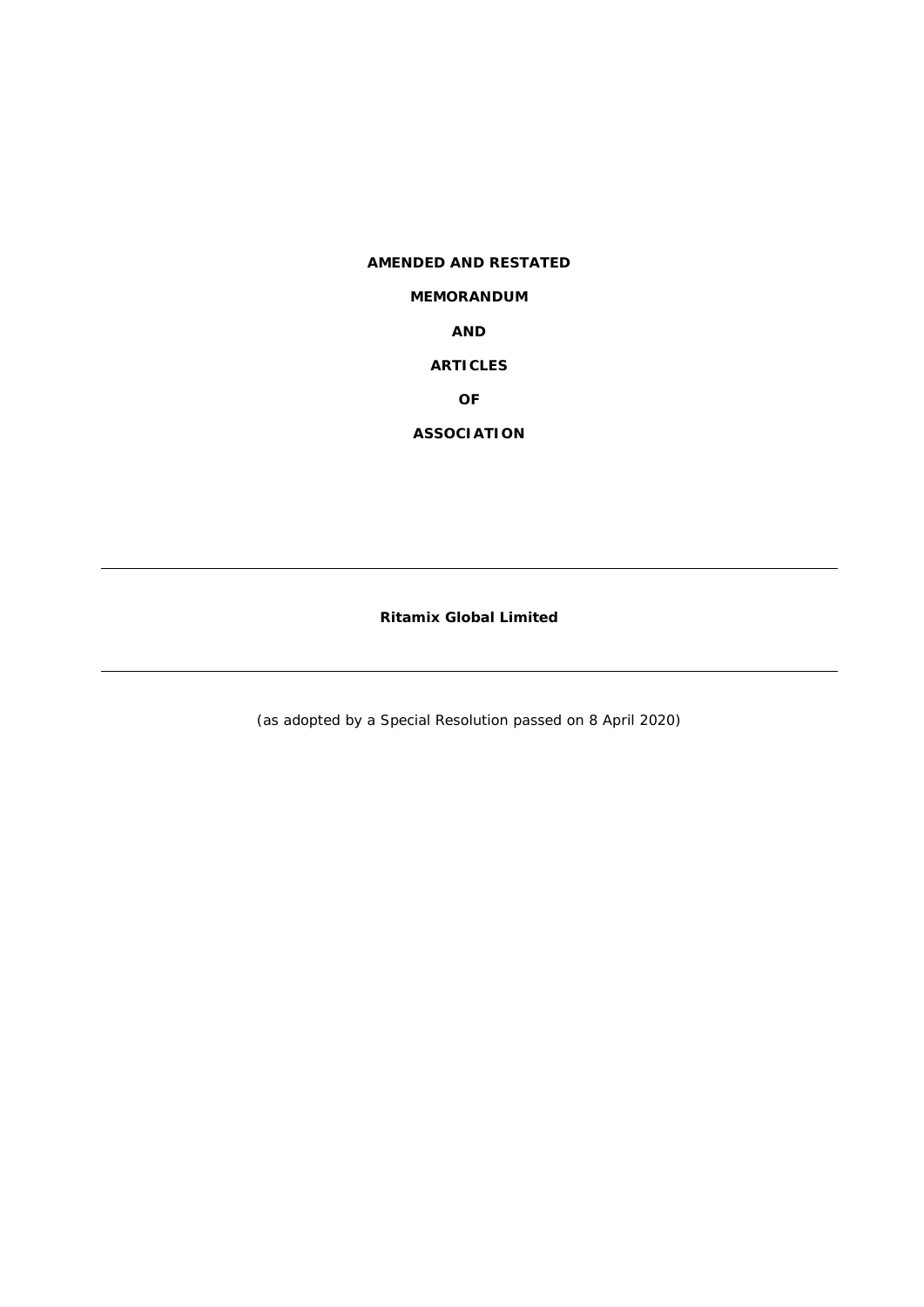## **TABLE OF CONTENTS**

| 52<br>Record Date |
|-------------------|
|                   |
|                   |
|                   |
|                   |
|                   |
|                   |
|                   |
|                   |
|                   |
|                   |
|                   |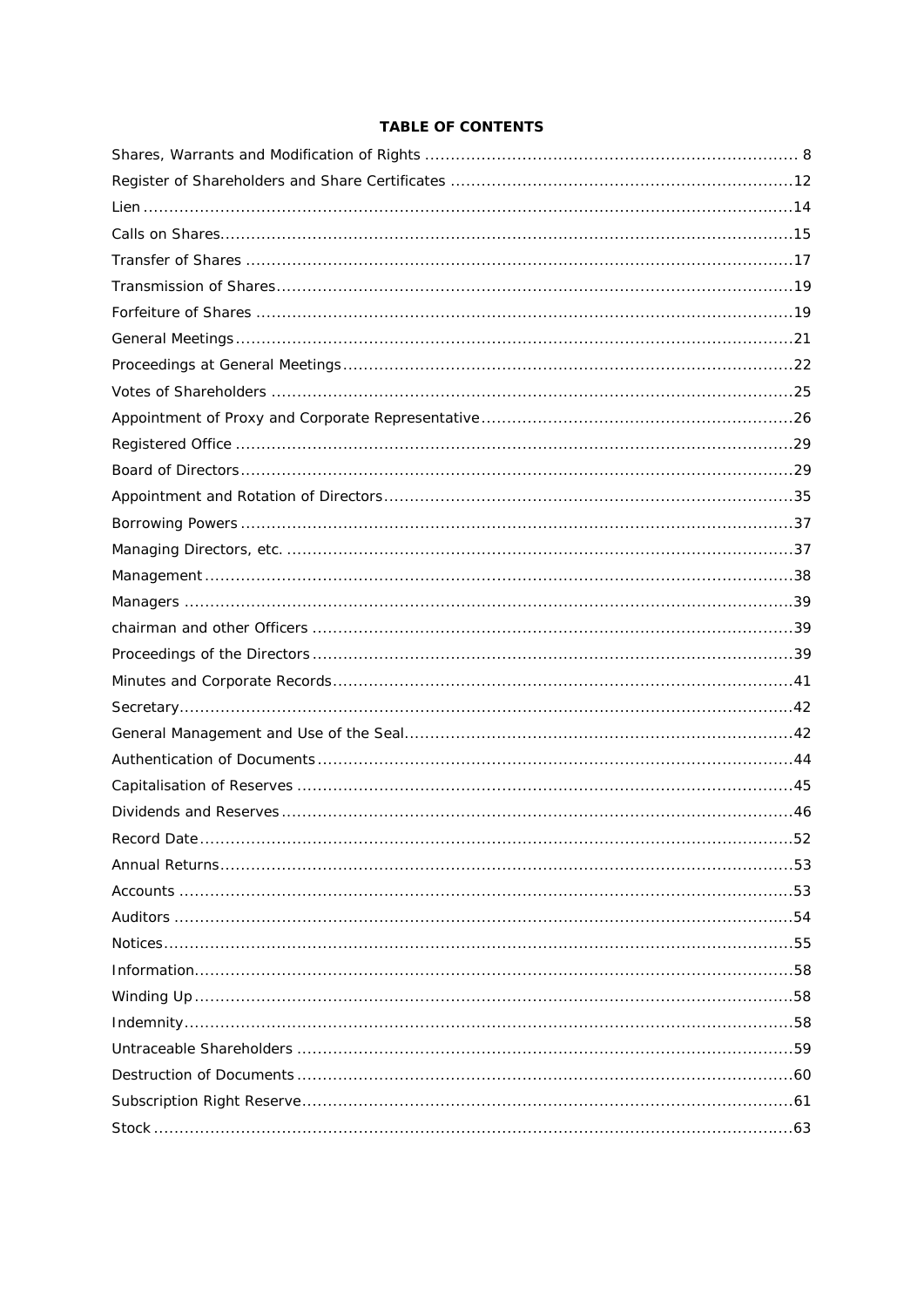## **THE COMPANIES LAW (AS REVISED)**

## **EXEMPTED COMPANY LIMITED BY SHARES**

#### **AMENDED AND RESTATED**

## **MEMORANDUM OF ASSOCIATION**

## **OF**

## **RITAMIX GLOBAL LIMITED**

#### (**Company**)

#### **(adopted by a Special Resolution passed on 8 April 2020)**

- 1. The name of the Company is Ritamix Global Limited.
- 2. The registered office will be situate at the offices of Ocorian Trust (Cayman) Limited, PO Box 1350, Clifton House, 75 Fort Street, Grand Cayman KY1-1108, Cayman Islands or at such other place in the Cayman Islands as the Directors may from time to time decide.
- 3. The objects for which the Company is established are unrestricted and except as prohibited or limited by the laws of the Cayman Islands, the Company shall have full power and authority to carry out any object and shall have and be capable of from time to time and at all times exercising any and all of the powers at any time or from time to time exercisable by a natural person or body corporate in any part of the world whether as principal, agent, contractor or otherwise.
- 4. Without prejudice to the generality of the foregoing, the objects of the Company shall include, but without limitation, the following:
- 4.1 To carry on the business of an investment company and for that purpose to acquire and hold, either in the name of the Company or in that of any nominee, land and real estate, gold and silver bullion, shares (including shares in the Company), stocks, debentures, debenture stock, bonds, notes, obligations and securities issued or guaranteed by any company wherever incorporated or carrying on business and debentures, debenture stock, bonds, notes, obligations and securities issued or guaranteed by any government, sovereign, ruler, commissioners, public body or authority, supreme, dependent, municipal, local or otherwise in any part of the world.
- 4.2 To lend money with or without security either at interest or without and to invest money of the Company in such manner as the Directors think fit.
- 4.3 To acquire by purchase, lease, exchange, or otherwise lands, houses, buildings and other property or any interest in the same in any part of the world.
- 4.4 To carry on the business of a commodity, commodity futures and forward contracts trader and for that purpose to enter into spot, future or forward contracts for the purchase and sale of any commodity including, but without prejudice to the generality of the foregoing, any raw materials, processed materials, agricultural products, produce or livestock, gold and silver bullion, specie and precious or semi-precious stones, goods, articles, services, currencies, rights and interests which may now or in the future be bought and sold in commerce and whether such trading is effected on an organised commodity exchange or otherwise and either to take delivery of, or to sell or exchange any such commodities pursuant to any contract capable of being entered into on any such commodities exchange.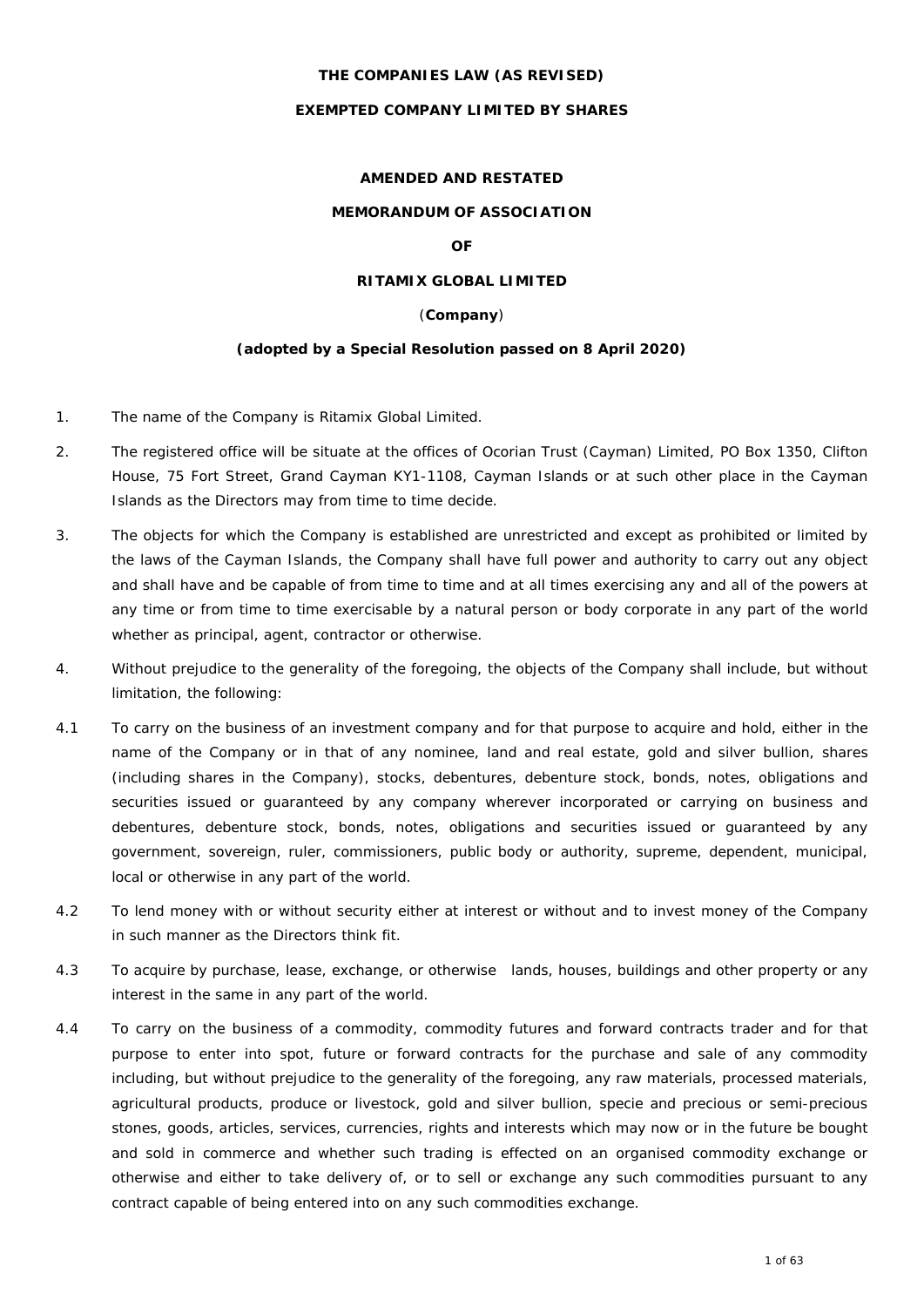- 4.5 To carry on whether as principals, agents or otherwise the business of providing and supplying goods, equipment, materials and services of whatsoever nature, and of financiers, company promoters, realtors, financial agents, land owners and dealers in or managers of companies, estates, lands, buildings, goods, materials, services, stocks, leases, annuities and securities of whatsoever type or kind.
- 4.6 To purchase or otherwise acquire and hold any rights, privileges, concessions, patents, patent rights, licences, secret processes and any real or personal property of any kind whatsoever.
- 4.7 To build, equip, furnish, outfit, repair, purchase, own, charter and lease steam, motor, sail or other vessels, ships, boats, tugs, barges, lighters or other property to be used in the business of shipping, transportation, chartering and other communication and transport operations for the use of the Company or for others, and to sell, charter, lease, mortgage, pledge or transfer the same or any interest therein to others.
- 4.8 To carry on the business of importers, exporters and merchants of goods, produce, stores and articles of all kinds both wholesale and retail, packers, customs brokers, ship agents, warehousemen, bonded or otherwise and carriers and to transact every kind of agency, factor and brokerage business or transaction which may seem to the Company directly or indirectly conducive to its interests.
- 4.9 To carry on the business of consultants in connection with all manner of services and advisers on all matters relating to companies, firms, partnerships, charities, political and non-political persons and organisations, governments, principalities, sovereign and republican states and countries and to carry on all or any of the businesses of financial, industrial, development, architectural, engineering, manufacturing, contracting, management, advertising, professional business and personal consultants and to advise upon the means and methods for extending, developing, marketing and improving all types of projects, developments, businesses or industries and all systems or processes relating to such businesses and the financing, planning, distribution, marketing and sale thereof.
- 4.10 To act as a management company in all branches of that activity and without limiting the generality of the foregoing, to act as managers of investments and hotels, estates, real property, buildings and businesses of every kind and generally to carry on business as managers, consultants or agents for or representatives of owners of property of every kind, manufacturers, funds, syndicates, persons, firms and companies for any purpose whatsoever.
- 4.11 To carry on any other trade or business which may seem to the Company capable of being carried on conveniently in connection with any business of the Company.
- 4.12 To borrow or raise money by the issue of ordinary debenture stock or on mortgage or in such other manner as the Company shall think fit.
- 4.13 To draw, make, accept, endorse, discount, execute and issue all instruments both negotiable and nonnegotiable and transferable including promissory notes, bills of exchange, bills of lading, warrants, debentures and bonds.
- 4.14 To establish branches or agencies in the Cayman Islands and elsewhere and to regulate and to discontinue the same.
- 4.15 To distribute any of the property of the Company among the members of the Company in specie.
- 4.16 To acquire and take over the whole or any part of the business, property and liabilities of any person or persons, firm or company or to take or otherwise acquire and hold shares, stock, debentures or other securities of or interest in any other company carrying on any business or possessed of any property or rights.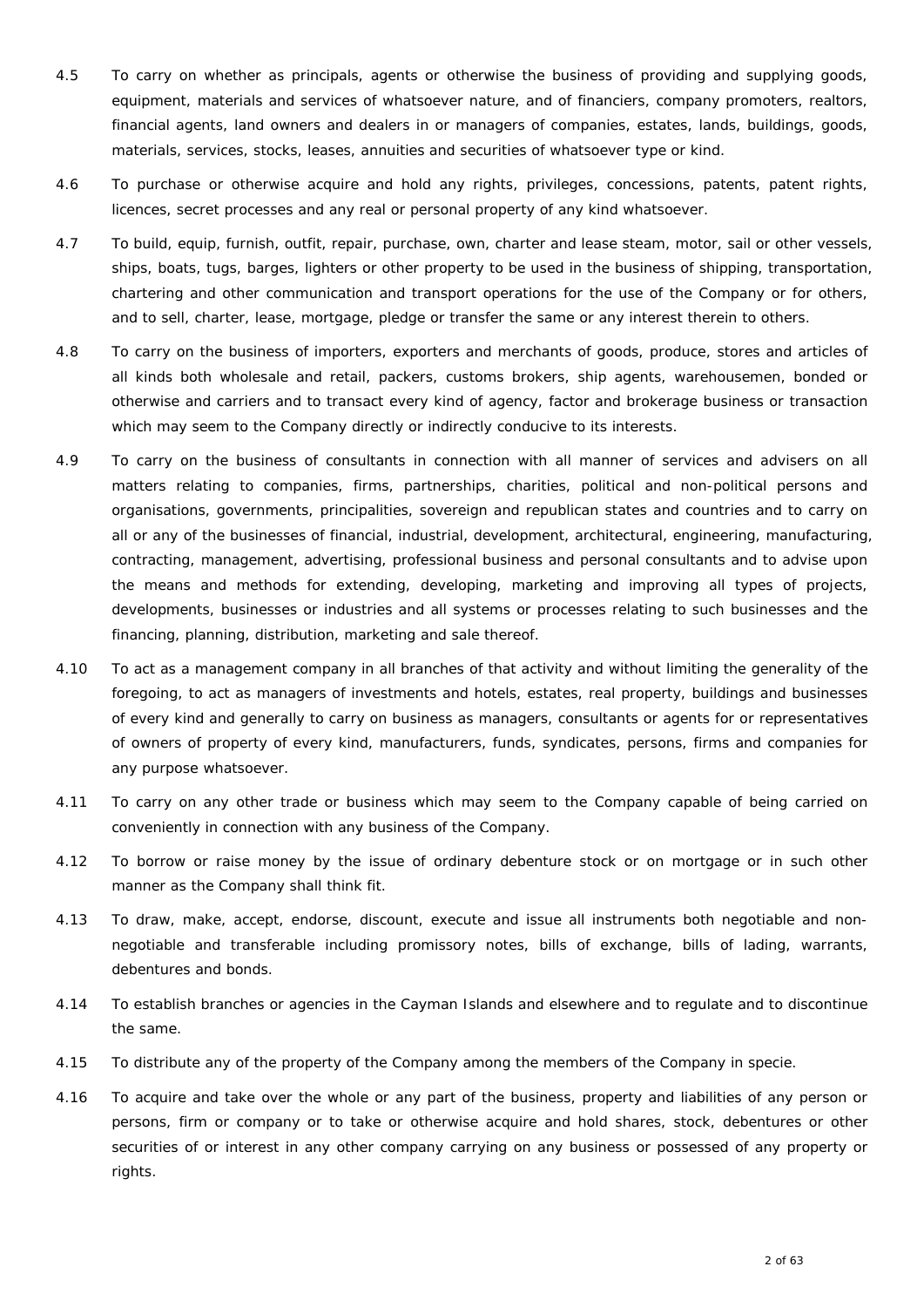- 4.17 To grant pensions, allowances, gratuities and bonuses to employees or ex-employees of the Company or the dependents of such persons and to support, establish or subscribe to any charitable or other institutions, clubs, societies or funds or to any national or patriotic fund.
- 4.18 To lend and advance moneys or give credit to such persons and on such terms as may be thought fit and to guarantee or stand surety for the obligations of any third party whether such third party is related to the Company or otherwise and whether or not such guarantee or surety is to provide any benefits to the Company and for that purpose to mortgage or charge the Company's undertaking, property and uncalled capital or any part thereof, on such terms and conditions as may be thought expedient in support of any such obligations binding on the Company whether contingent or otherwise.
- 4.19 To enter into partnership or into any arrangements for sharing profits, union of interests, co-operation, joint venture, reciprocal concession, amalgamation or otherwise with any person or persons or company engaged or interested or about to become engaged or interested in the carrying on or conduct of any business or enterprise from which this Company would or might derive any benefit whether direct or indirect and to lend money, guarantee the contracts of or otherwise assist any such person or company and to take subscribe for or otherwise acquire shares and securities of any such company and to sell, hold, re issue with or without guarantee or otherwise deal with the same.
- 4.20 To enter into any arrangements with any authorities, municipal or local or otherwise and to obtain from any such authority any rights, privileges or concessions which the Company may think it desirable to obtain and to carry out, exercise and comply with any such arrangements, rights, privileges or concessions.
- 4.21 To do all such things as are incidental to or which the Company may think conducive to the attainment of the above objects or any of them.
- 5. If the Company is registered as an exempted company as defined in the Cayman Islands Companies Law, it shall have the power, subject to the provisions of the Cayman Islands Companies Law and with the approval of a special resolution, to continue as a body incorporated under the laws of any jurisdiction outside of the Cayman Islands and to be de-registered in the Cayman Islands.
- 6. The liability of the members of the Company is limited.
- 7. The authorised share capital of the Company is HK\$200,000,000.00 consisting of 20,000,000,000 ordinary shares of par value HK\$0.01 each with the power for the Company to increase or reduce the said capital and to issue any part of its capital, original or increased, with or without any preference, priority or special privilege or subject to any postponement of rights or to any conditions or restrictions; and so that, unless the condition of issue shall otherwise expressly declare, every issue of shares, whether declared to be preference or otherwise, shall be subject to the power hereinbefore contained.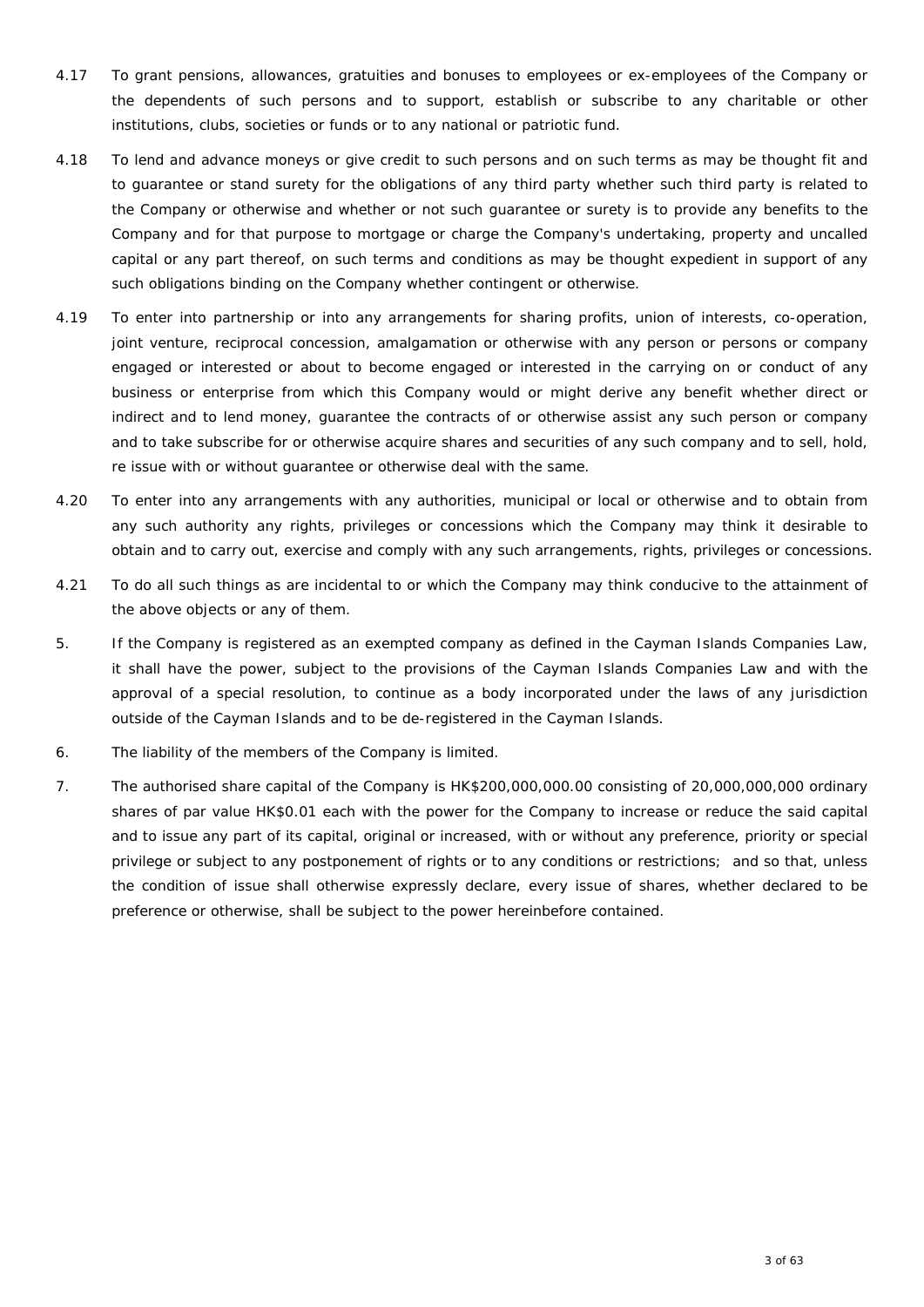#### **THE COMPANIES LAW (AS REVISED)**

## **EXEMPTED COMPANY LIMITED BY SHARES**

#### **AMENDED AND RESTATED**

## **ARTICLES OF ASSOCIATION**

## **OF**

## **Ritamix Global Limited**

#### (**Company**)

#### **(adopted by a Special Resolution passed on 8 April 2020)**

- 
- 1 (a) Table "A" of the Companies Law (as revised) shall not apply to the Company.
	- (b) Any marginal notes, titles or lead in references to Articles and the index Marginal Notes of the Memorandum and Articles of Association shall not form part of the Memorandum or Articles of Association and shall not affect their interpretation. In interpreting these Articles of Association, unless there be something in the subject or context inconsistent therewith:

address: shall have the ordinary meaning given to it and shall include Definitions any facsimile number, electronic number or address or website used for the purposes of any communication pursuant to these Articles;

**appointor**: means in relation to an alternate Director, the Director who appointed the alternate to act as his alternate;

**Articles**: means these Articles of Association in their present form and all supplementary, amended or substituted articles for the time being in force;

**Auditors**: means the persons appointed by the Company from time to time to perform the duties of auditors of the Company ;

**Board**: means the board of Directors of the Company as constituted from time to time or as the context may require the majority of Directors present and voting at a meeting of the Directors at which a quorum is present;

**Call**: shall include any instalment of a call;

**Clearing House**: means a clearing house recognised by the laws of the jurisdiction in which the Shares of the Company are listed or quoted with the permission of the Company on a stock exchange in such jurisdiction;

**Close Associate(s):** shall have the meaning as defined in the Listing Rules;

**Companies Law**: means the Companies Law (as revised) of the Cayman Islands as amended from time to time and every other act,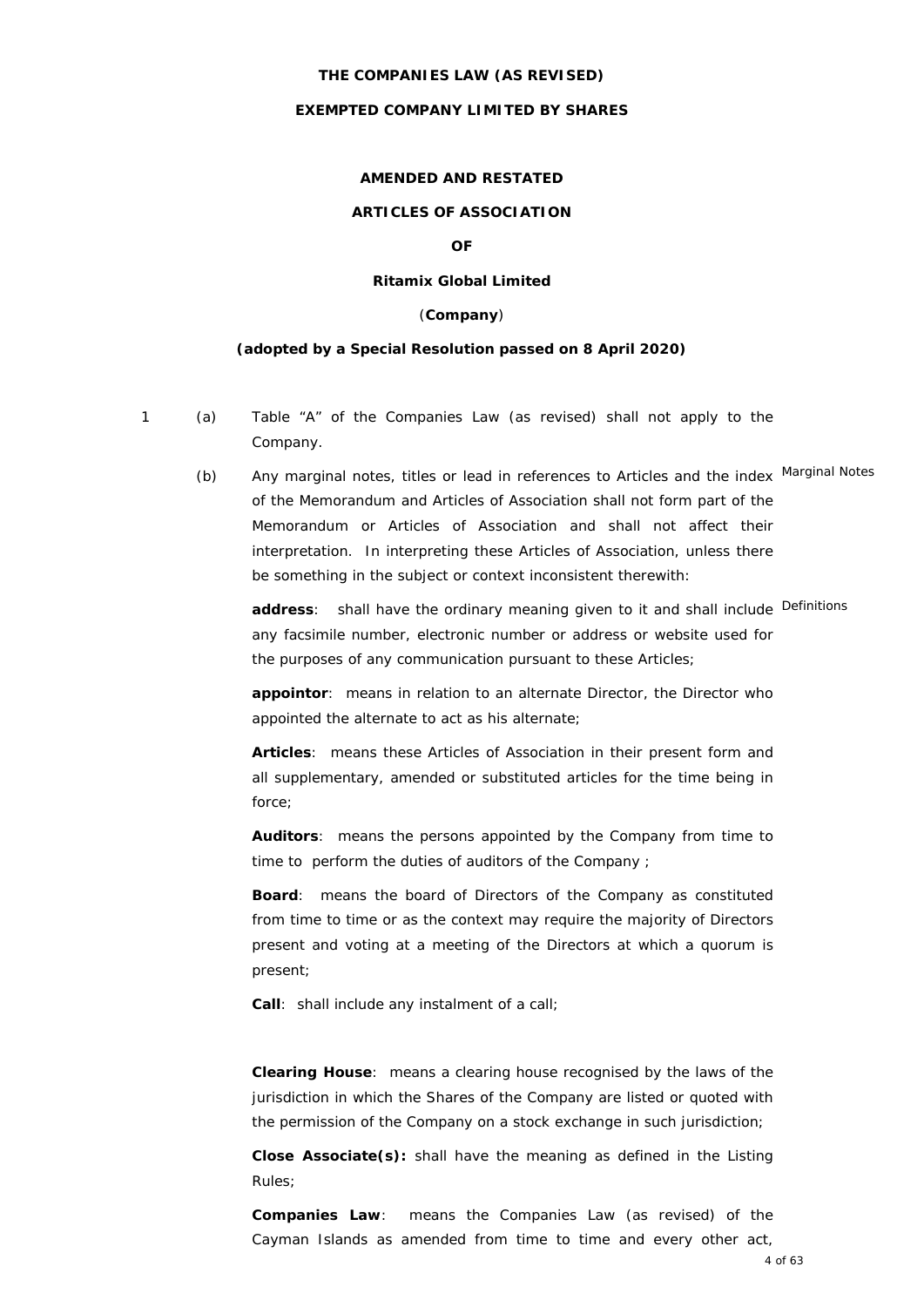order regulation or other instrument having statutory effect (as amended from time to time) for the time being in force in the Cayman Islands applying to or affecting the Company, the Memorandum of Association and/or the Articles of Association;

**Companies Ordinance**: means the Companies Ordinance, Cap. 622 of the Laws of Hong Kong as amended from time to time;

**Company**: means the above named company;

**Debenture** and **Debenture Holder**: means and includes respectively debenture stock and debenture stockholder;

**Director**: means such person or persons as shall be appointed to the Board from time to time;

**Dividend**: means dividends, distributions in specie or in kind, capital distributions and capitalisation issues;

**Head Office**: means such office of the Company as the Board may from time to time determine to be the principal office of the Company;

**HK Stock Exchange**: means The Stock Exchange of Hong Kong Limited;

**HK\$** or **Hong Kong dollars**: means Hong Kong dollars, the lawful currency for the time being of Hong Kong;

**Holding Company**: has the meaning ascribed to it by Section 13 of the Companies Ordinance;

**Hong Kong**: means the Hong Kong Special Administrative Region of the People's Republic of China;

**Listing Rules**: shall mean the Rules Governing the Listing of Securities on The Stock Exchange of Hong Kong Limited (as amended from time to time);

**Month**: means a calendar month;

**Newspapers**: means at least one English language daily newspaper and at least one Chinese language daily newspaper, in each case published and circulating generally in the Relevant Territory and specified or not excluded for this purpose by the stock exchange in the Relevant Territory;

**Ordinary Resolution**: means a resolution as described in Article 1(e) of these Articles;

**Paid**: means, as it relates to a Share, paid or credited as paid;

**Register**: means the principal register and any branch register of Shareholders of the Company to be maintained at such place within or outside the Cayman Islands as the Board shall determine from time to time;

**Registered Office**: means the registered office of the Company for the time being as required by the Companies Law;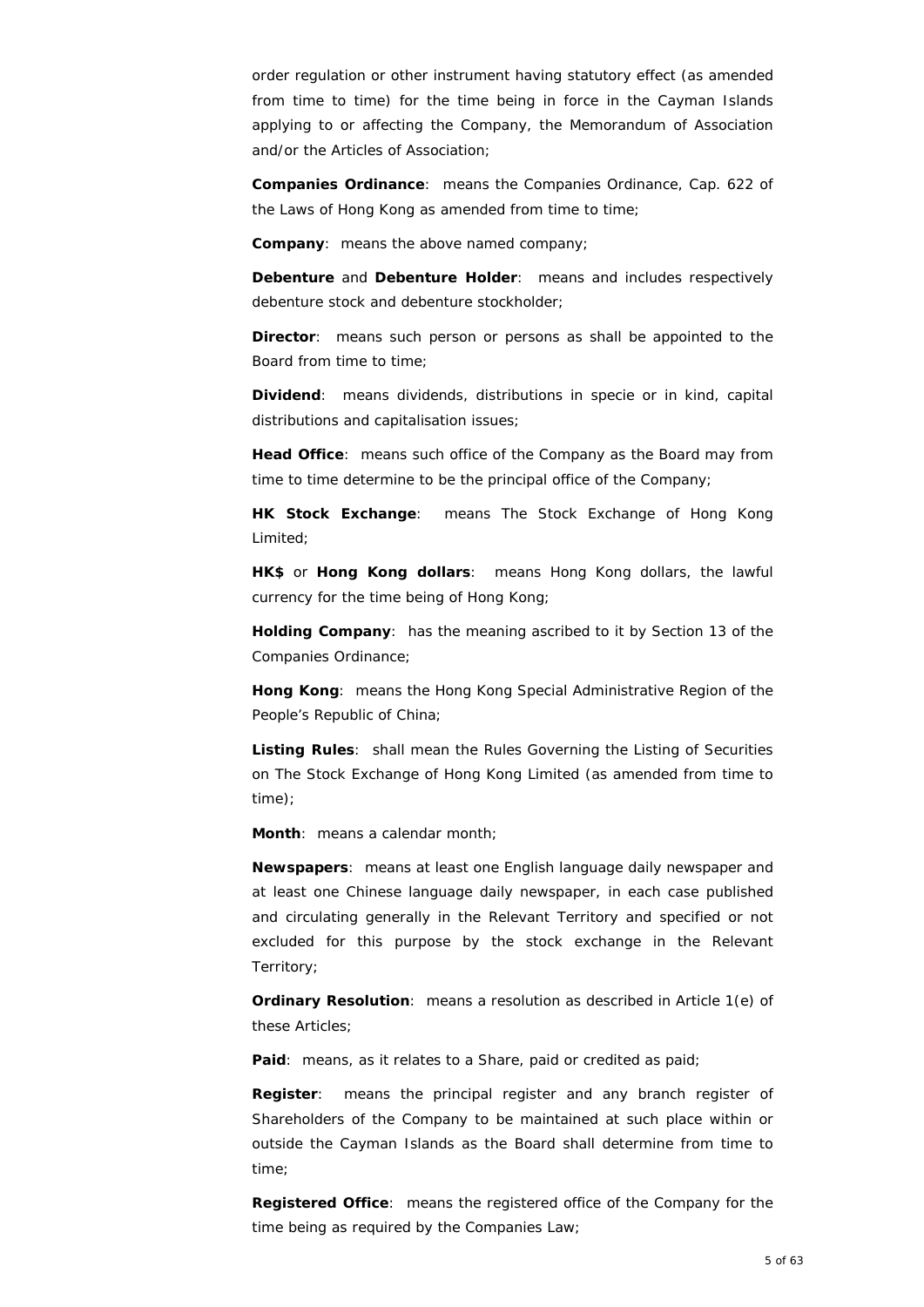**Registration Office**: means such place or places in the Relevant Territory or elsewhere where the Board from time to time determine to keep a branch register of Shareholders of the Company in respect of that class of share capital and where (except in cases where the Board otherwise agrees) transfers of other documents of title for Shares are to be lodged for registration and are to be registered;

**Relevant Period**: means the period commencing from the date on which any of the securities of the Company first become listed on the HK Stock Exchange to and including the date immediately before the day on which none of such securities are so listed (and so that if at any time listing of any such securities is suspended for any reason whatsoever and for any length of time, they shall nevertheless be treated, for the purpose of this definition, as listed);

**Relevant Territory**: means Hong Kong or such other territory where any of the securities of the Company is listed on a stock exchange in that territory;

**Seal**: means the common seal of the Company and any one or more facsimile seals from time to time of the Company for use in the Cayman Islands or in any place outside the Cayman Islands;

**Secretary:** means the person for the time being performing the duties of that office of the Company and includes any assistant, deputy, acting or temporary secretary;

**Securities Seal**: shall mean a seal for use for sealing certificates for shares or other securities issued by the Company which is a facsimile of the Seal of the Company with the addition on its face of the words Securities Seal;

**Share**: means a share in the share capital of the Company and includes stock except where a distinction between stock and Shares is expressed or implied;

**Shareholder**: means the person who is duly registered in the Register as holder for the time being of any Share and includes persons who are jointly so registered;

**Special Resolution**: means a resolution as described in Article 1(d) of these Articles;

**Subsidiary**: has the meaning ascribed to it by Section 15 of the Companies Ordinance;

**Transfer Office**: means the place where the principal register of Shareholders is located for the time being.

- (c) In these Articles, unless there be something in the subject or context General inconsistent herewith:
	- (i) words denoting the singular number shall include the plural number and vice versa;
	- (ii) words importing any gender shall include every gender and words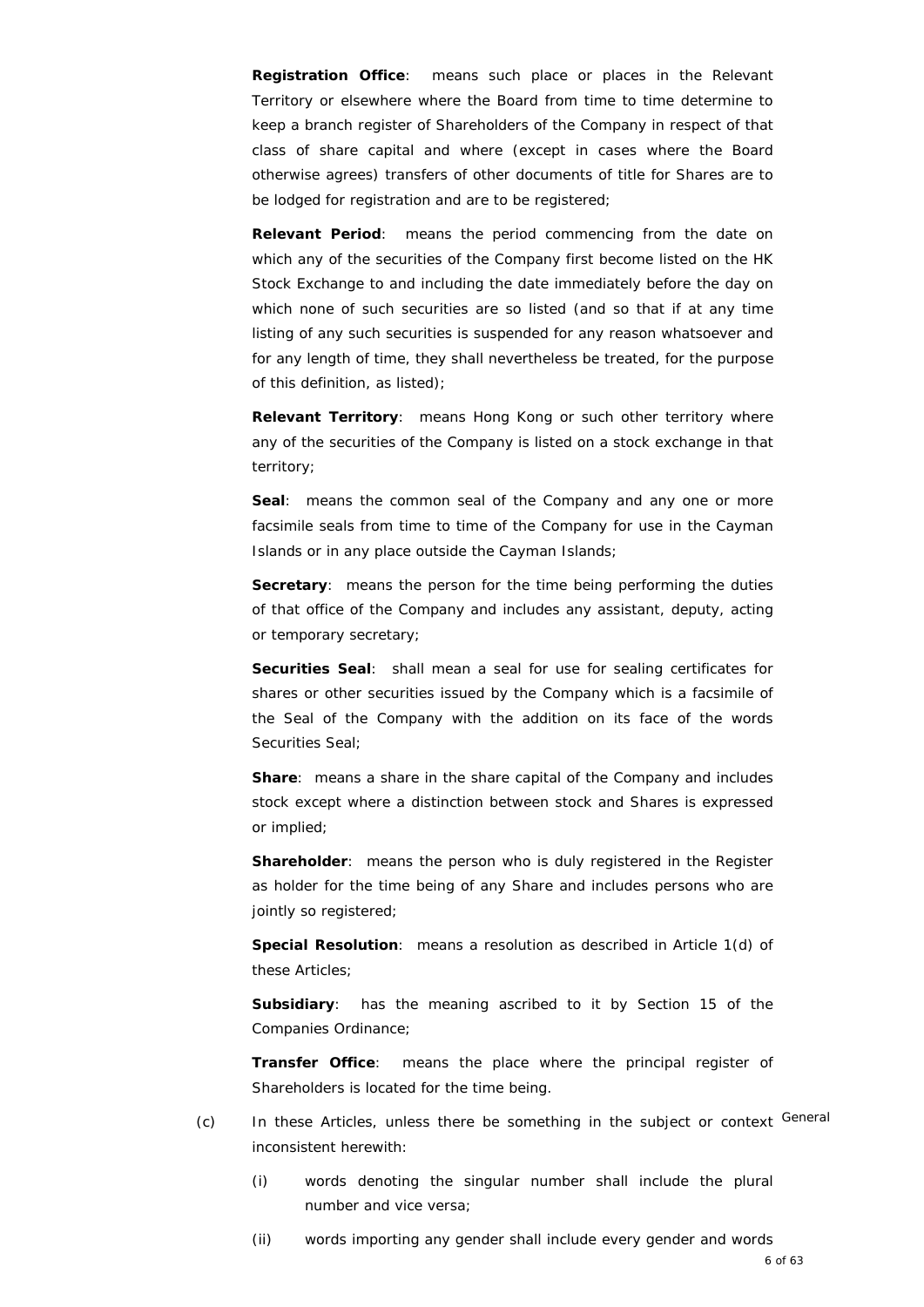importing persons shall include partnerships, firms, companies and corporations;

- (iii) subject to the foregoing provisions of this Article, any words or expressions defined in the Companies Law (except any statutory modification thereof not in force when these Articles become binding on the Company) shall bear the same meaning in these Articles, save that "company" shall where the context permits include any company incorporated in the Cayman Islands or elsewhere; and
- (iv) references to any statute or statutory provision shall be construed as relating to any statutory modification or re-enactment thereof for the time being in force.
- (d) At all times during the Relevant Period a resolution shall be a Special Special Resolution when it has been passed by a majority of not less than 34 of the votes cast by such Shareholders as, being entitled so to do, vote in person or by proxy or, in the cases of Shareholders which are corporations, by their respective duly authorised representatives at a general meeting of which notice specifying the intention to propose the resolution as a special resolution has been duly given. Resolution
- (e) A resolution shall be an Ordinary Resolution when it has been passed by <sup>Ordinary</sup> a simple majority of such Shareholders as, being entitled so to do, vote in person or, where proxies are allowed, by proxy or, in the case of any Shareholder being a corporation, by its duly authorised representative at a general meeting held in accordance with these Articles and of which not less than 14 days' notice has been duly given. Resolution
- (f) A resolution in writing signed (in such manner as to indicate, expressly or Resolutions in impliedly, unconditional approval) by or on behalf of all Shareholders for the time being entitled to receive notice of and to attend and vote at general meetings of the Company shall, for the purpose of these Articles, be treated as an Ordinary Resolution duly passed at a general meeting of the Company duly convened and held and, where relevant as a Special Resolution so passed. Any such resolution shall be deemed to have been passed at a meeting held on the date on which it was signed by the last person to sign, and where the resolution states a date as being the date of his signature thereof by any Shareholder the statement shall be prima facie evidence that it was signed by him on that date. Such a resolution may consist of several documents in the like form, and signed by one or more relevant Shareholders. writing
- (g) A Special Resolution shall be effective for any purpose for which an <sup>Special</sup> Resolution<br>Ordinary Resolution is expressed to be required under any provision of effective ca these Articles.

effective as Ordinary Resolution Resolution is required

App.13 Part B Para 1 2 To the extent that the same is permissible under Cayman Islands law and subject When Special to Article 13, a Special Resolution shall be required to alter the Memorandum of Association of the Company, to approve any amendment of the Articles or to

App.13 Part B Para 1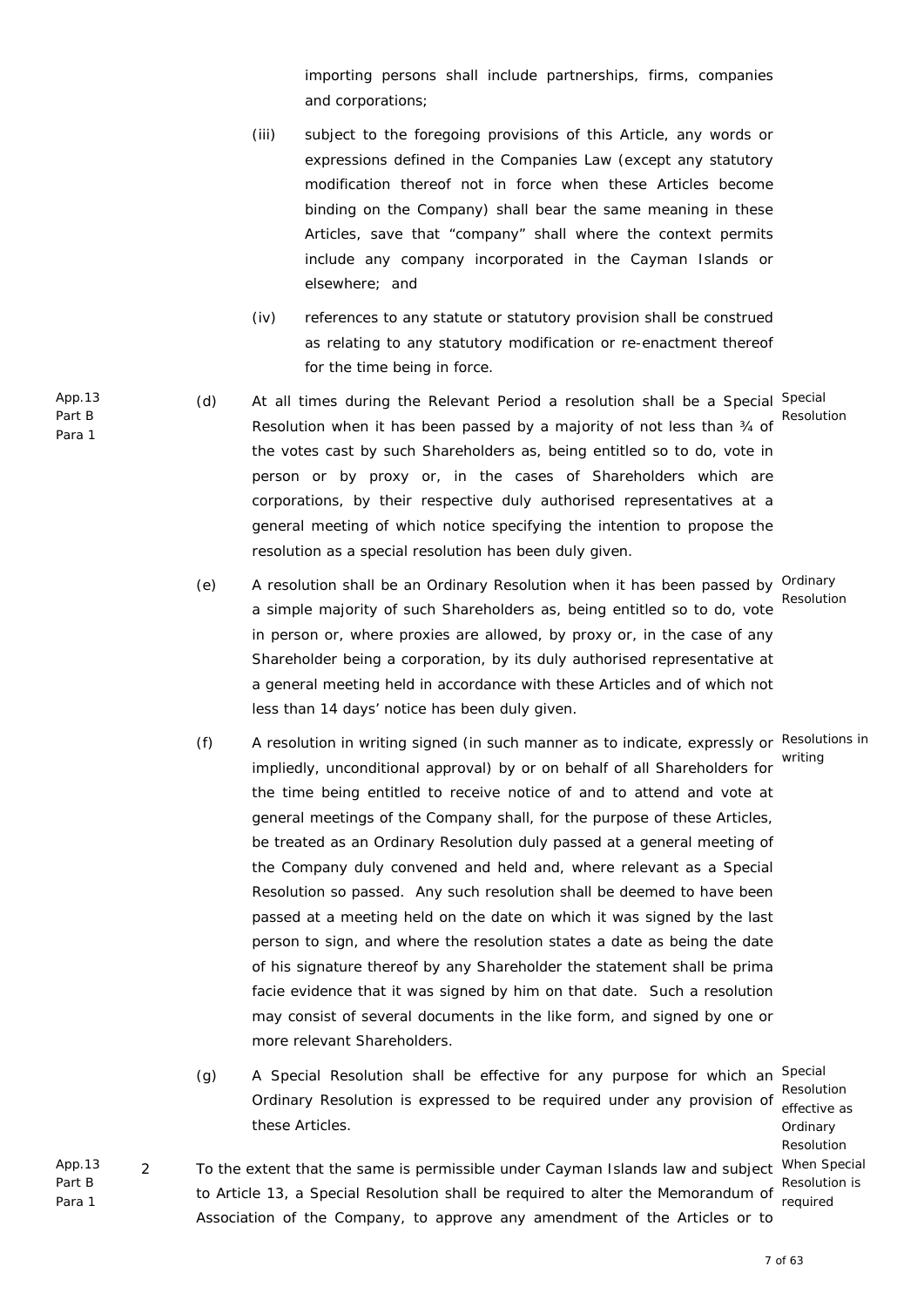change the name of the Company.

#### **SHARES, WARRANTS AND MODIFICATION OF RIGHTS**

App.3 Para 6 (1)

App.3

App.13 Part B

3 Without prejudice to any special rights or restrictions for the time being attaching Issue of Shares to any Shares or any class of Shares including preference Shares, any Share may be issued upon such terms and conditions and with such preferred, deferred or other qualified or special rights, or such restrictions, whether in regard to Dividend, voting, return of capital or otherwise, as the Company may from time to time by Ordinary Resolution determine (or, in the absence of any such determination or so far as the same may not make specific provision, as the Board may determine) and any Share may be issued on the terms that it is liable to be redeemed upon the happening of a specified event or upon a given date and either at the option of the Company, or at the option of the holder. No Shares shall be issued to bearer.

- App.3 Para 2(2) 4 The Board may issue warrants to subscribe for any class of Shares or other Warrants securities of the Company, which warrants may be issued on such terms as the Board may from time to time determine. Where warrants are issued to bearer, no certificate thereof shall be issued to replace one that has been lost unless the Board is satisfied beyond reasonable doubt that the original certificate thereof has been destroyed and the Company has received an indemnity in such form as the Board shall think fit with regard to the issue of any such replacement certificate.
- Para 6(2) Para 2(1) 5 (a) If at any time the share capital of the Company is divided into different How rights of classes of Shares, all or any of the special rights attached to any class modified (unless otherwise provided for by the terms of issue of the Shares of that class) may, subject to the provisions of the Companies Law, be varied or abrogated either with the consent in writing of the holders of not less than ¾ in nominal value of the issued Shares of that class or with the sanction of a Special Resolution passed at a separate general meeting of the holders of the Shares of that class. To every such separate general meeting the provisions of these Articles relating to general meetings shall *mutatis mutandis* apply, but so that the necessary quorum (other than at an adjourned meeting) shall be not less than two persons holding (or, in the case of a Shareholder being a corporation, by its duly authorised representative) or representing by proxy one-third in nominal value of the issued Shares of that class, that the quorum for any meeting adjourned for want of quorum shall be two Shareholders present in person (or in the case of the Shareholder being a corporation, by its duly authorised representative) or by proxy (whatever the number of Shares held by them) and that any holder of Shares of the class present in person (or in the case of the Shareholder being a corporation, by its duly authorised representative) or by proxy may demand a poll.
	- (b) The provisions of this Article shall apply to the variation or abrogation of the rights attached to the Shares of any class as if each group of Shares of the class differently treated formed a separate class the rights whereof are to be varied or abrogated.

shares may be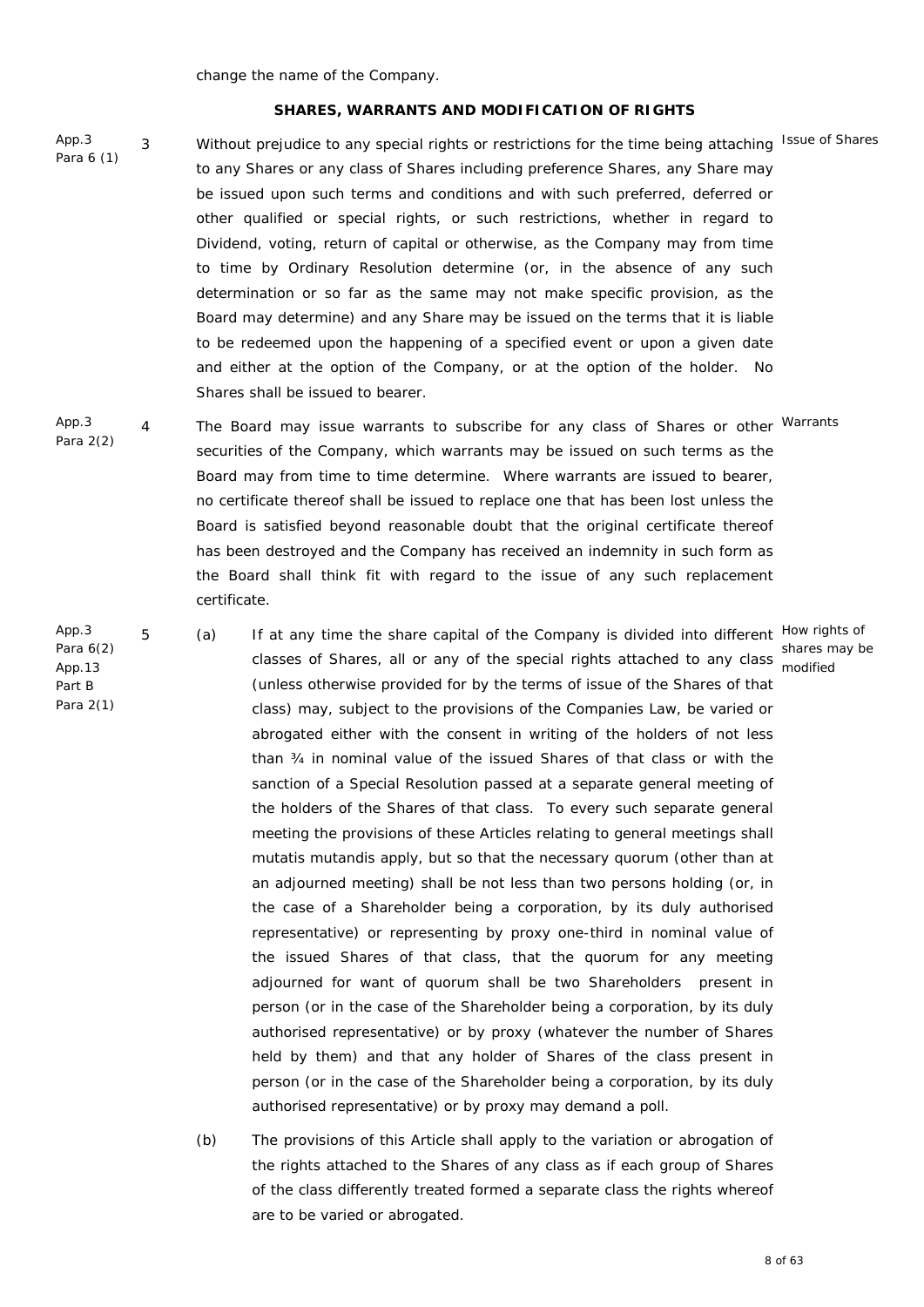- (c) The special rights conferred upon the holders of any Shares or class of Shares shall not, unless otherwise expressly provided in the rights attaching to the terms of issue of such Shares be deemed to be altered by the creation or issue of further Shares ranking *pari passu* therewith.
- App.3 Para 9 6 The authorised share capital of the Company on the date of the adoption of these Authorised Articles is HK\$200,000,000.00 consisting of 20,000,000,000 ordinary shares of Share Capital par value HK\$0.01 each.
	- 7 The Company in general meeting may from time to time, whether or not all the <sup>Power to</sup> Shares for the time being authorised shall have been issued and whether or not all the Shares for the time being issued shall have been fully paid up, by Ordinary Resolution increase its share capital by the creation of new Shares, such new capital to be of such amount and to be divided into Shares of such class or classes and of such amounts in Hong Kong dollars or such other currency as the Shareholders may think fit and as the resolution may prescribe. increase capital
- App.3 Para 6(1) 8 Any new Shares shall be issued upon such terms and conditions and with such <sup>On what</sup> conditions new<br>
rights, privileges or restrictions attached thereto as the general meeting resolving aboree may be upon the creation thereof shall direct, and if no direction be given, subject to the issued provisions of the Companies Law and of these Articles, as the Board shall determine; and in particular such Shares may be issued with a preferential or qualified right to participate in Dividends and in the distribution of assets of the Company and with a special right or without any right of voting.
	- 9 The Board may, before the issue of any new Shares, determine that the same, or <sup>When to be</sup> any of them, shall be offered in the first instance, and either at par or at a  $\frac{1}{\text{existing}}$ premium, to all the existing holders of any class of Shares in proportion as nearly shareholders as may be to the number of Shares of such class held by them respectively, or make any other provisions as to the allotment and issue such Shares, but in default of any such determination or so far as the same shall not extend, such Shares may be dealt with as if they formed part of the capital of the Company existing prior to the issue of the same.
- App3. Para 6(1) 10 Except so far as otherwise provided by the conditions of issue or by these New shares to form part of<br>Articles, any capital raised by the creation of new Shares shall be treated as if it exiginal sonit formed part of the original capital of the Company and such Shares shall be subject to the provisions contained in these Articles with reference to the payment of calls and instalments, transfer and transmission, forfeiture, lien, cancellation, surrender, voting and otherwise.
	- 11 (a) All unissued Shares and other securities of the Company shall be at the Unissued Shares at the<br>disposal of the Board and it may offer, allot (with or without conferring a disposal of the right of renunciation), grant options over or otherwise dispose of them to Directors such persons, at such times, for such consideration and generally on such terms (subject to Article 9) as it in its absolute discretion thinks fit, but so that no Shares shall be issued at a discount. The Board shall, as regards any offer or allotment of Shares, comply with the provisions of the Companies Law, if and so far as such provisions may be applicable thereto.
		- (b) Neither the Company nor the Board shall be obliged, when making or

shares may be

offered to

original capital

disposal of the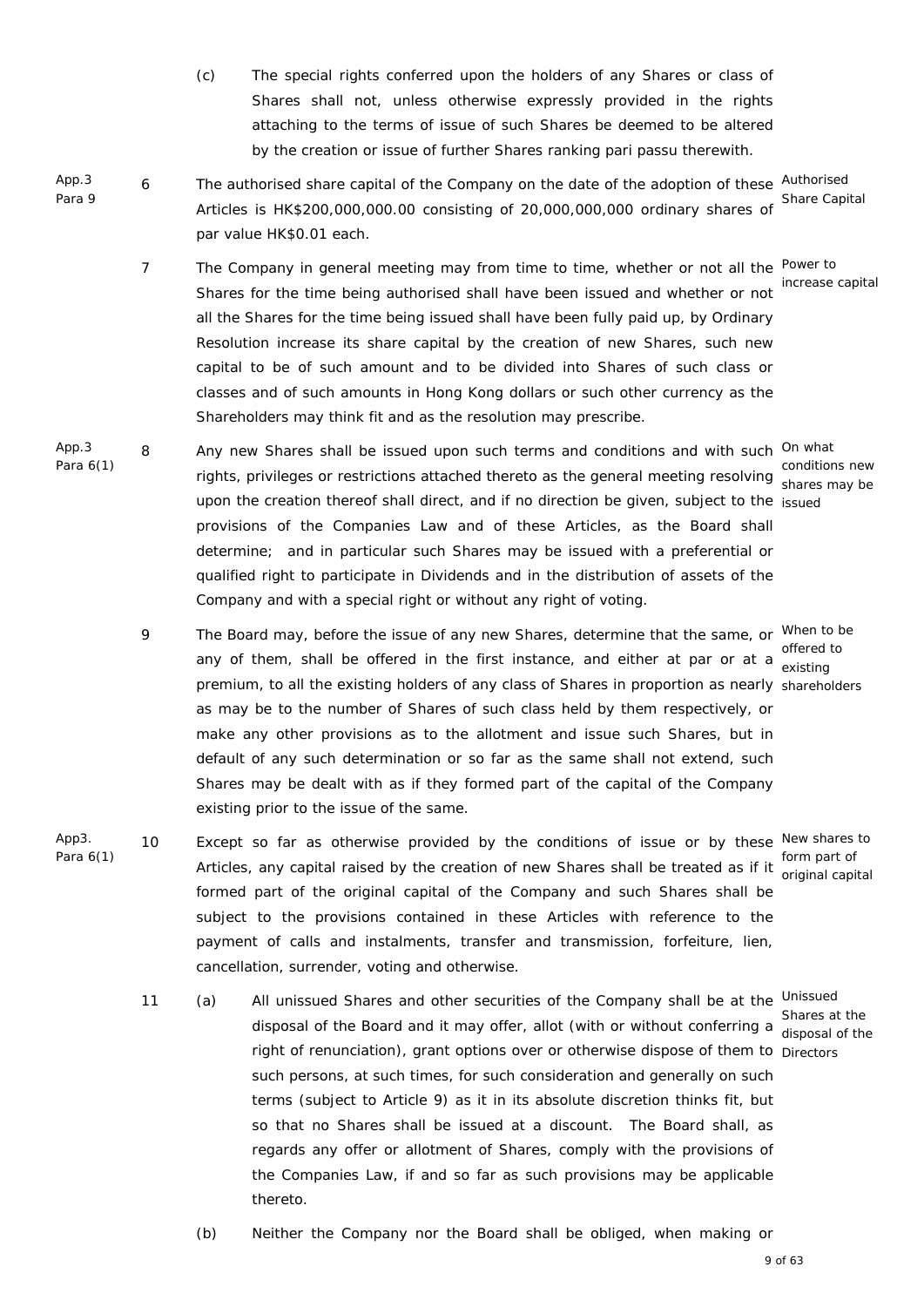granting any allotment of, offer of, option over or disposal of Shares or other securities of the Company, to make, or make available, and may resolve not to make, or make available, any such allotment, offer, option or Shares or other securities to Shareholders or others with registered addresses in any jurisdiction outside of the Relevant Territory, or in any particular territory or territories being a territory or territories where, in the absence of a registration statement or other special formalities, this would or might, in the opinion of the Board, be unlawful or impracticable, or the existence or extent of the requirement for such registration statement or special formalities might be expensive (whether in absolute terms or in relation to the rights of the Shareholder(s) who may be affected) or time consuming to determine. The Board shall be entitled to make such arrangements to deal with fractional entitlements arising on an offer of any unissued Shares or other securities as it thinks fit, including the aggregation and the sale thereof for the benefit of the Company. Shareholders who may be affected as a result of any of the matters referred to in this paragraph (b) shall not be, and shall be deemed not to be, a separate class of Shareholders for any purposes whatsoever.

12 (a) The Company may at any time pay commission to any person for Company may pay<br>subscribing or agreeing to subscribe (whether absolutely or conditionally) <sub>com</sub> for any Shares or procuring or agreeing to procure subscriptions (whether absolute or conditional) for any Shares, but so that the conditions and requirements of the Companies Law shall be observed and complied with, and in each case the commission shall not exceed 10% of the price at which the Shares are issued. commission

> any plant which cannot be made profitable within a period of one year, the Company may pay interest on so much of that share capital as is for the time being paid up for the period and, subject to any conditions and restrictions mentioned in the Companies Law, may charge the sum so paid by way of interest to capital as part of the cost of construction of the

(b) If any Shares are issued for the purpose of raising money to defray the Defraying of expenses of the construction of any works or buildings or the provision of expenses

- 13 The Company may from time to time by Ordinary Resolution: Increase in
	- (a) increase its share capital as provided by Article 7; consolidation

works or buildings, or the provisions of the plant.

(b) consolidate or divide all or any of its share capital into Shares of larger or subdivision, smaller amount than its existing Shares; and on any consolidation of cancellation of fully paid Shares into Shares of larger amount, the Board may settle any redenomination difficulty which may arise as it thinks expedient and in particular (but etc. without prejudice to the generality of the foregoing) may as between the holders of Shares to be consolidated determine which particular Shares are to be consolidated into a consolidated Share, and if it shall happen that any person shall become entitled to fractions of a consolidated Share

and division of capital and shares and

capital,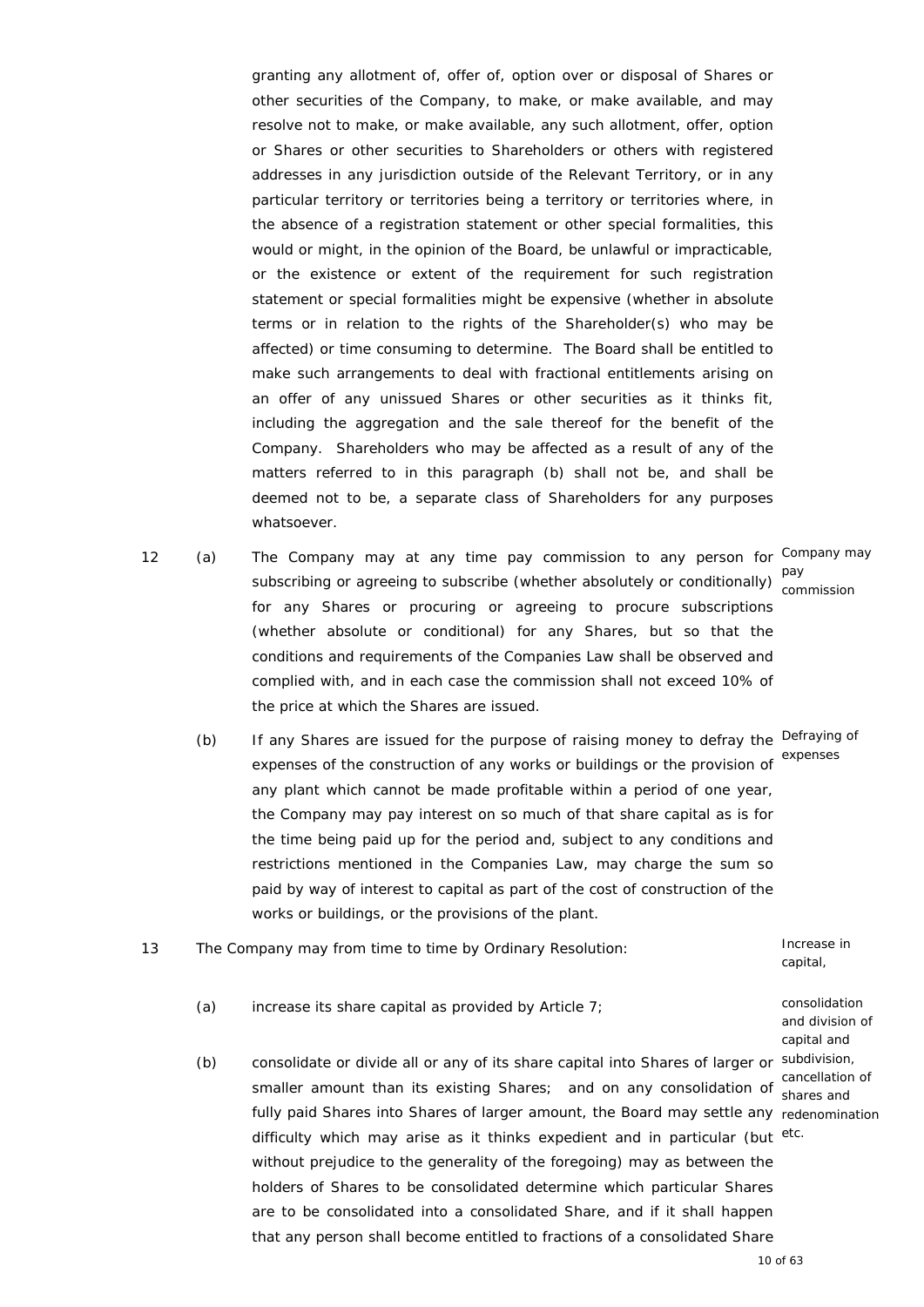or Shares, such fractions may be sold by some person appointed by the Board for that purpose and the person so appointed may transfer the Shares so sold to the purchaser thereof and the validity of such transfer shall not be questioned, and so that the net proceeds of such sale (after deduction of the expenses of such sale) may either be distributed among the persons who would otherwise be entitled to a fraction or fractions of a consolidated Share or Shares rateably in accordance with their rights and interest or may be paid to the Company for the Company's benefit;

- (c) divide its unissued Shares into several classes and attach thereto respectively any preferential, deferred, qualified or special rights, privileges or conditions;
- (d) sub-divide its Shares or any of them into Shares of smaller amount than is fixed by the Memorandum of Association, subject nevertheless to the provisions of the Companies Law, and so that the resolution whereby any Share is sub-divided may determine that, as between the holders of the Shares resulting from such sub-division, one or more of the Shares may have any such preferred or other special rights over, or may have such deferred rights or be subject to any such restrictions as compared with the others as the Company has power to attach to unissued or new Shares;
- (e) cancel any Shares which at the date of the passing of the resolution have not been taken or agreed to be taken by any person, and diminish the amount of its share capital by the amount of the Shares so cancelled;
- (f) make provision for the issue and allotment of Shares which do not carry any voting rights; and
- (g) change the currency of denomination of its share capital.
- 14 The Company may by Special Resolution reduce its share capital or Reduction of undistributable reserve in any manner authorised, and subject to any conditions prescribed, by law. capital
- 15 (a) Subject to the Companies Law, or any other law or so far as not Company to purchase its<br>prohibited by any law and subject to any rights conferred on the holders aux consitions of any class of Shares, the Company shall have the power to purchase or and to finance otherwise acquire all or any of its own Shares (which expression as used the same in this Article includes redeemable Shares) provided that the manner and terms of purchase have first been authorised by an Ordinary Resolution of the Shareholders, and to purchase or otherwise acquire warrants and other securities for the subscription or purchase of its own Shares, and shares and warrants and other securities for the subscription or purchase of any shares in any company which is its Holding Company and may make payment therefor in any manner and terms authorised or not prohibited by law, including out of capital, or to give, directly or indirectly, by means of a loan, a guarantee, an indemnity, the provision of security or otherwise howsoever, financial assistance for the purpose of or in connection with a purchase or other acquisition made or to be made by any person of any Shares or warrants or other securities in the

own securities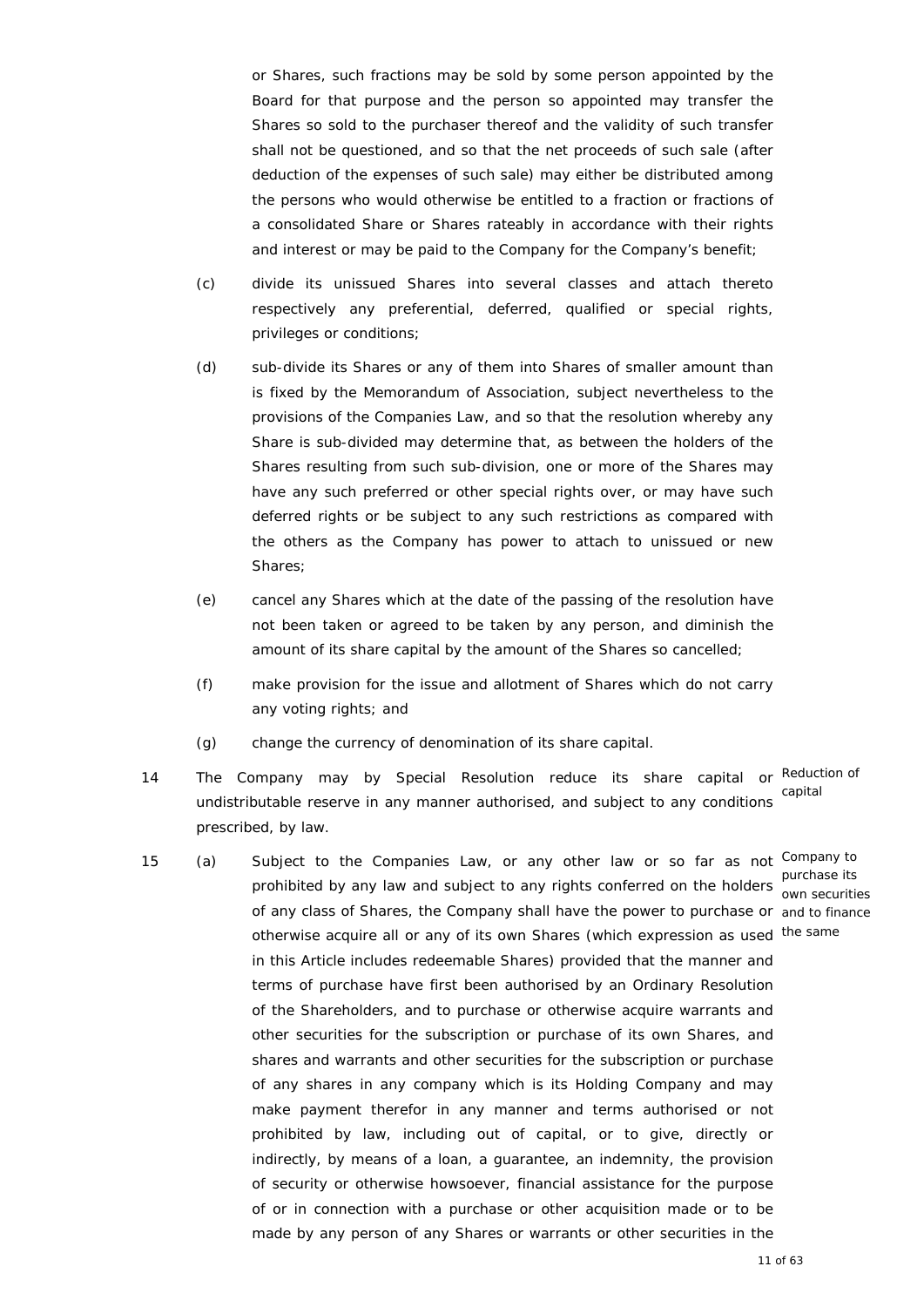Company or any company which is a Holding Company of the Company and should the Company purchase or otherwise acquire its own Shares or warrants or other securities neither the Company nor the Board shall be required to select the Shares or warrants or other securities to be purchased or otherwise acquired rateably or in any other manner and terms as between the holders of Shares or warrants or other securities of the same class or as between them and the holders of Shares or warrants or other securities of any other class or in accordance with the rights as to Dividends or capital conferred by any class of Shares provided always that any such purchase or other acquisition or financial assistance shall only be made in accordance with the relevant code, rules or regulations issued from time to time by the HK Stock Exchange and/or the Securities and Futures Commission of Hong Kong from time to time in force.

- (b) Subject to the provisions of the Companies Law and the Memorandum of Association of the Company, and to any special rights conferred on the holders of any Shares or attaching to any class of Shares, Shares may be issued on the terms that they may, at the option of the Company or the holders thereof, be liable to be redeemed on such terms and in such manner, including out of capital, as the Board may deem fit.
- (c) Where the Company purchases for redemption a redeemable Share, purchases not made through the market or by tender shall be limited to a maximum price, and if purchases are by tender, tenders shall be available to all Shareholders alike.
	- (d) The purchase or redemption of any Share shall not be deemed to give rise to the purchase or redemption of any other Share.
	- (e) The holder of the Shares being purchased or redeemed shall be bound to deliver up to the Company at the Head Office or such other place as the Board shall specify the certificate(s) thereof for cancellation and thereupon the Company shall pay to him the purchase or redemption monies in respect thereof.

# **REGISTER OF SHAREHOLDERS AND SHARE CERTIFICATES**

- 16 Except as otherwise expressly provided by these Articles or as required by law or as ordered by a court of competent jurisdiction, no person shall be recognised by the Company as holding any Share upon any trust and, except as aforesaid, the Company shall not be bound by or be compelled in any way to recognise (even when having notice thereof) any equitable, contingent, future or partial interest in any Share or any interest in any fractional part of a Share or any other right or claim to or in respect of any Shares except an absolute right to the entirety thereof of the registered holder.
- 17 (a) The Board shall cause to be kept the Register and there shall be entered Share Register therein the particulars required under the Companies Law.
- App.13 Part B Para 3(2) (b) Subject to the provisions of the Companies Law, if the Board considers it Local or branch necessary or appropriate, the Company may establish and maintain a register

App.3 Para 8(1) 8(2)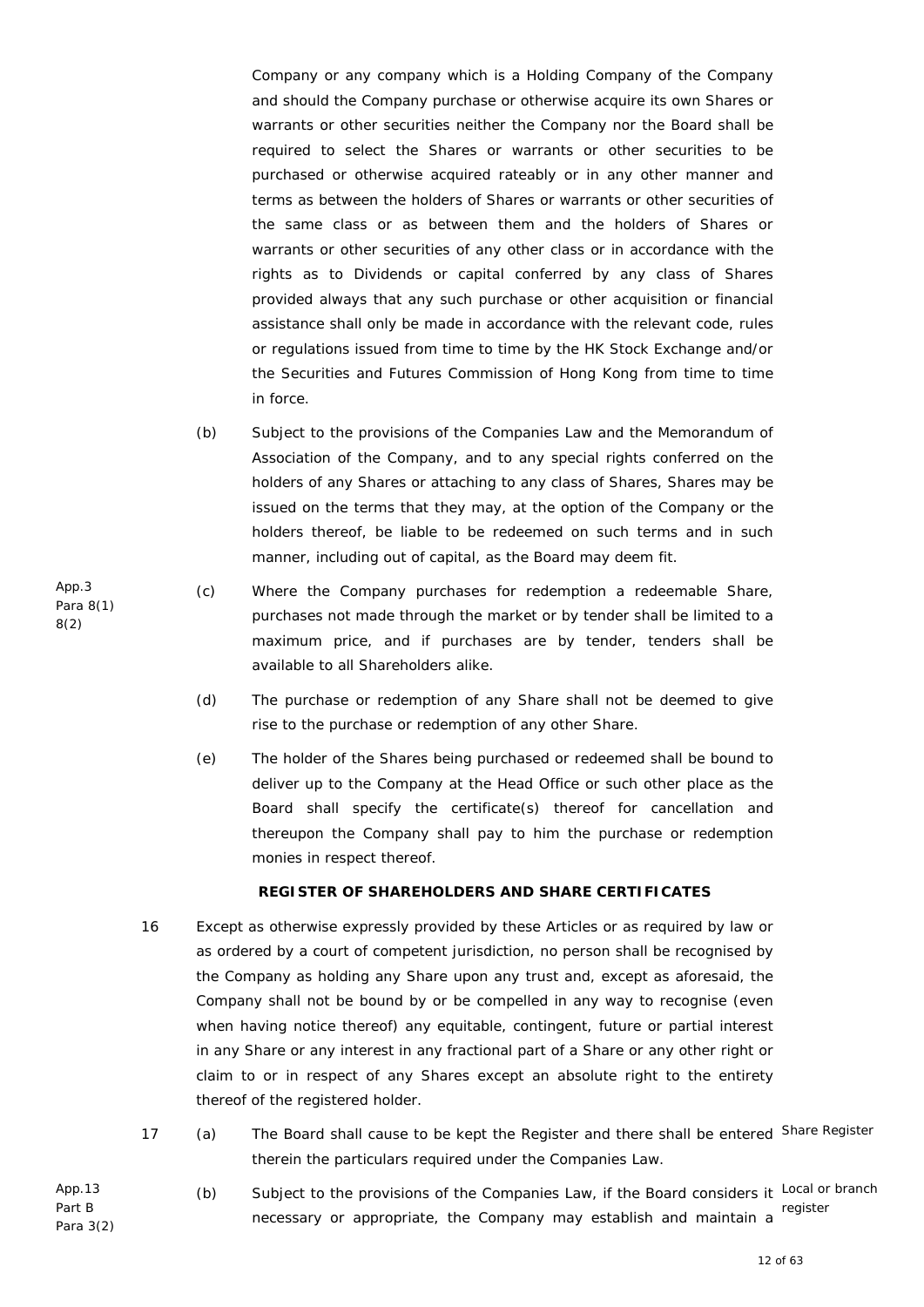principal or branch register of Shareholders at such location as the Board thinks fit and, during the Relevant Period, the Company shall keep its principal or a branch register of Shareholders in Hong Kong.

- App.13 Part B Para 3(2) (c) During the Relevant Period (except when the Register is closed), any Shareholder may inspect during business hours any Register maintained in Hong Kong without charge and require the provision to him of copies or extracts thereof in all respects as if the Company were incorporated under and were subject to the Companies Ordinance.
- App.13 Part B Para 3(2) (d) The Register may be closed at such time or for such period not exceeding in the whole 30 days in each year as the Board may determine.
	-

18 (a) Every person whose name is entered as a Shareholder in the Register Share shall be entitled to receive within the relevant time limit as prescribed in the Companies Law or as the HK Stock Exchange may from time to time determine, whichever is shorter, after allotment or lodgement of a transfer (or within such other period as the conditions of issue shall provide or is required by the applicable rules of the stock exchange of the Relevant Territory) one certificate for all his Shares, or, if he shall so request, in a case where the allotment or transfer is of a number of Shares in excess of the number for the time being forming a stock exchange board lot for the purposes of the stock exchange of the Relevant Territory on which the Shares are listed upon payment of such sum (in the case of a transfer, not exceeding in the case of any share capital listed on a stock exchange in Hong Kong, HK\$2.50 or such other sum as may from time to time be allowed or not prohibited under the Listing Rules, and in the case of any other Shares, such sum in such currency as the Board may from time to time determine to be reasonable in the territory in which the relevant Register is situated, or otherwise such other sum as the Company may by Ordinary Resolution determine) for every certificate after the first as the Board may from time to time determine, such number of certificates for Shares in stock exchange board lots or whole multiples thereof as he shall request and one for the balance (if any) of the Shares in question, provided that in respect of a Share or Shares held jointly by several persons the Company shall not be bound to issue a certificate or certificates to each such person, and the issue and delivery of a certificate or certificates to one of the joint holders shall be sufficient delivery to all such holders. certificates

 (b) The Company may, in the event of a change in the form of definitive Share certificate adopted by the Board, issue new definitive certificates to all holders of Shares appearing on the Register in replacement of old definitive certificates issued to such holders. The Board may resolve whether or not to require the return of the old certificates as a condition precedent to the issue of replacement certificates and, as regards any old certificates which have been lost or defaced, to impose such conditions (including as to indemnity) as the Board shall see fit. If the Board elects not to require the return of the old certificates, the same shall be deemed to have been cancelled and of no further effect for all purposes.

13 of 63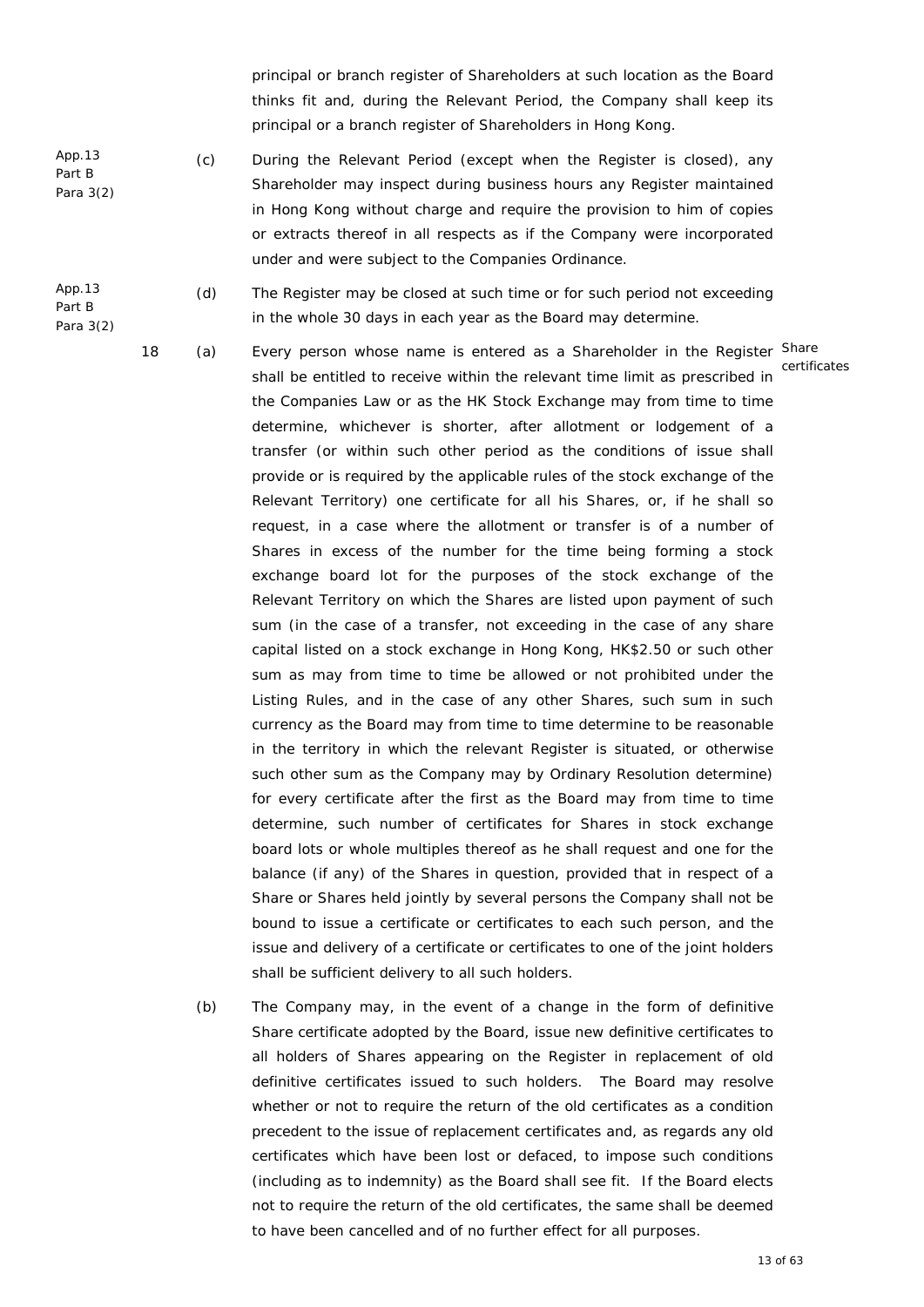- App.3 Para 2(1) 19 Every certificate for Shares, warrants or debentures or representing any other Share form of securities of the Company shall be issued under the Seal of the besealed Company, which for this purpose may be a duplicate Seal. certificates to
- App.3 Para 10(1); 10(2) 20 Every share certificate hereafter issued shall specify the number and class of <sup>Share</sup> certificate to<br>Shares in respect of which it is issued and the amount paid thereon and may otherwise be in such form as the Board may from time to time prescribe. A and class of share certificate shall relate to only one class of Shares, and where the capital of shares the Company includes Shares with different voting rights, the designation of each class of Shares, other than those which carry the general right to vote at general meetings, must include the words "restricted voting" or "limited voting" or "nonvoting" or some other appropriate designation which is commensurate with the rights attaching to the relevant class of Shares. specify number

App.3 Para 1(3)

- 21 (a) The Company shall not be bound to register more than four persons as Joint holders joint holders of any Share.
	- (b) If any Shares shall stand in the names of two or more persons, the person first named in the Register shall be deemed to be sole holder thereof as regards service of notice and, subject to the provisions of these Articles, all or any other matter connected with the Company, except the transfer of the Share.
- 22 If a share certificate is defaced, lost or destroyed, it may be replaced on payment Replacement of share<br>of such fee, if any, (not exceeding, in the case of any share capital listed on a sortific stock exchange in Hong Kong, HK\$2.50 or such other sum as may from time to time be allowed or not prohibited under the Listing Rules, and, in the case of any other capital, such sum in such currency as the Board may from time to time determine to be reasonable in the territory in which the relevant Register is situated, or such other sum as the Company may by Ordinary Resolution determine) as the Board shall from time to time determine and on such terms and conditions, if any, as to publication of notices, evidence and indemnity as the Board thinks fit and in the case of wearing out or defacement, after delivery up of the old certificate. In the case of destruction or loss, the person to whom such replacement certificate is given shall also bear and pay to the Company all costs and out-of-pocket expenses incidental to the investigation by the Company of the evidence of such destruction or loss and of such indemnity. certificates

#### **LIEN**

App.3 Para 1(2) 23 The Company shall have a first and paramount lien on every Share (not being a <sup>Company's lien</sup> fully paid Share) for all moneys, whether presently payable or not, called or payable at a fixed time in respect of that Share; and the Company shall also have a first and paramount lien and charge on all Shares (other than fully paidup Shares) standing registered in the name of a Shareholder, whether singly or jointly with any other person or persons, for all the debts and liabilities of such Shareholder or his estate to the Company and whether the same shall have been incurred before or after notice to the Company of any equitable or other interest of any person other than such Shareholder, and whether the period for the payment or discharge of the same shall have actually arrived or not, and notwithstanding that the same are joint debts or liabilities of such Shareholder or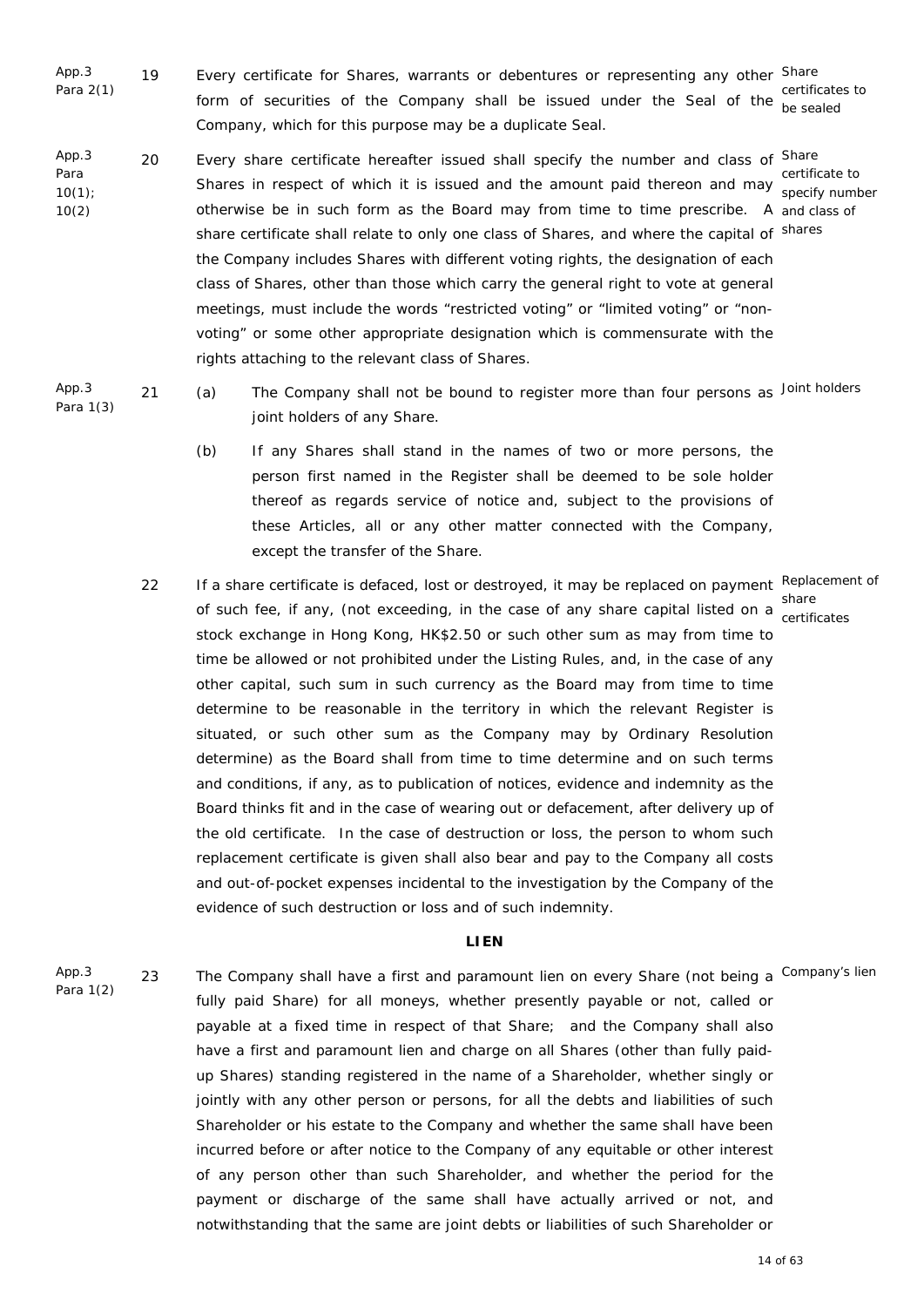his estate and any other person, whether a Shareholder of the Company or not. The Company's lien (if any) on a Share shall extend to all Dividends and bonuses declared in respect thereof. The Board may at any time either generally or in any particular case waive any lien that has arisen, or declare any Share to be exempt wholly or partially from the provisions of this Article.

- 24 The Company may sell, in such manner as the Board thinks fit, any Shares on Sale of shares which the Company has a lien, but no sale shall be made unless some sum in subject to lien respect of which the lien exists is presently payable or the liability or engagement in respect of which such lien exists is liable to be presently fulfilled or discharged, nor until the expiration of 14 days after a notice in writing, stating and demanding payment of the sum presently payable or specifying the liability or engagement and demanding fulfilment or discharge thereof and giving notice of intention to sell in default, shall have been given, in the manner in which notices may be sent to Shareholders of the Company as provided in these Articles, to the registered holder for the time being of the Shares, or the person entitled by reason of such holder's death, bankruptcy or winding-up to the Shares.
- 25 The net proceeds of such sale after the payment of the costs of such sale shall be Application of applied in or towards payment or satisfaction of the debt or liability or proceeds of engagement in respect whereof the lien exists, so far as the same is presently payable, and any residue shall (subject to a like lien for debts or liabilities not presently payable as existed upon the Shares prior to the sale) be paid to the person entitled to the Shares at the time of the sale. For the purpose of giving effect to any such sale, the Board may authorise some person to transfer the Shares sold to the purchaser thereof and may enter the purchaser's name in the Register as holder of the Shares, and the purchaser shall not be bound to see the application of the purchase money, nor shall his title to the Shares be affected by any irregularity or invalidity in the proceedings relating to the sale.

## **CALLS ON SHARES**

- 26 The Board may from time to time make such calls as it thinks fit upon the Calls/ Shareholders in respect of any moneys unpaid on the Shares held by them instalments respectively (whether on account of the nominal value of the Shares or by way of premiums) and not by the conditions of allotment thereof made payable at a fixed time. A call may be made payable either in one sum or by instalments.
- 27 At least 14 days' notice of any call shall be given to the relevant Shareholders Notice of call specifying the time and place of payment and to whom such call shall be paid.
- 28 A copy of the notice referred to in Article 27 shall be sent to relevant Copy of notice to be sent to<br>Shareholders in the manner in which notices may be sent to Shareholders by the charabelders Company as herein provided. shareholders
- 29 In addition to the giving of notice in accordance with Article 28, notice of the Notice of call person appointed to receive payment of every call and of the times and places appointed for payment may be given to the relevant Shareholders by notice to be inserted at least once in the Newspapers. may be given
- 30 Every Shareholder upon whom a call is made shall pay the amount of every call Time and place so made on him to the person and at the time or times and place or places as the soul call

sale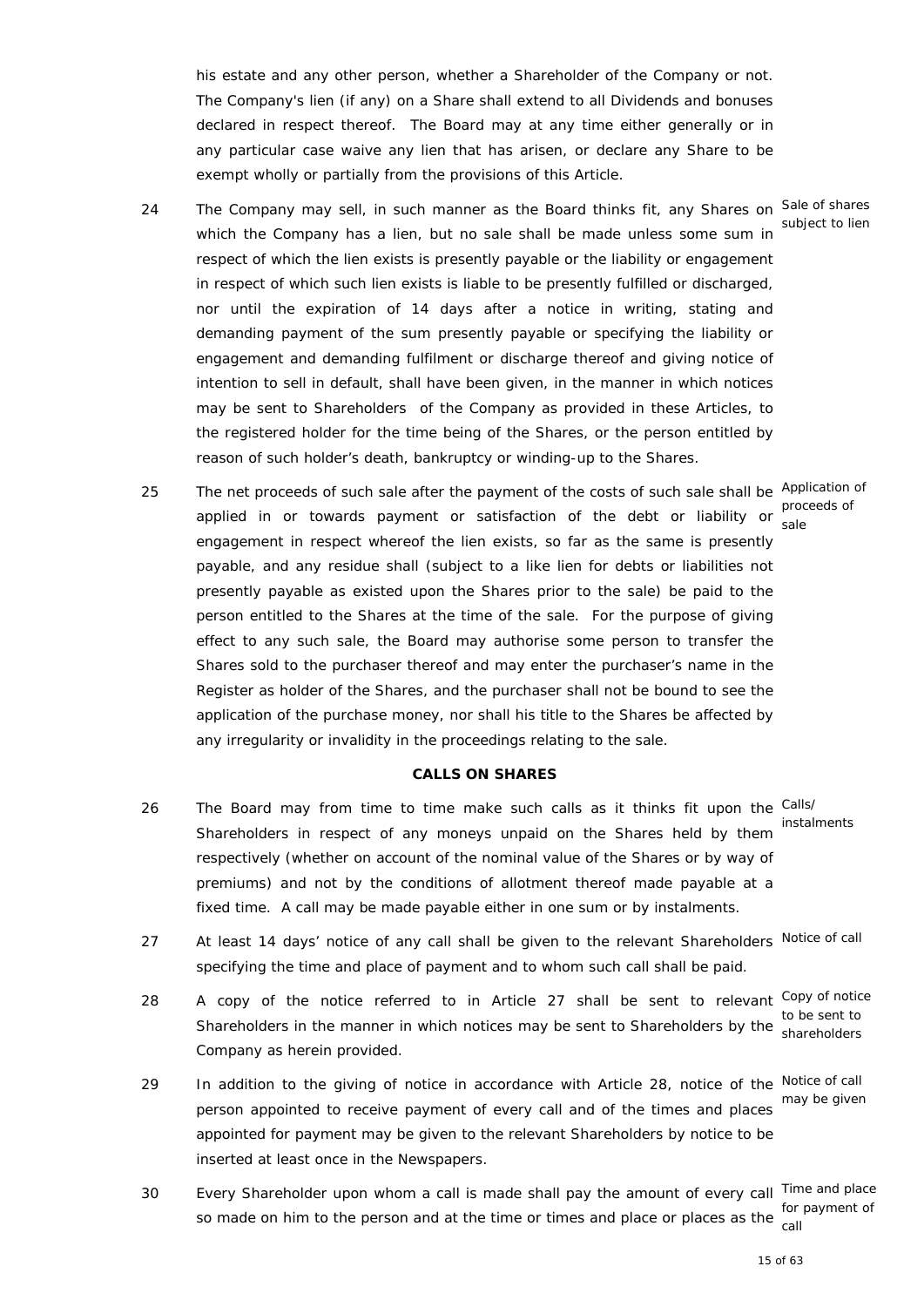Board shall appoint.

31 A call shall be deemed to have been made at the time when the resolution of the When call Board authorising such call was passed.

deemed to have been made holders

- 32 The joint holders of a Share shall be severally as well as jointly liable for the Liability of joint payment of all calls and instalments due in respect of such Share or other moneys due in respect thereof.
- 33 The Board from time to time at its discretion may extend the time fixed for any <sup>Board may</sup> extend time<br>call, and may extend such time as regards all or any of the Shareholders, whom fixed for call due to residence outside the Relevant Territory or other cause the Board may deem entitled to any such extension but no Shareholder shall be entitled to any such extension except as a matter of grace and favour. fixed for call
- 34 If the sum payable in respect of any call or instalment is not paid before or on Interest on the day appointed for payment thereof, the person or persons from whom the unpaid calls sum is due shall pay interest on the same at such rate not exceeding 20% per annum as the Board shall fix from the day appointed for the payment thereof to the time of the actual payment, but the Board may waive payment of such interest wholly or in part.
- 35 No Shareholder shall be entitled to receive any Dividend or bonus or to be Suspension of privileges while<br>present or vote (save as proxy or authorised representative for another call unneid Shareholder) at any general meeting, either personally, or (save as proxy or authorised representative for another Shareholder) by proxy, or be reckoned in a quorum, or to exercise any other privilege as a Shareholder until all calls or instalments due from him to the Company, whether alone or jointly or jointly and severally with any other person, together with interest and expenses (if any) shall have been paid.
- 36 On the trial or hearing of any action or other proceedings for the recovery of any Evidence in money due for any call, it shall be sufficient to prove that the name of the Shareholder sued is entered in the Register as the holder, or one of the holders, of the Shares in respect of which such debt accrues; that the resolution of the Board making the call has been duly recorded in the minute book of the Board; and that notice of such call was given to the Shareholder sued, in pursuance of these Articles, and it shall not be necessary to prove the appointment of the Directors who made such call, nor any other matters whatsoever, but the proof of the matters aforesaid shall be conclusive evidence of the debt.
- 37 (a) Any sum which by the terms of allotment of a Share is made payable Sums payable upon allotment or at any fixed date, whether on account of the nominal degree on allotment value of the Share and/or by way of premium, shall for all purposes of these Articles be deemed to be a call duly made and notified and payable on the date fixed for payment, and in case of non-payment all the relevant provisions of these Articles as to payment of interest and expenses, forfeiture and the like, shall apply as if such sums had become payable by virtue of a call duly made and notified.

deemed a call

 (b) The Board may on the issue of Shares differentiate between the allottees Shares may be issued subject

to different

call unpaid

action for call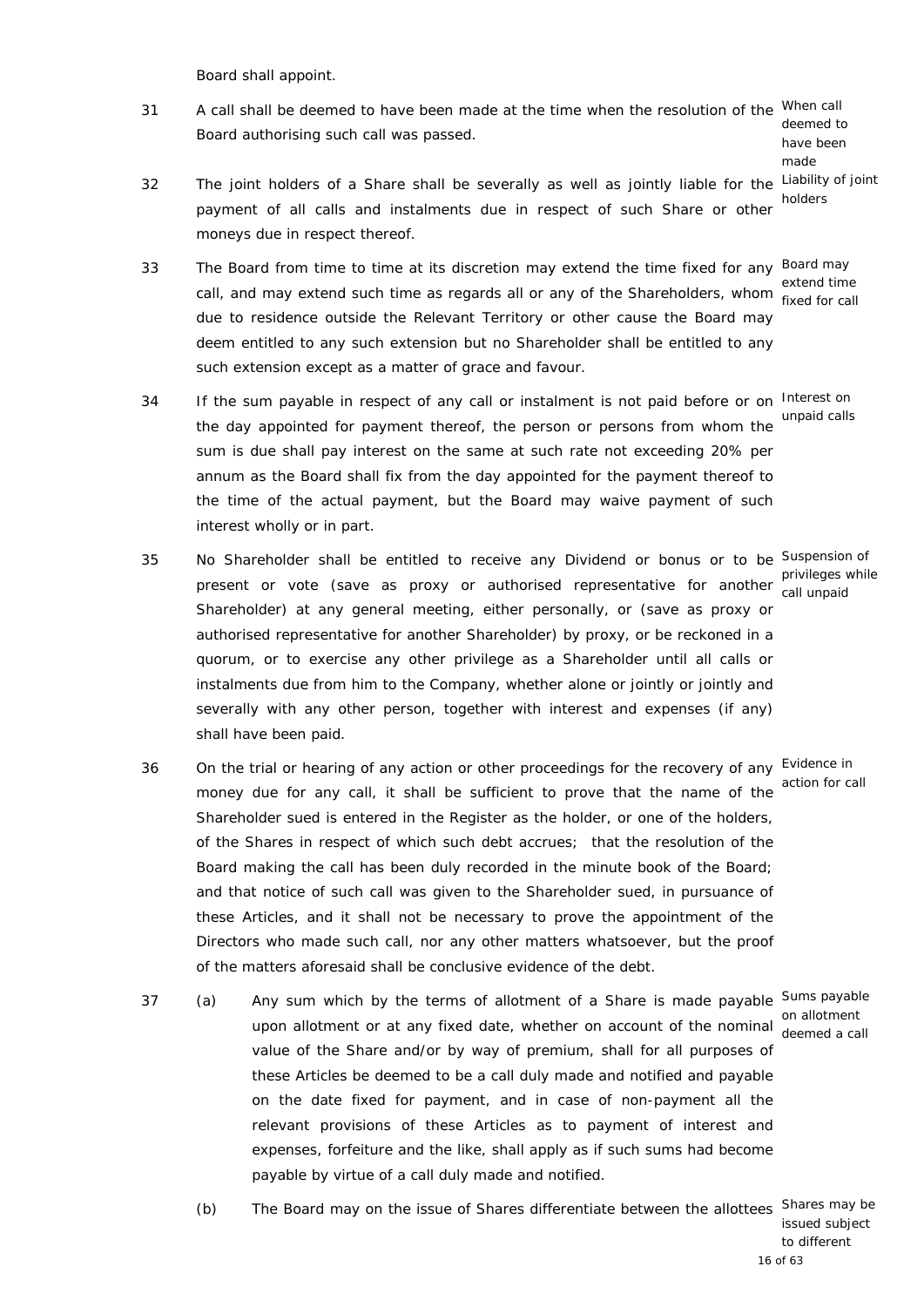calls, etc.

App.3 Para 3(1) 38 The Board may, if it thinks fit, receive from any Shareholder willing to advance the same, and either in money or money's worth, all or any part of the money uncalled and unpaid or instalments payable upon any Shares held by him, and in respect of all or any of the moneys so advanced may pay interest at such rate (if any) not exceeding 20% per annum, as the Board may decide but a payment in advance of a call shall not entitle the Shareholder to receive any Dividend subsequently declared or to exercise any other rights or privileges as a Shareholder in respect of the Share or the due portion of the Shares upon which payment has been advanced by such Shareholder before it is called up. The Board may at any time repay the amount so advanced upon giving to such Shareholder not less than one Month's notice in writing of its intention on that behalf, unless before the expiration of such notice the amount so advanced shall have been called up on the Shares in respect of which it was advanced.

#### **TRANSFER OF SHARES**

- 39 Subject to the Companies Law, all transfers of Shares shall be effected by Form of transfer in writing in the usual or common form or in such other form as the Board may accept provided always that it shall be in such a form prescribed by the HK Stock Exchange and may be under hand only or, if the transferor or transferee is a Clearing House (or its nominee(s)), under hand or by machine imprinted signature or by such other means of execution as the Board may approve from time to time. transfer
- App.3 Para 1(1) 40 The instrument of transfer of any Share shall be executed by or on behalf of the Execution of transferor and by or on behalf of the transferee provided that the Board may dispense with the execution of the instrument of transfer by the transferor or the transferee or accept mechanically executed transfers in any case in which it in its absolute discretion thinks fit to do so. The transferor shall be deemed to remain the holder of the Share until the name of the transferee is entered in the Register in respect thereof. Nothing in these Articles shall preclude the Board from recognising a renunciation of the allotment or provisional allotment of any Share by the allottee in favour of some other person. transfer
	- 41 (a) The Board may, in its absolute discretion at any time and from time to Shares time, remove any Share on the principal Register to any branch Register or any Share on any branch Register to the principal Register or any register, other branch Register.
		- registered on principal branch register, etc.
		- (b) Unless the Board otherwise agrees (which agreement may be on such terms and subject to such conditions as the Board in its absolute discretion may from time to time stipulate, and which agreement it shall, without giving any reason therefore, be entitled in its absolute discretion to give or withhold) no Shares on the principal Register shall be removed to any branch Register nor shall Shares on any branch Register be removed to the principal Register or any other branch Register and all removals and other documents of title relating to or affecting the title to any share or other securities of the Company shall be lodged for registration, and be registered, in the case of any Shares on a branch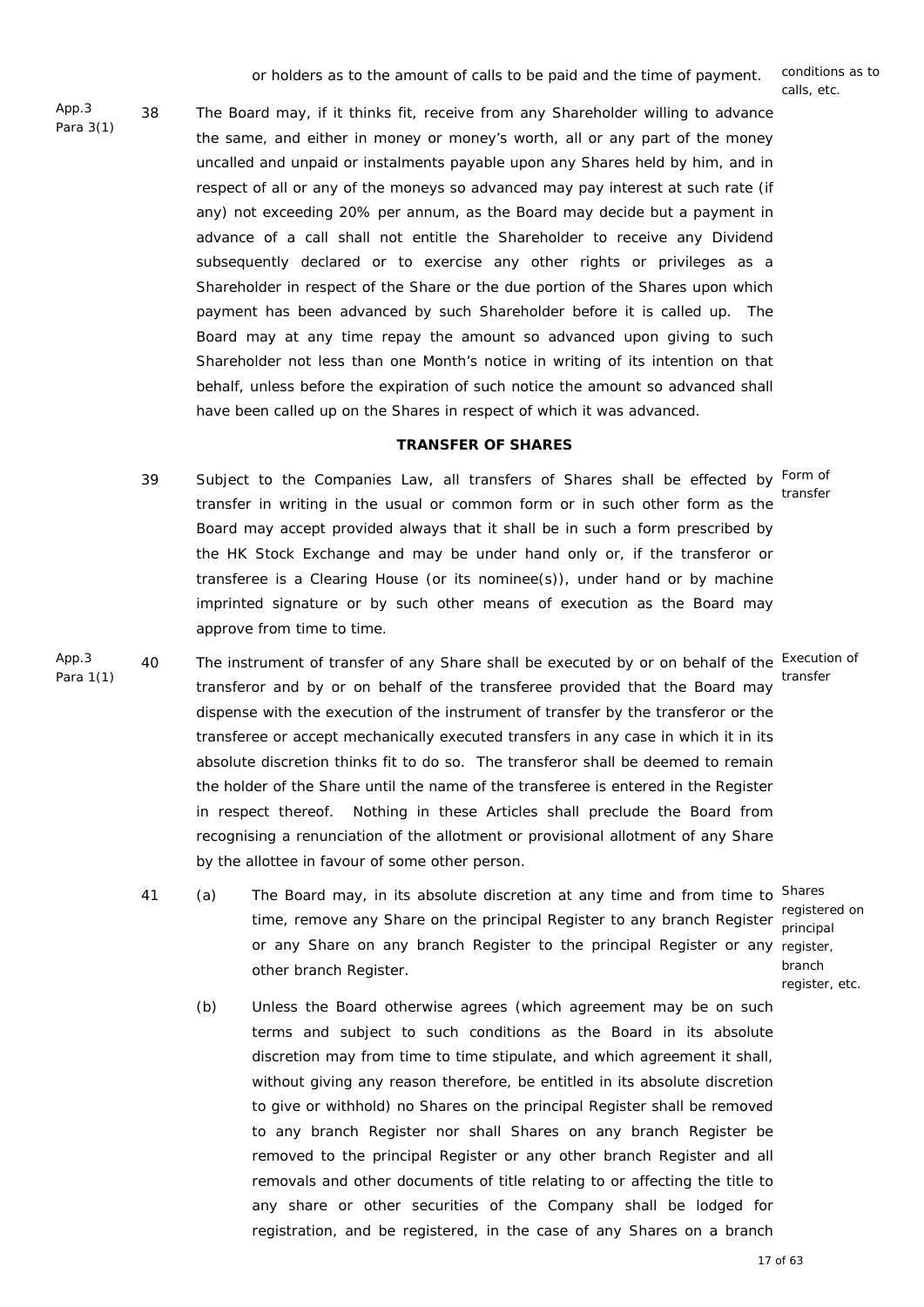Register, at the relevant Registration Office, and, in the case of any Shares on the principal Register, at the Transfer Office.

- (c) Notwithstanding anything contained in these Articles, the Company shall as soon as practicable and on a regular basis record in the principal Register all removals of Shares effected on any branch Register and shall at all times maintain the principal Register and all branch Registers in all respects in accordance with the Companies Law.
- App.3 Para 1(2) 42 Fully paid Shares shall be free from any restriction with respect to the right of the Directors may refuse to<br>holder thereof to transfer such Shares (except when permitted by the HK Stock register of Exchange) and shall also be free from all liens. The Board however, may, in its transfer absolute discretion, refuse to register a transfer of any Share which is not fully paid to a person of whom it does not approve or any Share issued under any share option scheme upon which a restriction on transfer imposed thereby still subsists, and it may also refuse to register a transfer of any Share (whether fully paid up or not) to more than four joint holders or a transfer of any Shares (not being a fully paid up Share) on which the Company has a lien.

register a

- 43 The Board may also decline to recognise any instrument of transfer unless:
- (a) a fee of such maximum as the HK Stock Exchange may from time to time Requirement as determine to be payable (or such lesser sum as the Board may from time to time require) has been paid to the Company; to transfer
	- (b) the instrument of transfer is lodged at the relevant Registration Office or, as the case may be, the Transfer Office accompanied by the certificate of the Shares to which it relates, and such other evidence as the Board may reasonably require to show the right of the transferor to make the transfer (and, if the instrument of transfer is executed by some other person on his behalf, the authority of that person so to do);
	- (c) the instrument of transfer is in respect of only one class of Share;
	- (d) the Shares concerned are free of any lien in favour of the Company; and
	- (e) if applicable, the instrument of transfer is properly stamped.
- 44 The Board may refuse to register a transfer of any Share to an infant or to a <sup>No transfer to</sup> person of unsound mind or under other legal disability. an infant
- 45 If the Board shall refuse to register a transfer of any Share, it shall, within two Notice of months after the date on which the transfer was lodged with the Company, send refusal to each of the transferor and the transferee notice of such refusal and, except where the subject Share is not a fully paid Share, the reason(s) for such refusal.
- 46 Upon every transfer of Shares, the certificate in respect thereof held by the Certificate to transferor shall be given up to be cancelled, and shall forthwith be cancelled transfer accordingly, and a new certificate shall be issued to the transferee in respect of the Shares transferred to him as provided in Article 18, and if any of the Shares included in the certificate so given up shall be retained by the transferor a new certificate in respect thereof shall be issued to him as provided in Article 18. The Company shall retain the instrument of transfer. transfer
- 47 The registration of transfers may be suspended when the Register is closed in <sup>When transfer</sup>

App.3 Para 1(1)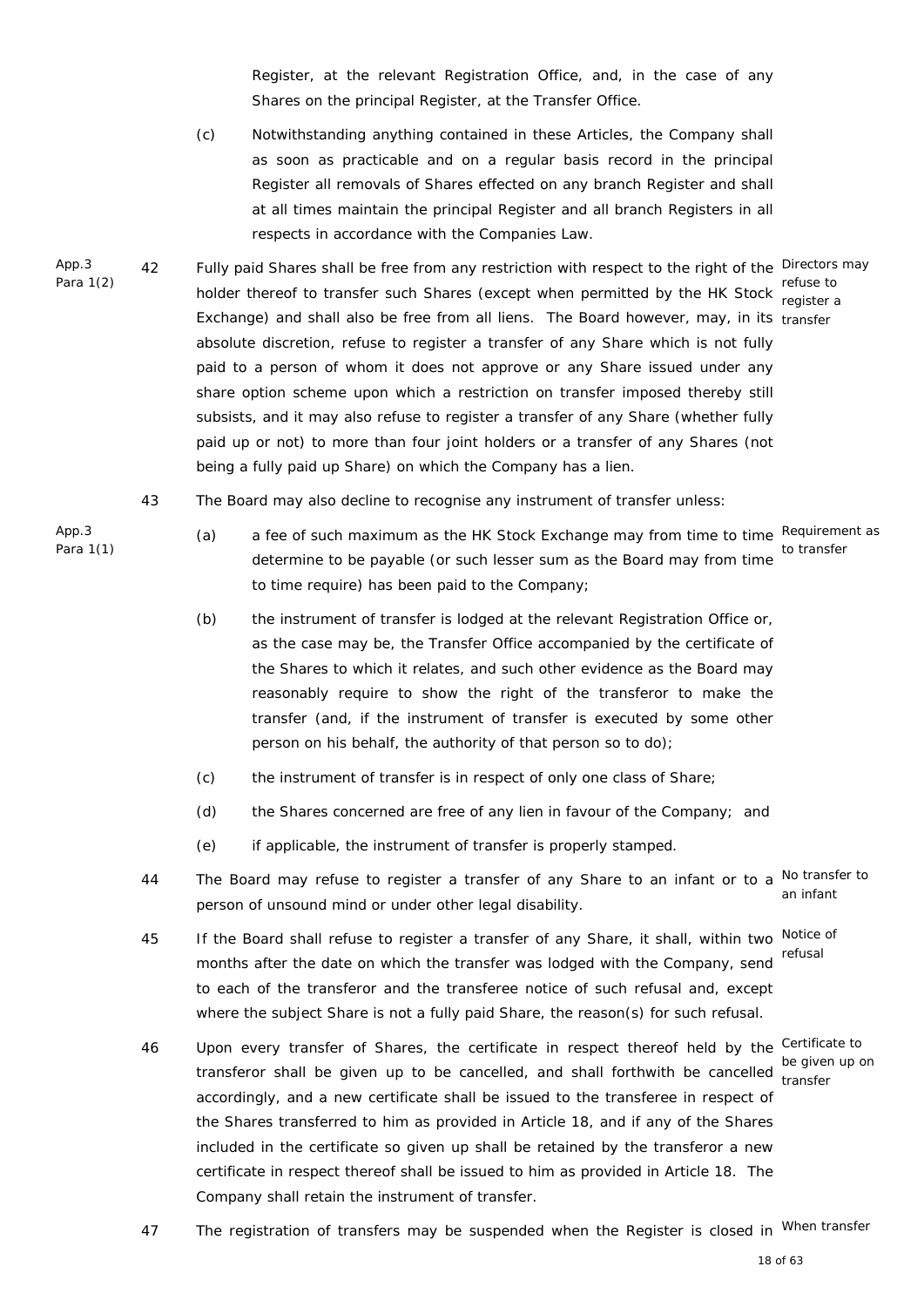register is closed

## **TRANSMISSION OF SHARES**

- 48 In the case of the death of a Shareholder, the survivor or survivors where the Deaths of registered<br>deceased was a joint holder, and the legal personal representatives of the bolder or a deceased where he was a sole or only surviving holder, shall be the only persons joint holder of recognised by the Company as having any title to his interest in the Shares; but shares nothing herein contained shall release the estate of a deceased holder (whether sole or joint) from any liability in respect of any Share solely or jointly held by him.
- 49 Any person becoming entitled to a Share in consequence of the death or Registration of bankruptcy or winding-up of a Shareholder may, upon such evidence as to his personal title being produced as may from time to time be required by the Board, and and trustees in subject as hereinafter provided, elect either to be registered himself as holder of <sup>bankruptcy</sup> the Share or to have some person nominated by him registered as the transferee thereof.
- 50 If the person becoming entitled to a Share pursuant to Article 49 shall elect to be Notice of election to be<br>registered himself as the holder of such Share, he shall deliver or send to the registered of Company a notice in writing signed by him, at (unless the Board otherwise nominee agrees) the Registration Office, stating that he so elects. If he shall elect to have his nominee registered, he shall testify his election by executing a transfer of such Share to his nominee. All the limitations, restrictions and provisions of these Articles relating to the right to transfer and the registration of transfers of Shares shall be applicable to any such notice or transfer as aforesaid as if the death, bankruptcy or winding-up of the Shareholder had not occurred and the
- 51 A person becoming entitled to a Share by reason of the death, bankruptcy or Retention of dividends, etc.<br>winding-up of the holder shall be entitled to the same Dividends and other while advantages to which he would be entitled if he were the registered holder of the transmission of Share. However, the Board may, if it thinks fit, withhold the payment of any shares of a Dividend payable or other advantages in respect of such Share until such person deceased or shall become the registered holder of the Share or shall have effectually shareholder transferred such Share, but, subject to the requirements of Article 80 being met, such a person may vote at general meetings of the Company.

notice or transfer were a transfer executed by such Shareholder.

#### **FORFEITURE OF SHARES**

- 52 If a Shareholder fails to pay any call or instalment of a call on the day appointed If call or for payment thereof, the Board may, at any time thereafter during such time as not not instalment not any part of the call or instalment remains unpaid, without prejudice to the may be given provisions of Article 34, serve notice on him requiring payment of so much of the call or instalment as is unpaid, together with any interest which may have accrued and which may still accrue up to the date of actual payment.
- 53 The notice shall name a further day (not earlier than the expiration of 14 days Content of from the date of the notice) on or before which the payment required by the notice of call notice is to be made, and it shall also name the place where payment is to be made such place being the Registered Office or a Registration Office or another

holder or of

representatives

registered of

until bankrupt

paid notice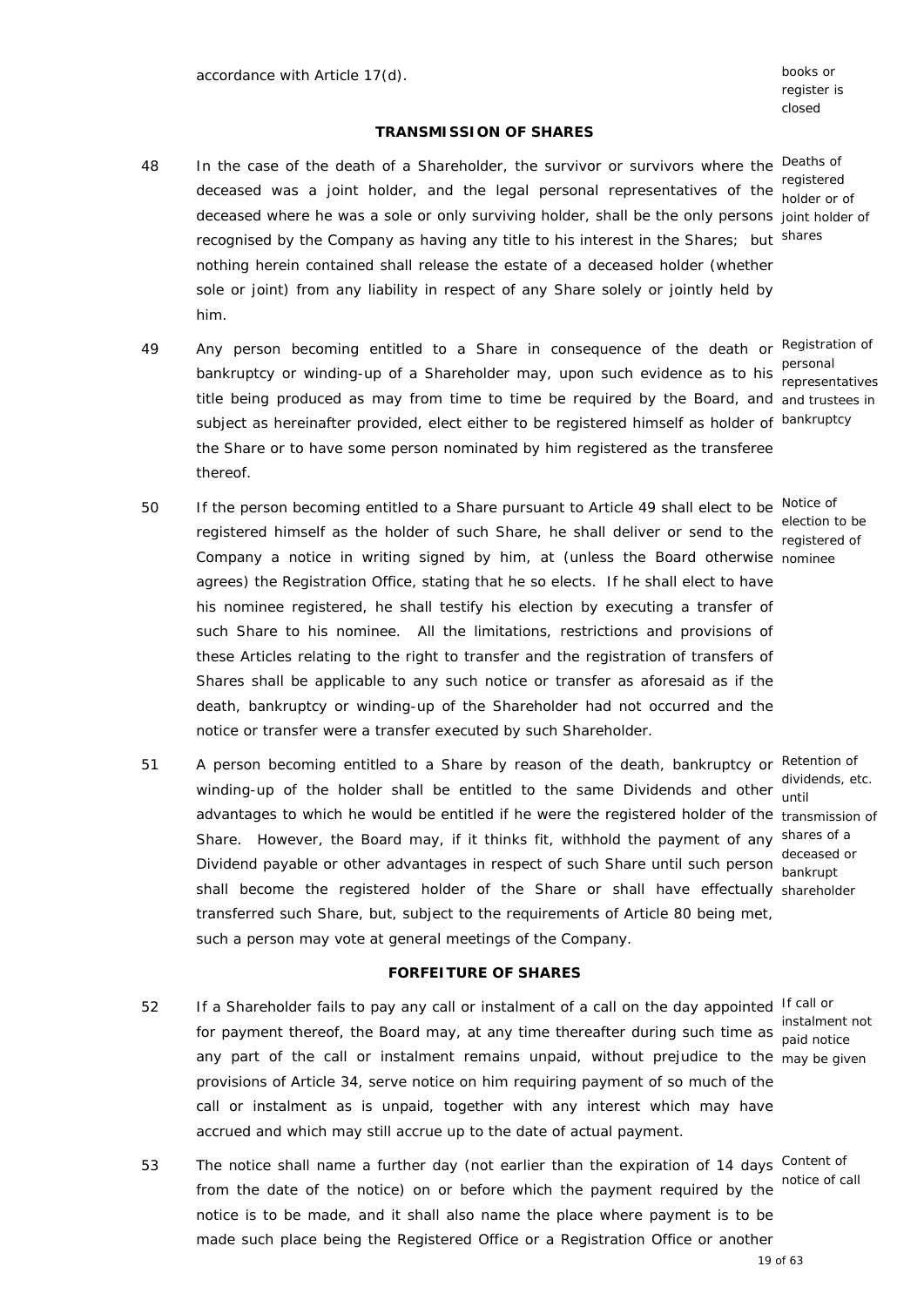place within the Relevant Territory. The notice shall also state that, in the event of non-payment at or before the time appointed, the Shares in respect of which the call was made will be liable to be forfeited.

- 54 If the requirements of any such notice as aforesaid are not complied with, any If notice not complied with<br>Share in respect of which the notice has been given may at any time thereafter, shares may be before the payment required by the notice has been made, be forfeited by a forfeited resolution of the Board to that effect. Such forfeiture shall include all Dividends and bonuses declared in respect of the forfeited Share and not actually paid before the forfeiture. The Board may accept the surrender of any Share liable to be forfeited hereunder and in such cases references in these Articles to forfeiture shall include surrender.
- 55 Any Share so forfeited shall be deemed to be the property of the Company, and Forfeited may be re-allotted, sold or otherwise disposed of on such terms and in such become manner as the Board thinks fit and at any time before a sale or disposition, the property of forfeiture may be cancelled on such terms as the Board thinks fit.
- 56 A person whose Shares have been forfeited shall cease to be a Shareholder in Arrears to be paid not<br>respect of the forfeited Shares, but shall, nevertheless, remain liable to pay to withoton the Company all moneys which, at the date of forfeiture, were payable by him to forfeiture the Company in respect of the forfeited Shares, together with (if the Board shall in its discretion so require) interest thereon from the date of forfeiture until the date of actual payment (including the payment of such interest) at such rate not exceeding 20% per annum as the Board may prescribe, and the Board may enforce the payment thereof if it thinks fit, and without any deduction or allowance for the value of the Shares at the date of forfeiture, but his liability shall cease if and when the Company shall have received payment in full of all such moneys in respect of the Shares. For the purposes of this Article any sum which by the terms of issue of a Share, is payable thereon at a fixed time which is subsequent to the date of forfeiture, whether on account of the nominal value of the Share or by way of premium, shall notwithstanding that such time has not yet arrived be deemed to be payable on the date of forfeiture, and the same shall become due and payable immediately upon the forfeiture, but interest thereon shall only be payable in respect of any period between the said fixed time and the date of actual payment.
- 57 A certificate in writing that the declarant is a Director or the Secretary, and that a Evidence of Share has been duly forfeited or surrendered on a date stated in the certificate, transfer of shall be conclusive evidence of the facts therein stated as against all persons forfeited share claiming to be entitled to the Share. The Company may receive the consideration, if any, given for the Share on any re-allotment, sale or disposition thereof and may execute a transfer of the Share in favour of the person to whom the Share is re-allotted, sold or disposed of and such person shall thereupon be registered as the holder of the Share, and shall not be bound to see to the application of the subscription or purchase money, (if any), nor shall his title to the Share be affected by any irregularity or invalidity in the proceedings in reference to the forfeiture, re-allotment, sale or disposal of such Share.
- 58 When any Share shall have been forfeited, notice of the forfeiture shall be given Notice after to the Shareholder in whose name it stood immediately prior to the forfeiture, forfeiture

shares may be

shares to Company

withstanding

forfeiture and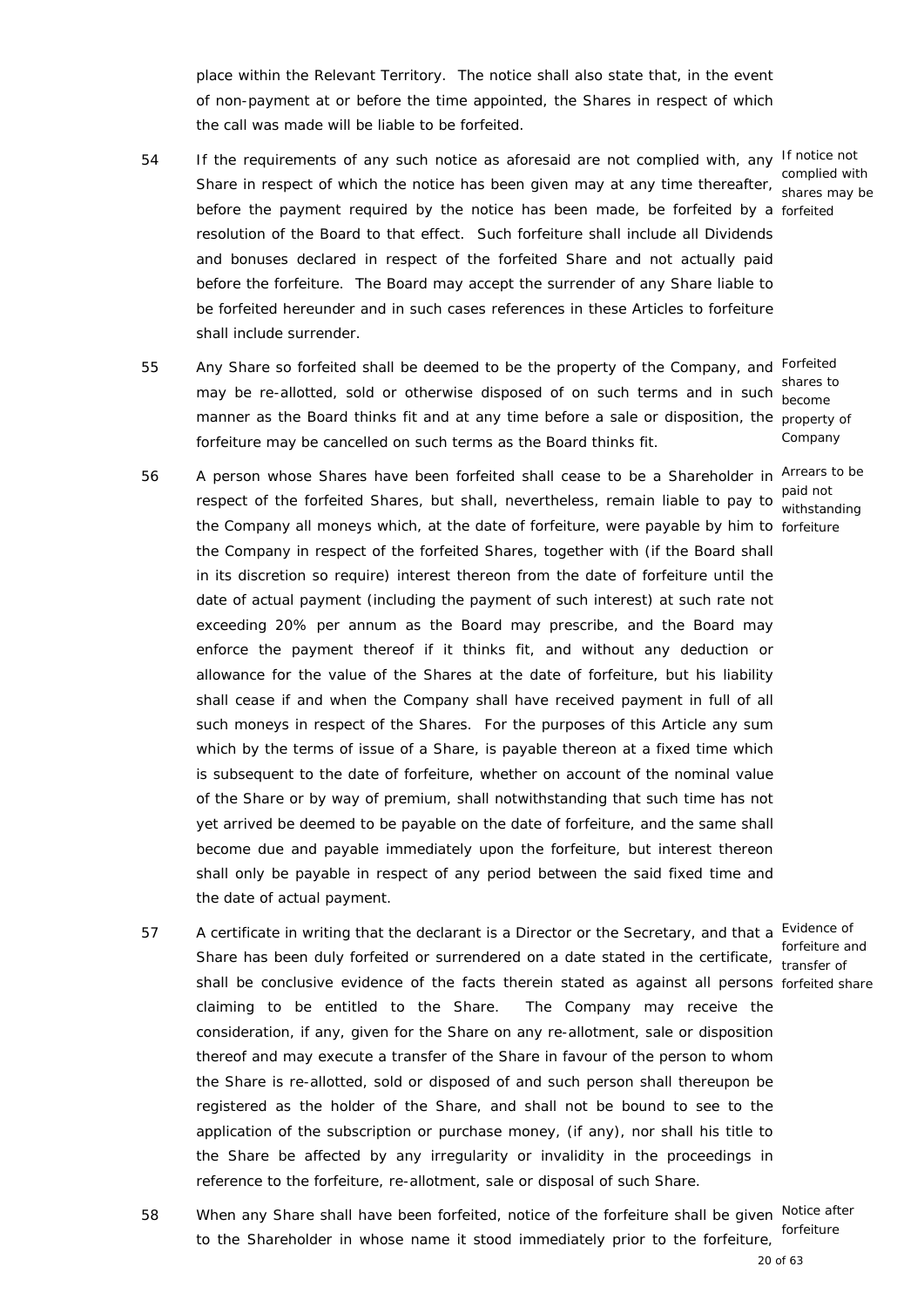and an entry of the forfeiture, with the date thereof, shall forthwith be made in the Register, but no forfeiture shall be in any manner invalidated by any omission or neglect to give such notice or make any such entry.

- 59 Notwithstanding any such forfeiture as aforesaid the Board may at any time, Power to redeem<br>before any Shares so forfeited shall have been re-allotted, sold or otherwise <sub>ferfaites</sub> disposed of, cancel the forfeiture on such terms as it thinks fit or permit the Shares so forfeited to be bought back or redeemed upon the terms of payment of all calls and interest due upon and expenses incurred in respect of the Shares, and upon such further terms (if any) as it thinks fit.
- 60 The forfeiture of a Share shall not prejudice the right of the Company to any call Forfeiture not already made or any instalment payment thereon.
- 61 (a) The provisions of these Articles as to forfeiture shall apply in the case of Forfeiture for non-payment of any sum which, by terms of issue of a Share, becomes are non-payment payable at a fixed time, whether on account of the nominal value of the due on shares Share or by way of premium, as if the same had been payable by virtue of a call duly made and notified.
	- (b) In the event of a forfeiture of Shares the Shareholder shall be bound to deliver and shall forthwith deliver to the Company the certificate or certificates held by him for the Shares so forfeited and in any event the certificates representing Shares so forfeited shall be void and of no further effect.

## **GENERAL MEETINGS**

App.13 Para 3(3); 62 At all times during the Relevant Period other than the year of the Company's When annual general<br>adoption of these Articles, the Company shall in each year hold a general <sub>meating</sub> meeting as its annual general meeting in addition to any other meeting in that held year and shall specify the meeting as such in the notice calling it; and not more than 15 Months (or such longer period as may be authorised by the HK Stock Exchange) shall elapse between the date of one annual general meeting of the Company and that of the next. The annual general meeting shall be held in the Relevant Territory or elsewhere as may be determined by the Board and at such time and place as the Board shall appoint. A meeting of the Shareholders or any class thereof may be held by means of such telephone, electronic or other communication facilities as permit all persons participating in the meeting to communicate with each other simultaneously and instantaneously, and participation in such a meeting shall constitute presence at such meetings. meeting to be

Part B

4(2)

63 All general meetings other than annual general meetings shall be called Extraordinary extraordinary general meetings. general

64 The Board may, whenever it thinks fit, convene an extraordinary general Convening of meeting. Extraordinary general meetings shall also be convened on the requisition of one or more Shareholders holding, at the date of deposit of the meeting requisition, not less than one tenth of the paid up capital of the Company having the right of voting at general meetings. Such requisition shall be made in writing to the Board or the Secretary for the purpose of requiring an extraordinary

meeting extraordinary general

21 of 63

forfeited shares

to prejudice Company's right to call or instalment of any sum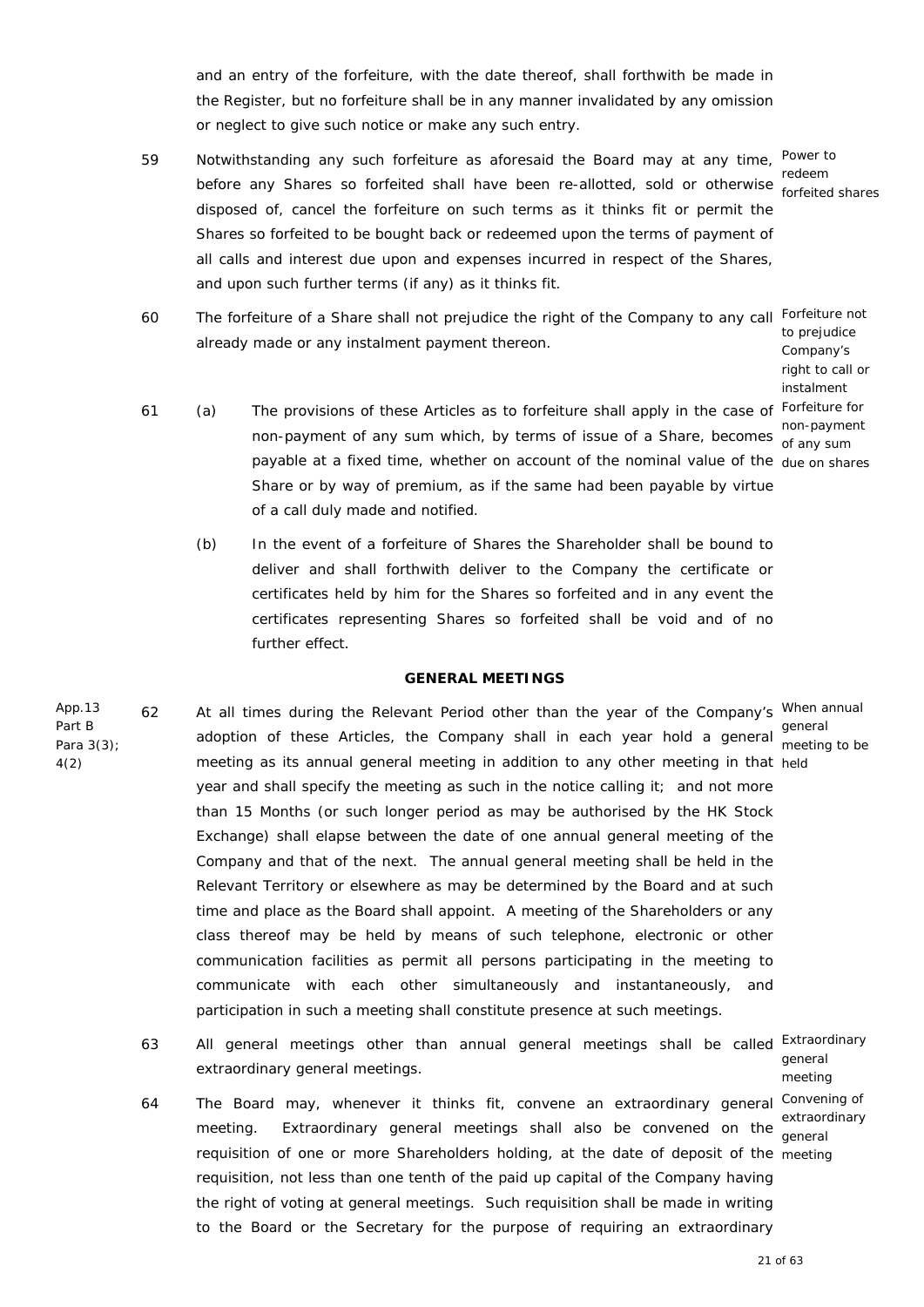general meeting to be called by the Board for the transaction of any business specified in such requisition. Such meeting shall be held within two Months after the deposit of such requisition. If within 21 days of such deposit, the Board fails to proceed to convene such meeting, the requisitionist(s) himself (themselves) may do so in the same manner, and all reasonable expenses incurred by the requisitionist(s) as a result of the failure of the Board shall be reimbursed to the requisitionist(s) by the Company.

- 65 An annual general meeting of the Company shall be called by at least 21 days' Notice of notice in writing, and a general meeting of the Company, other than an annual meetings general meeting, shall be called by at least 14 days' notice in writing. The notice shall be exclusive of the day on which it is served or deemed to be served and of the day for which it is given, and shall specify the place, the day, the hour and the agenda of the meeting and particulars of the resolutions to be considered at that meeting and in case of special business (as defined in Article 67), the general nature of that business, and shall be given, in manner hereinafter mentioned or in such other manner, if any, as may be prescribed by the Company in general meeting, to such persons as are, under these Articles, entitled to receive such notices from the Company, provided that a meeting of the Company shall notwithstanding that it is called by shorter notice than that specified in this Article be deemed to have been duly called if it is so agreed:
	- (a) in the case of a meeting called as the annual general meeting, by all the Shareholders entitled to attend and vote thereat; and
	- (b) in the case of any other meeting, by a majority in number of the Shareholders having a right to attend and vote at the meeting, being a majority together holding not less than 95% of the total voting rights at the meeting of all members of the Company.
	- 66 (a) The accidental omission to give any notice to, or the non-receipt of any <sup>Omission to</sup> notice by, any person entitled to receive notice shall not invalidate any resolution passed or any proceedings at any such meeting. give notice
		- (b) In the case where forms of proxy or notice of appointment of corporate representative are to be sent out with any notice, the accidental omission to send such forms of proxy or notice of appointment of corporate representative to, or the non-receipt of such forms by, any person entitled to receive notice of the relevant meeting shall not invalidate any resolution passed or any proceeding at any such meeting.

## **PROCEEDINGS AT GENERAL MEETINGS**

67 (a) All business shall be deemed special that is transacted at an <sup>Special</sup> extraordinary general meeting and also all business shall be deemed special that is transacted at an annual general meeting with the annual general exception of the following, which shall be deemed ordinary business:

business, business of meeting

- (i) the declaration and sanctioning of Dividends;
- (ii) the consideration and adoption of the accounts and balance sheets and the reports of the Directors and Auditors and other documents required to be annexed to the balance sheets;

22 of 63

App.13 Part B Para 3(1)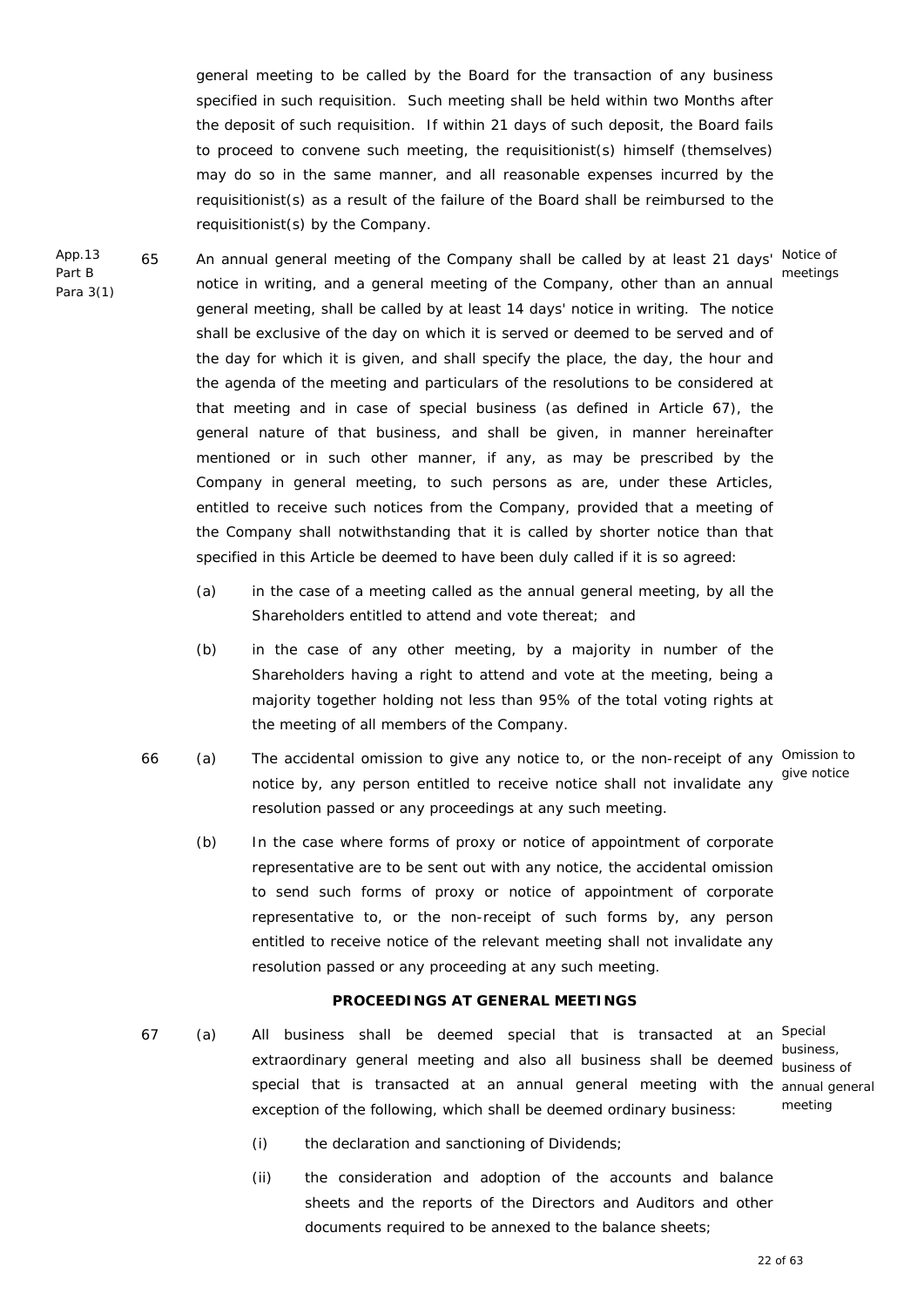- (iii) the election of Directors in place of those retiring;
- (iv) the appointment of Auditors;
- (v) the fixing of, or the determining of the method of fixing of the remuneration of the Directors and of the Auditors;
- (vi) the granting of any mandate or authority to the Board to offer, allot, grant options over, or otherwise dispose of the unissued Shares representing not more than 20% (or such other percentage as may from time to time be specified in the Listing Rules) in nominal value of its then existing issued share capital and the number of any securities repurchased pursuant to paragraph (vii) of this Article; and
- (vii) the granting of any mandate or authority to the Board to repurchase securities of the Company.
- 68 For all purposes the quorum for a general meeting shall be two Shareholders <sup>Quorum</sup> present in person (or, in the case of a Shareholder being a corporation, by its duly authorised representative) or by proxy and entitled to vote. No business shall be transacted at any general meeting unless the requisite quorum shall be present at the time when the meeting proceeds to business and continues to be present until the conclusion of the meeting.
- 69 If within 15 minutes from the time appointed for the meeting a quorum is not <sup>When quorum</sup> is not present<br>present, the meeting, if convened upon the requisition of Shareholders, shall be meeting to be dissolved, but in any other case it shall stand adjourned to the same day in the dissolved and next week and at such time and place as shall be decided by the Board, and if at when to be such adjourned meeting a quorum is not present within 15 minutes from the time adjourned appointed for holding the meeting, the Shareholder or the Shareholders present in person (or, in the case of a Shareholder being a corporation by its duly authorised representative) or by proxy and entitled to vote shall be a quorum and may transact the business for which the meeting was called.
- 70 The chairman (if any) of the Company or if he is absent or declines to take the chairman of general<br>chair at such meeting, the Vice chairman (if any) of the Company shall take the seculion chair at every general meeting, or, if there be no such chairman or Vice chairman, or, if at any general meeting neither of such chairman or Vice chairman is present within 15 minutes after the time appointed for holding such meeting, or both such persons decline to take the chair at such meeting, the Directors present shall choose one of their number as chairman of the meeting, and if no Director be present or if all the Directors present decline to take the chair or if the chairman chosen shall retire from the chair, then the Shareholders present shall choose one of their number to be chairman of the meeting.
- 71 The chairman of the meeting may, with the consent of any general meeting at <sup>Power to</sup> which a quorum is present, and shall, if so directed by the meeting, adjourn any  $\frac{m}{\text{meeting}}$ , meeting from time to time and from place to place as the meeting shall business of determine. Whenever a meeting is adjourned for 14 days or more, at least adjourned seven clear days' notice, specifying the place, the day and the hour of the adjourned meeting shall be given in the same manner as in the case of an

meeting to be

meeting

adjourn general meeting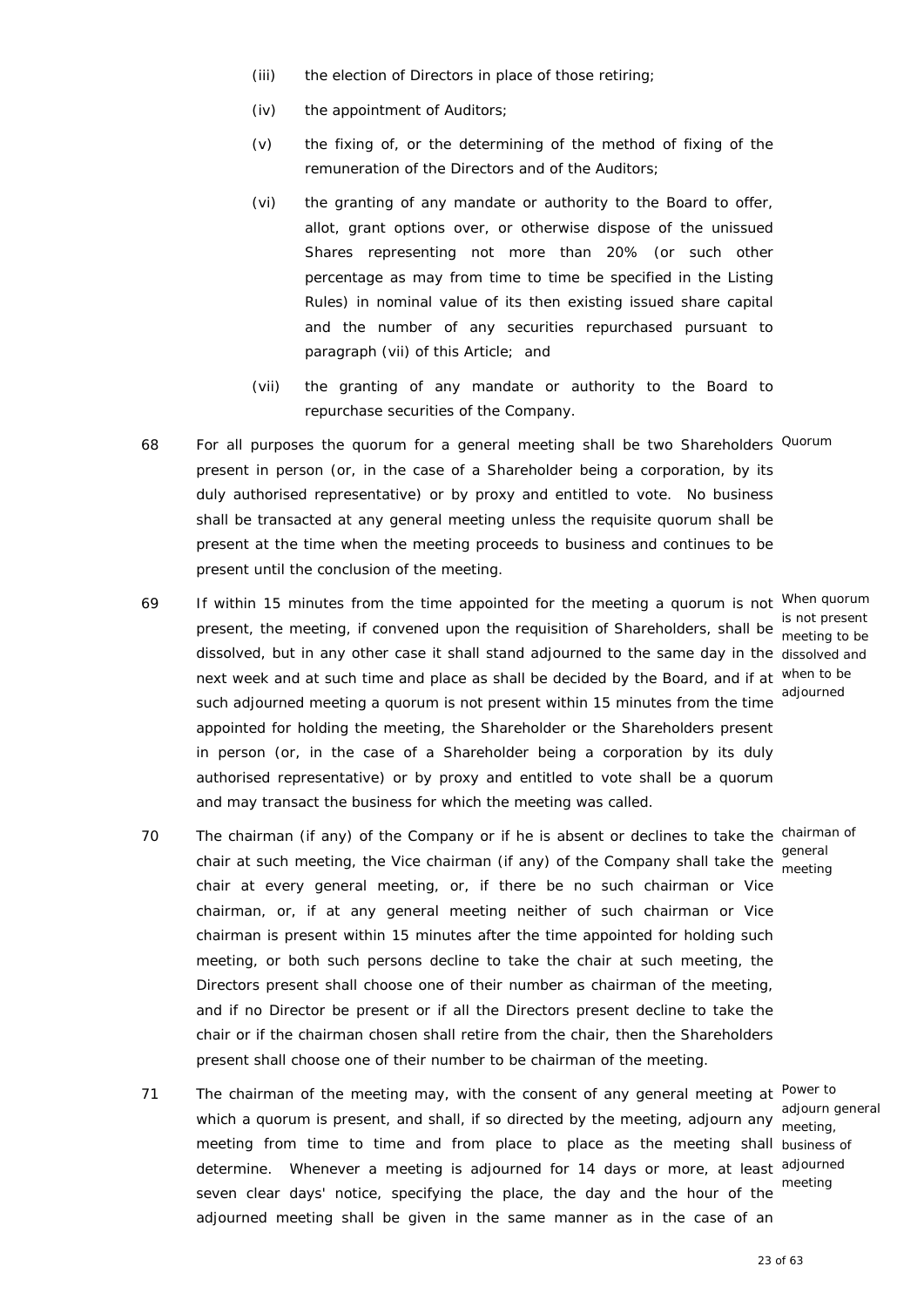original meeting but it shall not be necessary to specify in such notice the nature of the business to be transacted at the adjourned meeting. Save as aforesaid, no notice of an adjournment or of the business to be transacted at any adjourned meeting needs to be given nor shall any Shareholder be entitled to any such notice. No business shall be transacted at an adjourned meeting other than the business which might have been transacted at the meeting from which the adjournment took place.

72 At any general meeting a resolution put to the vote of the meeting shall be <sup>Poll, show of</sup> hands and<br>decided by poll save that the chairman of the meeting may, pursuant to the demand for Listing Rules, allow a resolution to be voted by a show of hands. Where a show of hands is allowed, before or on the declaration of the result of the show of hands, a poll may be demanded by:

demand for poll

- (a) at least two Shareholders present in person (or, in the case of a Shareholder being a corporation, by its duly authorised representative) or by proxy for the time being entitled to vote at the meeting; or
- (b) any Shareholder or Shareholders present in person (or, in the case of a Shareholder being a corporation, by its duly authorised representative) or by proxy and representing not less than one-tenth of the total voting rights of all the Shareholders having the right to vote at the meeting; or
- (c) any Shareholder or Shareholders present in person (or, in the case of a Shareholder being a corporation, by its duly authorised representative) or by proxy and holding Shares conferring a right to vote at the meeting being Shares on which an aggregate sum has been paid up equal to not less than one-tenth of the total sum paid up on all the Shares conferring that right.
- 73 Where a resolution is voted on by a show of hands, a declaration by the chairman What is to be evidence of the meeting that a resolution has on a show of hands been carried or carried exidence of the unanimously, or by a particular majority, or not carried by a particular majority, resolution or lost, and an entry to that effect made in the minute book of the Company shall be conclusive evidence of the facts without proof of the number or proportion of the votes recorded in favour of or against such resolution.

passing of a

- 74 A poll shall be taken in such manner (including the use of ballot or voting papers <sup>Poll</sup> or tickets) and at such time and place as the chairman of the meeting directs. No notice need be given of a poll not taken immediately. The result of the poll shall be deemed to be the resolution of the meeting at which the poll was required or demanded. In the event that a poll is demanded after the chairman of the meeting allows a show of hands pursuant to Article 72, the demand for a poll may be withdrawn, with the consent of the chairman of the meeting, at any time before the close of the meeting at which the poll was demanded or the taking of the poll, whichever is the earlier.
- 75 Any poll on the election of a chairman of a meeting or on any question of adjournment shall be taken at the meeting and without adjournment.
- 76 In the case of an equality of votes, whether on a show of hands or on a poll, the chairman to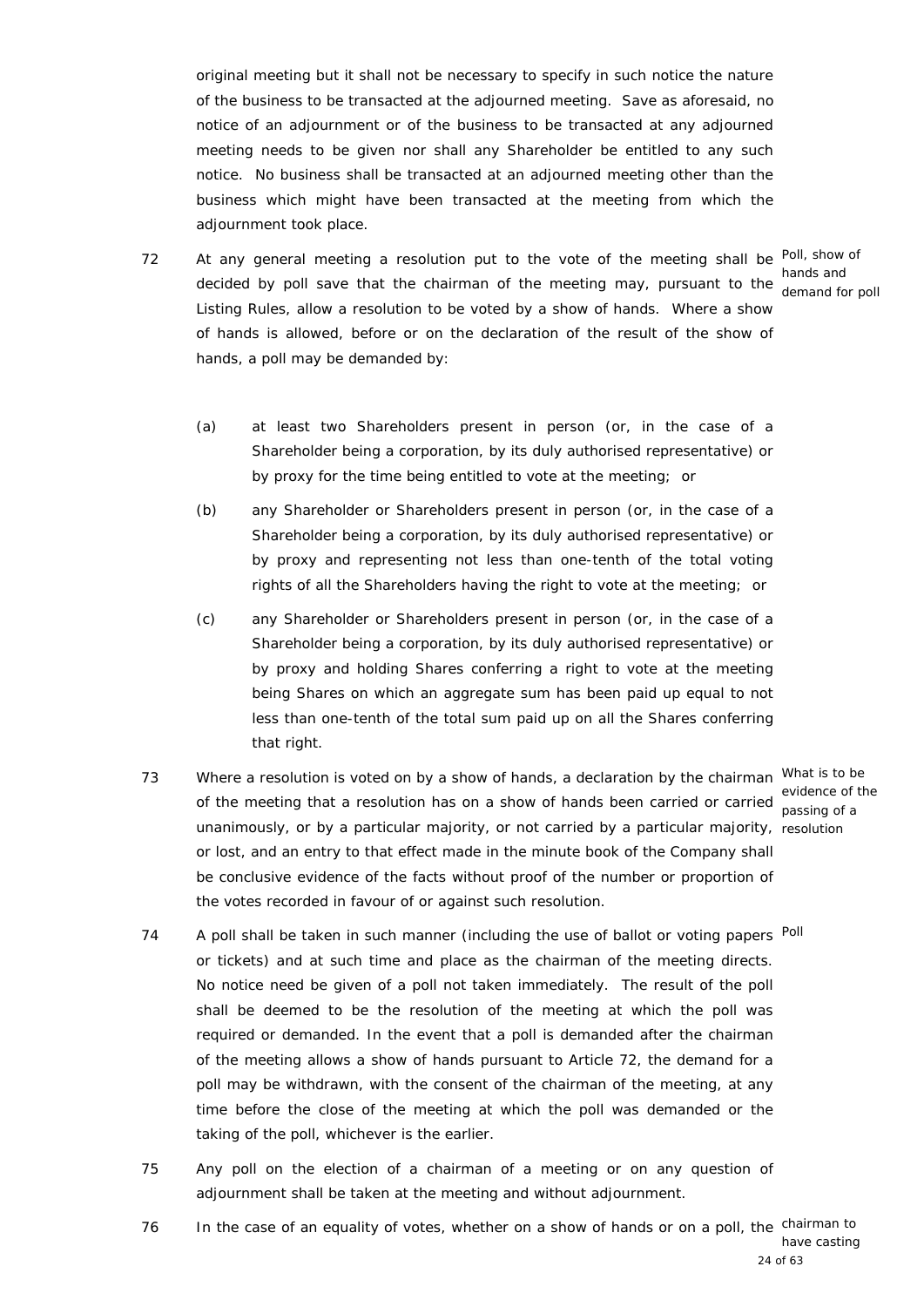chairman of the meeting shall be entitled to a second or casting vote. In case of vote any dispute as to the admission or rejection of any vote, the chairman of the meeting shall determine the same, and such determination shall be final and conclusive.

- 77 The demand for a poll shall not prevent the continuance of a meeting for the <sup>Business may</sup> proceed<br>transaction of any business other than the question on which a poll has been **potwither** demanded.
	- notwithstandin g demand for poll
- 78 If an amendment shall be proposed to any resolution under consideration but Amendment of shall in good faith be ruled out of order by the chairman of the meeting, the resolutions proceedings shall not be invalidated by any error in such ruling. In the case of a resolution duly proposed as a Special Resolution no amendment thereto (other than a mere clerical amendment to correct a patent error) may in any event be considered or voted upon.

## **VOTES OF SHAREHOLDERS**

- App.3 Para 6(1) 79 Subject to any special rights, privileges or restrictions as to voting for the time Votes of being attached to any class or classes of Shares, at any general meeting on a poll every Shareholder present in person (or, in the case of a Shareholder being a corporation, by its duly authorised representative) or by proxy, shall have one vote for every Share of which he is the holder which is fully paid or credited as fully paid (but so that no amount paid or credited as paid on a Share in advance of calls or instalments shall be treated for the purposes of this Article as paid on the Share), and on a show of hands every Shareholder who is present in person (or, in the case of a Shareholder being a corporation, by its duly authorised representative) or by proxy shall (save as provided otherwise in this Article) have one (1) vote. On a poll a Shareholder entitled to more than one vote need not use all his votes or cast all his votes in the same way. Notwithstanding anything contained in these Articles, where more than one proxy is appointed by a Shareholder which is a Clearing House (or its nominee(s)), each such proxy shall have one vote on a show of hands and on a poll, each such proxy is under no obligation to cast all his votes in the same way. shareholders
- App.3 Para 14 79A Where the Company has knowledge that any Shareholder is, under the Listing Rules, required to abstain from voting on any particular resolution or restricted to voting only for or only against any particular resolution, any votes cast by or on behalf of such Shareholder in contravention of such requirement or restriction shall not be counted.
	- 80 Any person entitled under Article 51 to be registered as the holder of any Shares Votes in may vote at any general meeting in respect thereof in the same manner as if he respect of were the registered holder of such Shares, provided that at least 48 hours before bankrupt the time of the holding of the meeting or adjourned meeting (as the case may shareholders be) at which he proposes to vote, he shall satisfy the Board of his right to be registered as the holder of such Shares or the Board shall have previously admitted his right to vote at such meeting in respect thereof.

deceased and

81 Where there are joint registered holders of any Share, any one of such persons Joint holders may vote at any meeting, either personally or by proxy, in respect of such Share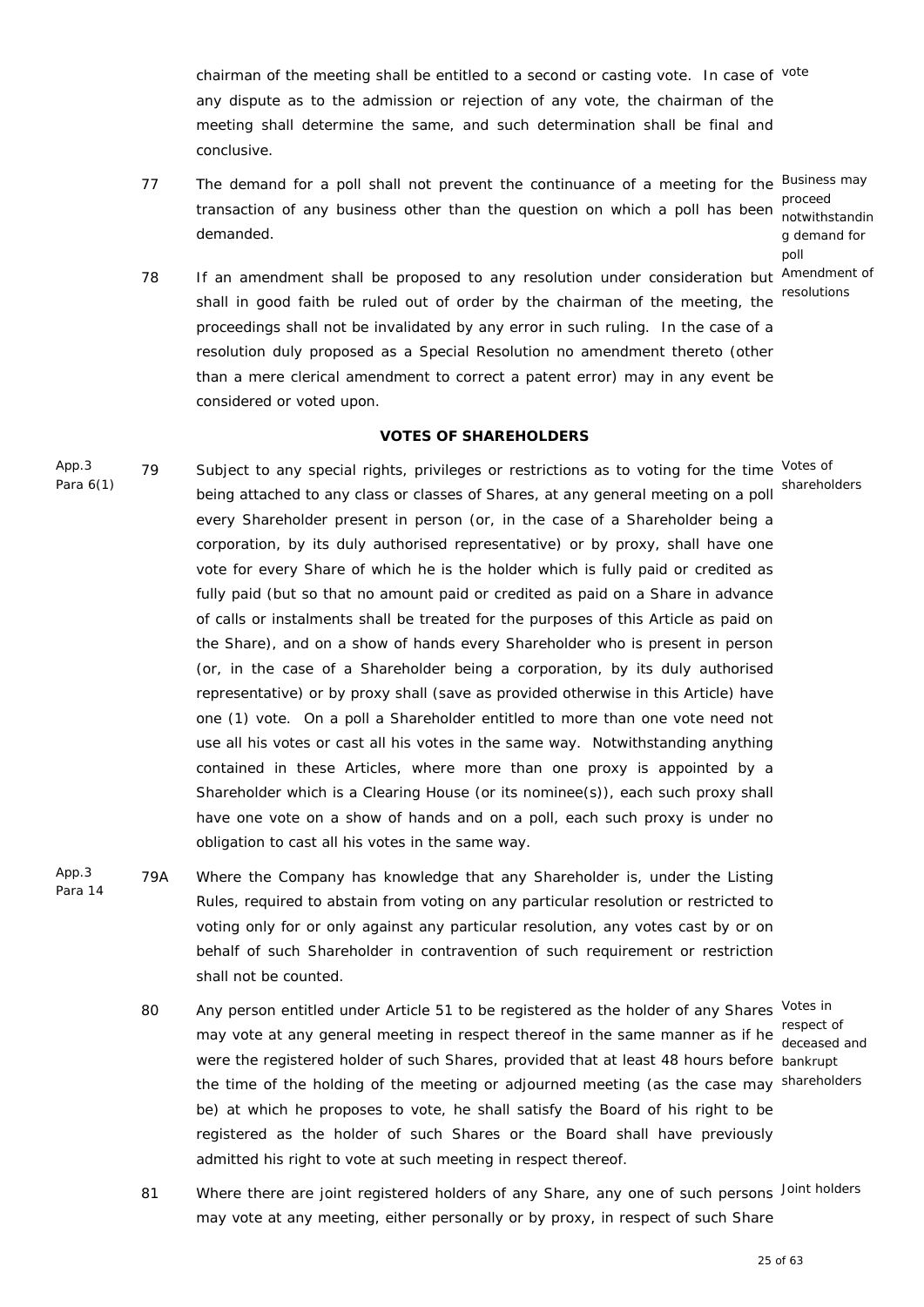as if he were solely entitled thereto; but if more than one of such joint holders be present at any meeting personally or by proxy, that one of the said persons so present whose name stands first on the Register in respect of such Share shall alone be entitled to vote in respect thereof. Several executors or administrators of a deceased Shareholder, and several trustees in bankruptcy or liquidators of a Shareholder in whose name any Share stands shall for the purposes of this Article be deemed joint holders thereof.

- 82 A Shareholder of unsound mind or in respect of whom an order has been made Votes of shareholders of<br>by any court having jurisdiction in lunacy may vote, whether on a poll or on a uncound mind show of hands, by his committee or receiver, or other person in the nature of a committee or receiver appointed by that court, and any such committee, receiver or other person may vote on a poll by proxy. Evidence to the satisfaction of the Board of the authority of the person claiming to exercise the right to vote shall be delivered to such place or one of such places (if any) as is specified in accordance with these Articles for the deposit of instruments of proxy or, if no place is specified, at the Registration Office, not later than the latest time at which an instrument of proxy must, if it is to be valid for the meeting, be delivered.
- 83 Save as expressly provided in these Articles or otherwise determined by the <sup>Qualification for</sup> Board, no person other than a Shareholder duly registered and who shall have paid everything for the time being due from him payable to the Company in respect of his Shares shall be entitled to be present or to vote (save as proxy or authorised representative for another Shareholder) whether personally, by proxy or by attorney or to be reckoned in the quorum, at any general meeting.
- 84 No objection shall be raised to the qualification of any person exercising or <sup>Objections to</sup> purporting to exercise a vote or the admissibility of any vote except at the meeting or adjourned meeting at which the vote objected to is given or tendered, and every vote not disallowed at such meeting shall be valid for all purposes. Any such objection made in due time shall be referred to the chairman of the meeting, whose decision shall be final and conclusive. votes

#### **APPOINTMENT OF PROXY AND CORPORATE REPRESENTATIVE**

App.13 Para 2(2) 85 Any Shareholder entitled to attend and vote at a meeting of the Company shall Proxies be entitled to appoint another person as his proxy to attend and vote instead of him. A Shareholder who is the holder of two or more Shares may appoint more than one proxy to represent him and vote on his behalf at a general meeting of the Company or at a class meeting. A proxy need not be a Shareholder of the Company. On a poll or a show of hands votes may be given either personally (or, in the case of a Shareholder being a corporation, by its duly authorised representative) or by proxy. A proxy shall be entitled to exercise the same powers on behalf of a Shareholder who is an individual and for whom he acts as proxy as such Shareholder could exercise. In addition, a proxy shall be entitled to exercise the same powers on behalf of a Shareholder which is a corporation and for which he acts as proxy as such Shareholder could exercise if it were an individual Shareholder.

Part B

86 No appointment of a proxy shall be valid unless it names the person appointed and his appointor. The Board may, unless it is satisfied that the person

unsound mind

voting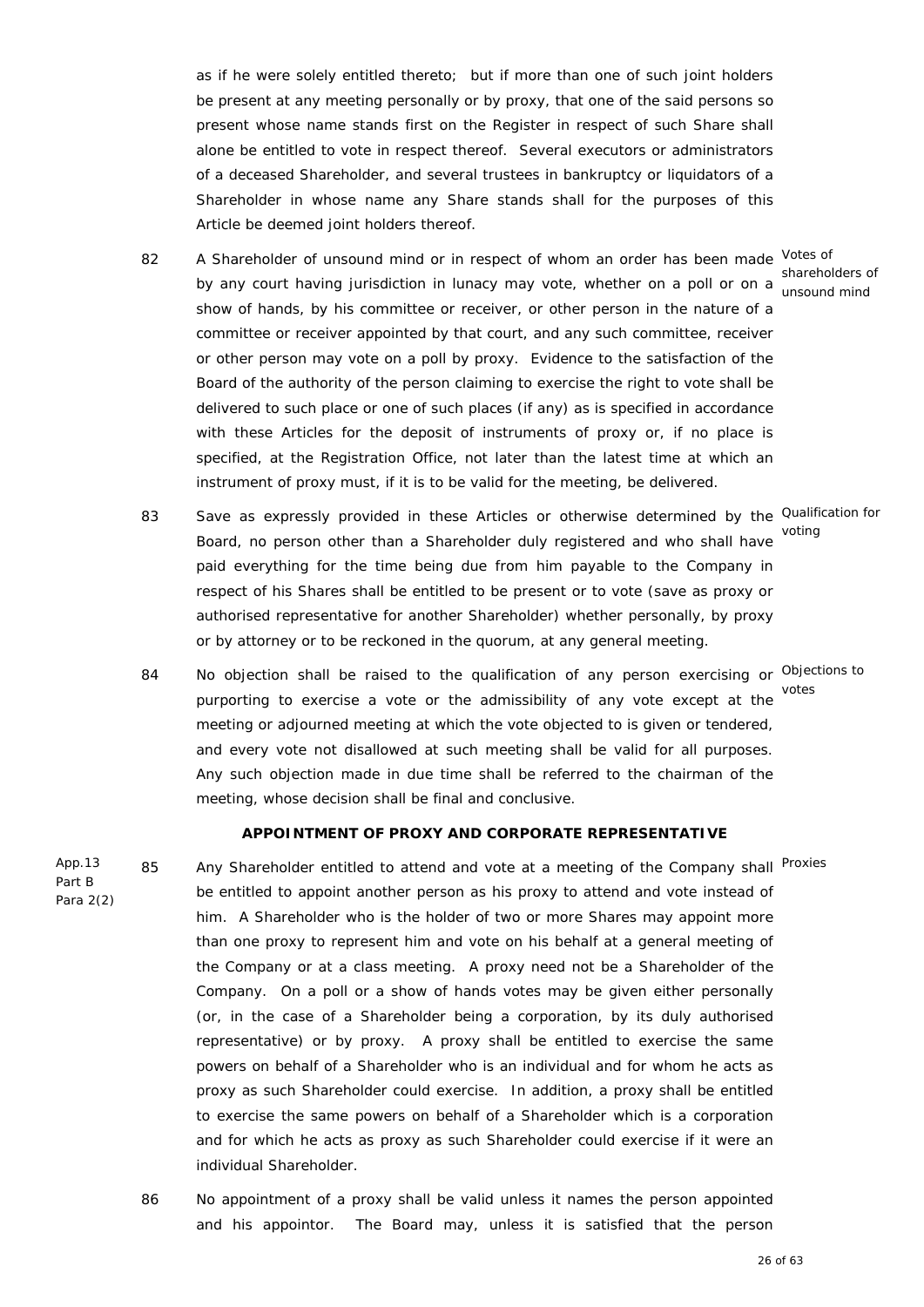purporting to act as proxy is the person named in the relevant instrument for his appointment and the validity and authenticity of the signature of his appointor, decline such person's admission to the relevant meeting, reject his vote or, in the event that a poll is demanded after the chairman of the meeting allows a show of hands pursuant to Article 72, his demand for a poll and no Shareholder who may be affected by any exercise by the Board of its power in this connection shall have any claim against the Directors or any of them nor may any such exercise by the Board of its powers invalidate the proceedings of the meeting in respect of which they were exercised or any resolution passed or defeated at such meeting.

App.3 Para 11(2)

87 The instrument appointing a proxy shall be in writing under the hand of the Instrument appointor or of his attorney duly authorised in writing, or if the appointor is a suppointing corporation, either under seal or under the hand of an officer or attorney duly writing authorised.

- 88 The instrument appointing a proxy and, if requested by the Board, the power of Appointment of attorney or other authority (if any) under which it is signed or a notarially deposited certified copy of that power or authority shall be deposited at such place or one of such places (if any) as is specified in the notice of meeting or in the instrument of proxy issued by the Company (or, if no place is specified, at the Registration Office) not less than 48 hours before the time for holding the meeting or adjourned meeting (as the case may be) at which the person named in such instrument proposes to vote, and in default the instrument of proxy shall not be treated as valid. No instrument appointing a proxy shall be valid after the expiration of 12 Months from the date of its execution, except at an adjourned meeting where the meeting was originally held within 12 Months from such date. Delivery of an instrument appointing a proxy shall not preclude a Shareholder from attending and voting in person (or in the case of a Shareholder being a corporation, its duly authorised representative) at the meeting concerned and, in such event, the instrument appointing a proxy shall be deemed to be revoked.
- App.3 Para 11(1) 89 Every instrument of proxy, whether for a specified meeting or otherwise, shall be Form of proxy in such form as the Board may from time to time approve, provided that it shall not preclude the use of the two-way form. Any form issued to a Shareholder for use by him for appointing a proxy to attend and vote at an extraordinary general meeting or at an annual general meeting at which any business is to be transacted shall be such as to enable the Shareholder, according to his intentions, to instruct the proxy to vote in favour of or against (or, in default of instructions, to exercise his discretion in respect of) each resolution dealing with any such business.
	- 90 The instrument appointing a proxy to vote at a general meeting shall: (i) be <sup>Authority under</sup> instrument<br>deemed to confer authority upon the proxy to demand or join in demanding a sensinting poll and to vote on any resolution (or amendment thereto) put to the meeting for proxy which it is given as the proxy thinks fit; and (ii) unless the contrary is stated therein, be valid as well for any adjournment of the meeting as for the meeting to which it relates.

appointing

27 of 63 91 A vote given in accordance with the terms of an instrument of proxy or by the <sup>When vote by</sup> proxy valid<br>duly authorised representative of a corporation shall be valid notwithstanding the though previous death or insanity of the principal or revocation of the proxy or power of authority though

proxy to be in

deposited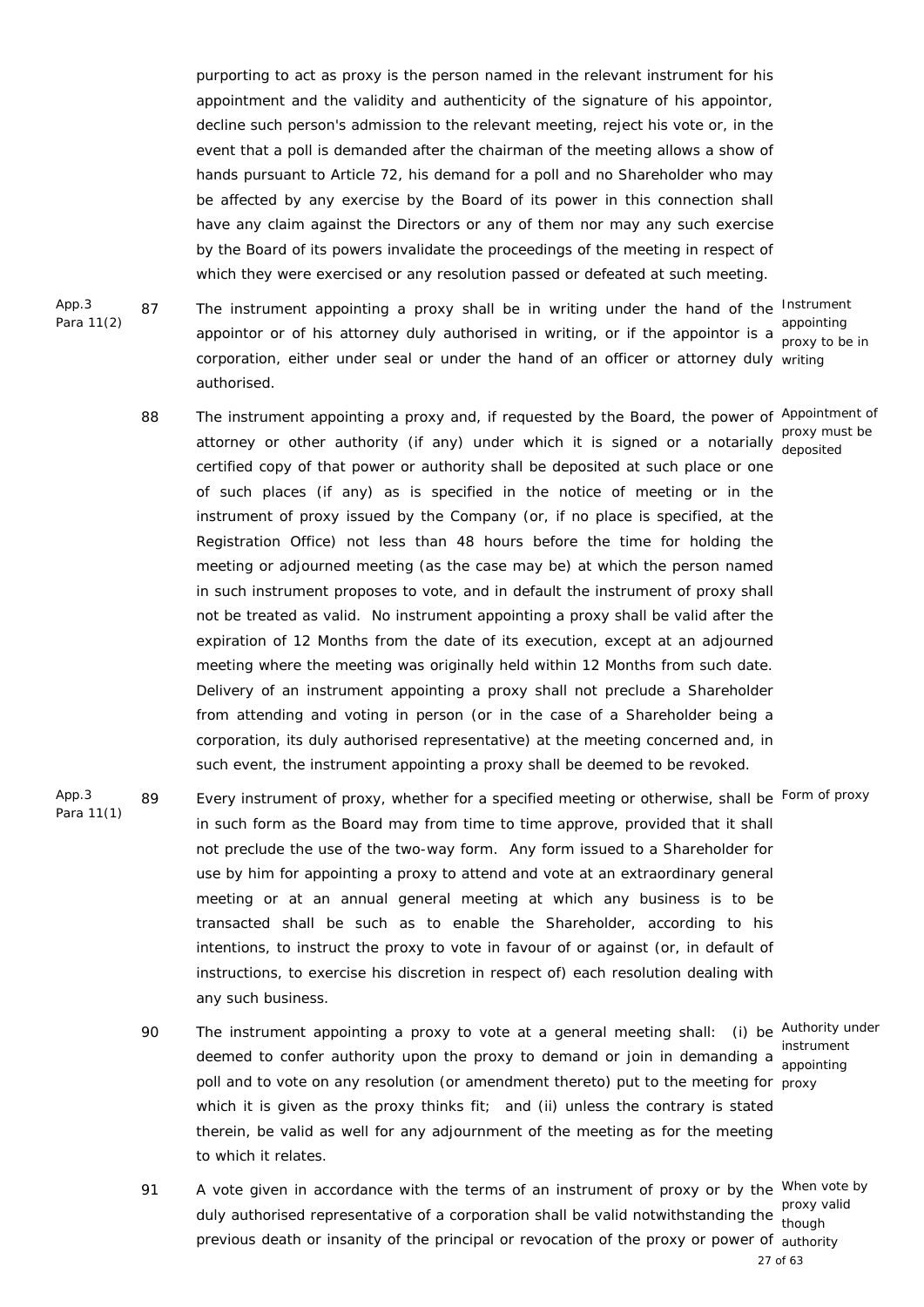attorney or other authority under which the proxy was executed or the transfer revoked of the Share in respect of which the proxy is given, provided that no intimation in writing of such death, insanity, revocation or transfer as aforesaid shall have been received by the Company at its Registration Office, or at such other place as is referred to in Article 88, at least two hours before the commencement of the meeting or adjourned meeting at which the proxy is used.

- 92 (a) Any corporation which is a Shareholder may, by resolution of its directors Appointment of multiple<br>or other governing body or by power of attorney, authorise such person servent as it thinks fit to act as its representative at any meeting of the Company representatives or of any class of Shareholders of the Company, and the person so authorised shall be entitled to exercise the same rights and powers on behalf of the corporation which he represents as that corporation could exercise if it were an individual Shareholder of the Company. References in these Articles to a Shareholder present in person at a meeting shall, unless the context otherwise requires, include a corporation which is a Shareholder represented at the meeting by such duly authorised representative. corporate
- App.13 Part B Para 6 (b) Where a Shareholder is a Clearing House (or its nominee(s)), it may (subject to Article 93) authorise such person or persons as it thinks fit to act as its representative or representatives at any meeting of the Company or at any meeting of any class of Shareholders provided that if more than one person is so authorised, the authorisation shall specify the number and class of Shares in respect of which each such representative is so authorised. A person so authorised pursuant to the provisions of this Article shall be deemed to have been duly authorised without further evidence of the facts and be entitled to exercise the same rights and powers on behalf of the Clearing House (or its nominee(s)) which he represents as that Clearing House (or its nominee(s)) could exercise as if such person were an individual Shareholder, including the right to vote individually on a show of hands.
	- 93 Unless the Board agrees otherwise, an appointment of a corporate representative Conditions for shall not be valid as against the Company unless:

appointment of corporate representatives

- (a) in the case of such an appointment by a Shareholder which is a Clearing House (or its nominee(s)), a written notification of the appointment issued by any director, the secretary or any authorised officer(s) of such Shareholder shall have been delivered at such place or one of such places (if any) as is specified in the notice of meeting or in the form of notice issued by the Company, or handed to the chairman of the meeting at the meeting or, if no place is specified, at the principal place of business maintained by the Company in the Relevant Territory from time to time before the time of holding the meeting or adjourned meeting at which the person so authorised proposes to vote or handed to the chairman of the meeting at the meeting; and
- (b) in the case of such an appointment by any other corporate Shareholder, a copy of the resolution of its directors or other governing body of the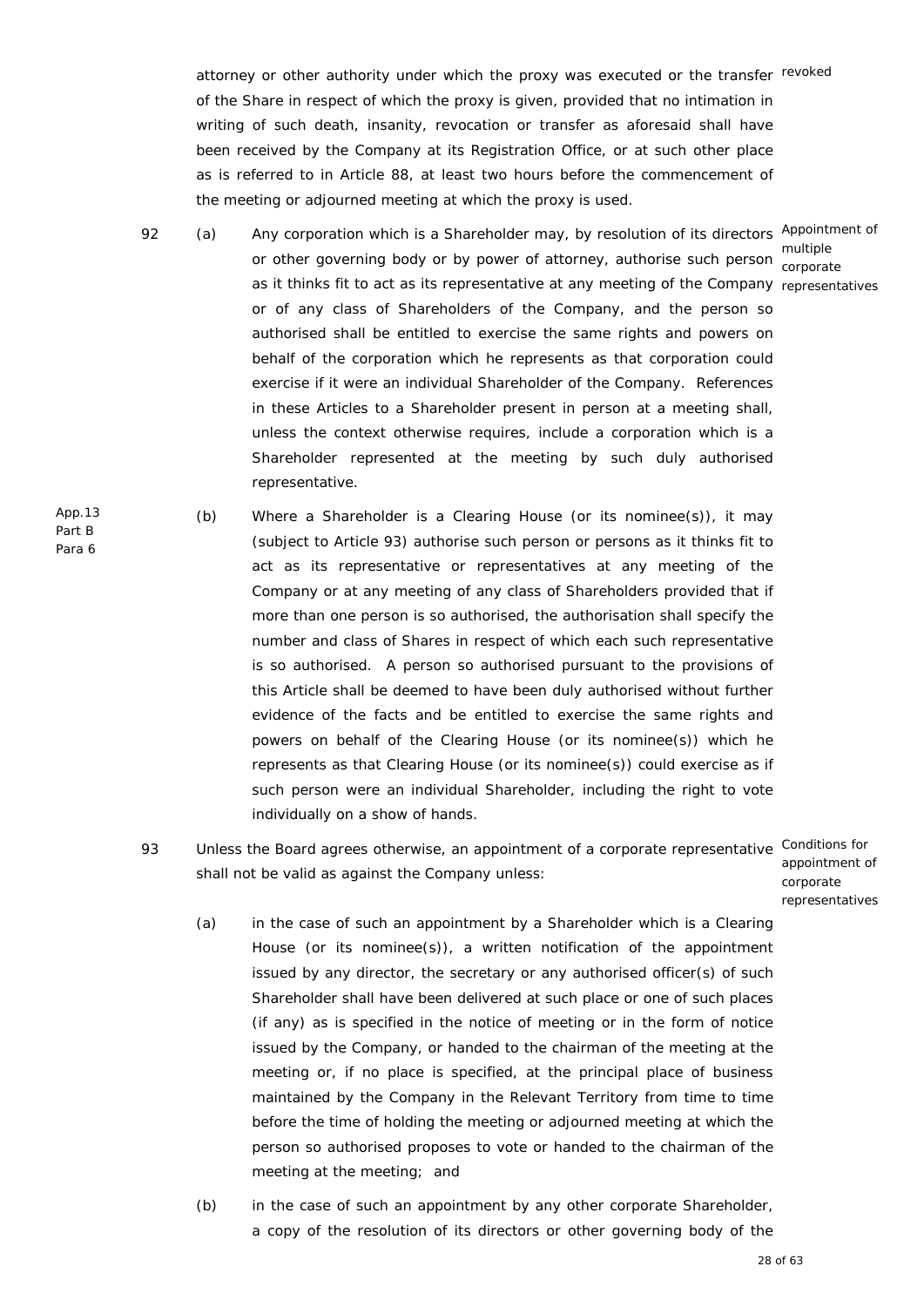Shareholder authorising the appointment of the corporate representative or a form of notice of appointment of corporate representative issued by the Company for such purpose or a copy of the relevant power of attorney, together with an up-to-date copy of the Shareholder's constitutive documents and a list of directors or members of the governing body of the Shareholder as at the date of such resolution, or, as the case may be, power of attorney, in each case certified by a director, secretary or a member of the governing body of that Shareholder and notarised, or, in the case of a form of notice of appointment issued by the Company as aforesaid, completed and signed in accordance with the instructions thereon or in the case of a power of attorney a notarised copy of the relevant authority under which it was signed, shall have been deposited at such place or one of such places (if any) as is specified in the notice of meeting or in the form of notice issued by the Company as aforesaid (or, if no place is specified, at the Registration Office) not less than 48 hours before the time for holding the meeting or adjourned meeting or poll (as the case may be) at which the corporate representative proposes to vote.

94 No appointment of a corporate representative shall be valid unless it names the person authorised to act as the appointor's representative and the appointor is also named. The Board may, unless it is satisfied that a person purporting to act as a corporate representative is the person named in the relevant instrument for his appointment, decline such person's admission to the relevant meeting and/or reject his vote or demand for a poll and no Shareholder who may be affected by any exercise by the Board of its power in this connection shall have any claim against the Board or any of them nor may any such exercise by the Board of its powers invalidate the proceedings of the meeting in respect of which they were exercised or any resolution passed or defeated at such meeting.

#### **REGISTERED OFFICE**

95 The Registered Office of the Company shall be at such place in the Cayman Registered Islands as the Board shall from time to time decide. **Office** 

## **BOARD OF DIRECTORS**

- 96 The number of Directors shall not be less than two (2). The Company shall keep Number of at its Registered Office a register of its directors and officers in accordance with the Companies Law. **Directors**
- 97 A Director may at any time, by notice in writing signed by him delivered to the Alternate Registered Office or at the Head Office or at a meeting of the Board, appoint any person (including another Director) to act as alternate Director in his place during his absence and may in like manner at any time determine such appointment. If such person is not another Director such appointment unless previously approved by the Board shall have effect only upon and subject to being so approved. The appointment of an alternate Director shall determine on the happening of any event which, were he a Director, would cause him to vacate such office or if his appointor ceases to be a Director. An alternate Director may act as alternate to more than one Director. **Directors**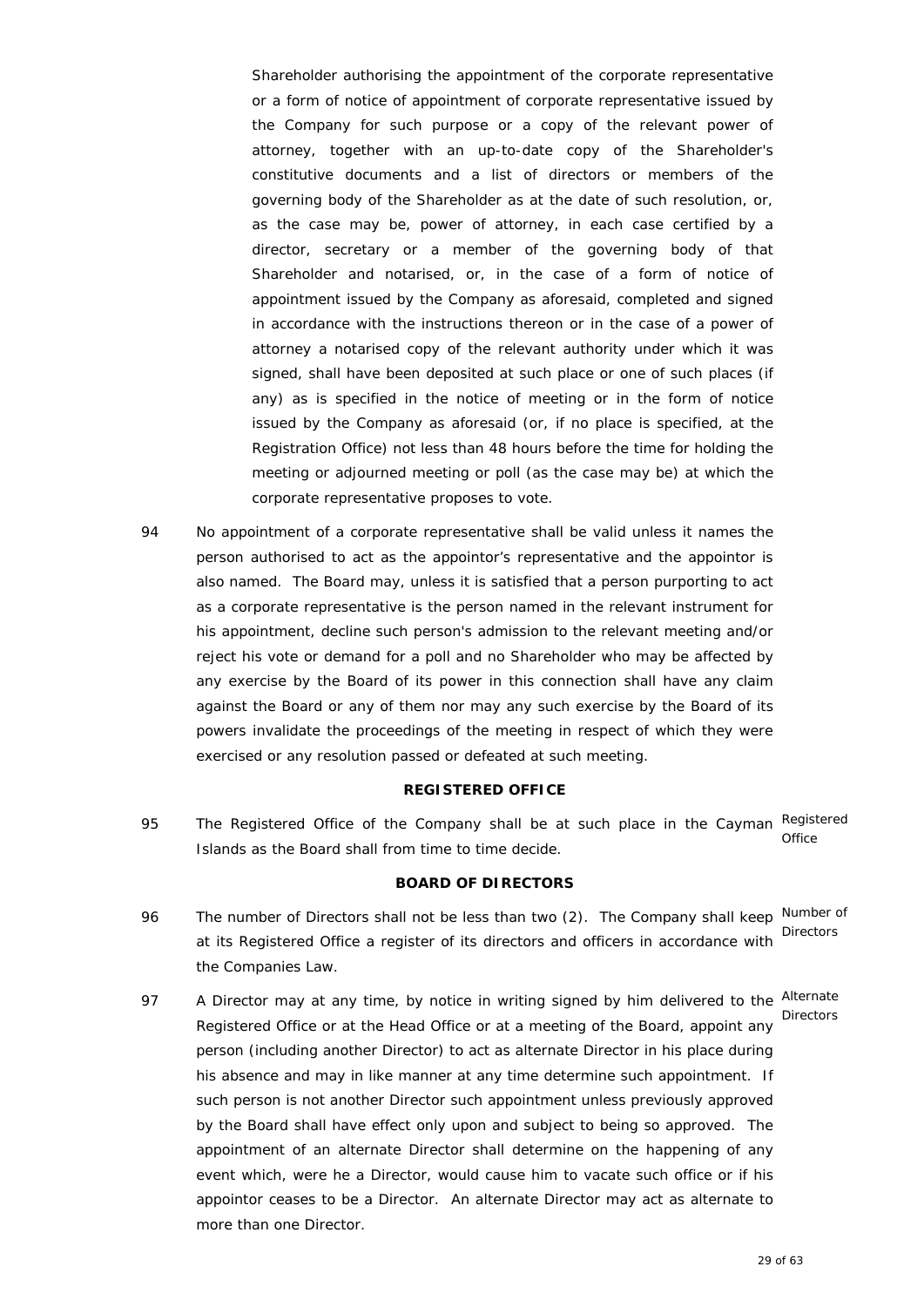- 98 (a) An alternate Director shall (subject to his giving to the Company an Rights of address, telephone and facsimile number within the territory of the Head Directors Office for the time being for the giving of notices on him and except when absent from the territory in which the Head Office is for the time being situate) be entitled (in addition to his appointor) to receive and (in lieu of his appointor) to waive notices of meetings of the Board and of any committee of the Board of which his appointor is a member and shall be entitled to attend and vote as a Director at any such meeting at which the Director appointing him is not personally present and generally at such meeting to perform all the functions of his appointor as a Director and for the purposes of the proceedings at such meeting the provisions of these Articles shall apply as if he (instead of his appointor) were a Director. If he shall be himself a Director or shall attend any such meeting as an alternate for more than one Director his voting rights shall be cumulative. If his appointor is for the time being absent from the territory in which the Head Office is for the time being situate or otherwise not available or unable to act, his signature to any resolution in writing of the Directors or any such committee shall be as effective as the signature of his appointor. His attestation of the affixing of the Seal shall be as effective as the signature and attestation of his appointor. An alternate Director shall not, save as aforesaid, have power to act as a Director nor shall he be deemed to be a Director for the purposes of these Articles.
	- (b) An alternate Director shall be entitled to contract and be interested in and benefit from contracts or arrangements or transactions and to be repaid expenses and to be indemnified to the same extent *mutatis mutandis* as if he were a Director, but he shall not be entitled to receive from the Company in respect of his appointment as alternate Director any remuneration except only such part (if any) of the ordinary remuneration otherwise payable to his appointor as such appointor may by notice in writing to the Company from time to time direct.
	- (c) A certificate by a Director (including for the purpose of this paragraph (c) an alternate Director) or the Secretary that a Director (who may be the one signing the certificate) was at the time of a resolution of the Directors or any committee thereof absent from the territory of the Head Office or otherwise not available or unable to act or has not supplied an address, telephone and facsimile number within the territory of the Head Office for the purposes of giving of notice to him shall in favour of all persons without express notice to the contrary, be conclusive of the matter so certified.
- 99 A Director or an alternate Director shall not be required to hold any qualification Share qualification of<br>Shares but shall nevertheless be entitled to attend and speak at all general Directors or meetings of the Company and all meetings of any class of Shareholders of the alternate Company.

Directors or **Directors** 

100 The Directors shall be entitled to receive by way of ordinary remuneration for Directors' their services as Directors such sum as shall from time to time be determined by remuneration

Alternate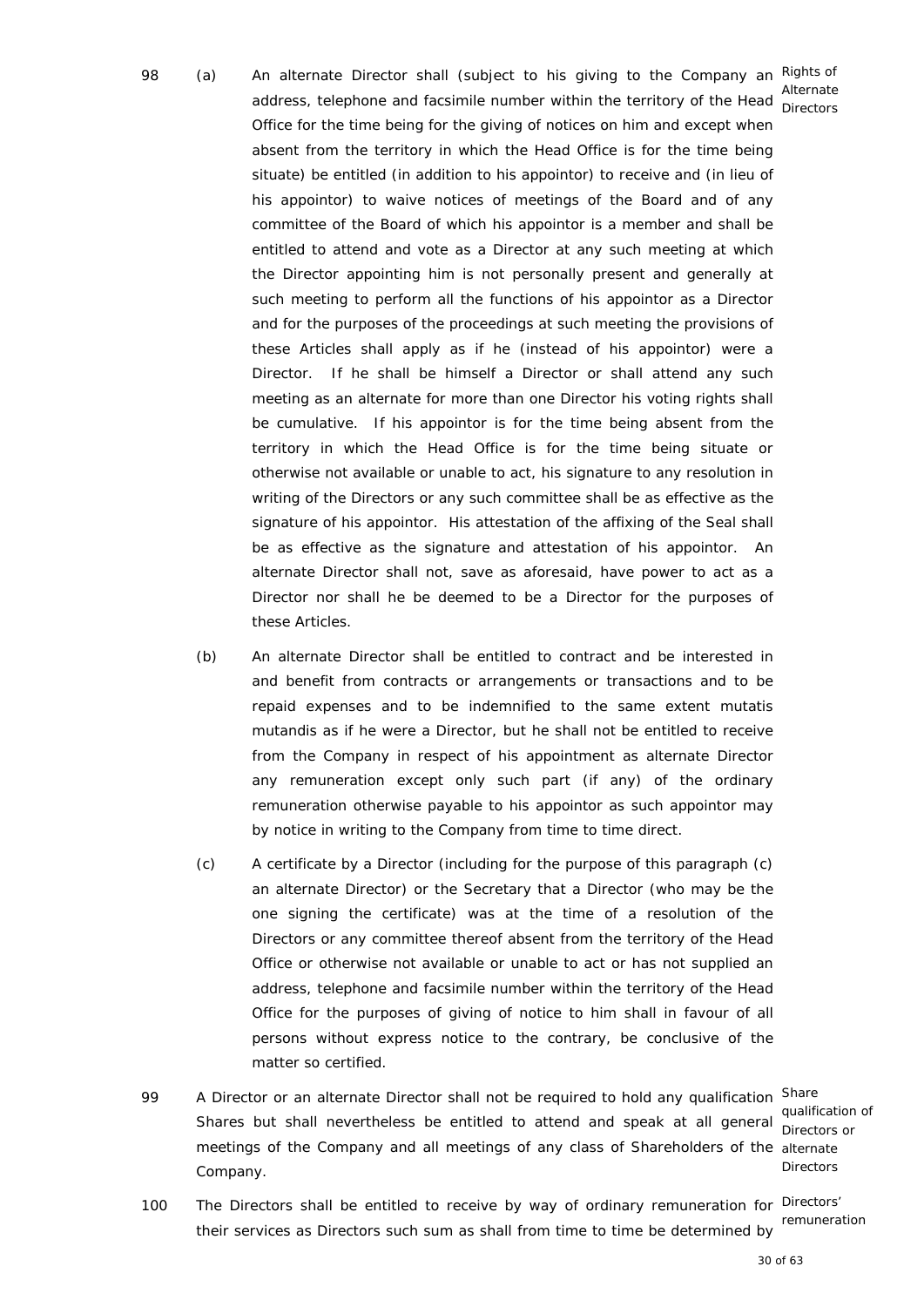the Company in general meeting or by the Board, such sum (unless otherwise directed by the resolution by which it is voted) to be divided amongst the Directors in such proportions and in such manner as they may agree, or failing agreement, equally, except that in such event any Director holding office for less than the whole of the relevant period in respect of which the ordinary remuneration is paid shall only rank in such division in proportion to the time during such period for which he has held office. Such remuneration shall be in addition to any other remuneration to which a Director who holds any salaried employment or office in the Company may be entitled by reason of such employment or office.

- 101 The Directors shall also be entitled to be repaid all travelling, hotel and other Directors' expenses reasonably incurred by them respectively in or about the performance expenses of their duties as Directors, including their expenses of travelling to and from Board meetings, committee meetings or general meetings or otherwise incurred whilst engaged on the business of the Company or in the discharge of their duties as Directors.
- 102 The Board may grant special remuneration to any Director who shall perform or Special has performed any special or extra services at the request of the Company. Such special remuneration may be made payable to such Director in addition to or in substitution for his ordinary remuneration as a Director, and may be made payable by way of salary, commission or participation in profits or otherwise as may be arranged. remuneration
- 103 Notwithstanding Articles 100, 101 and 102, the remuneration of a managing Remuneration director, joint managing director, deputy managing director or an executive director or different or an director or a Director appointed to any other office in the management of the Company may from time to time be fixed by the Board and may be by way of salary, commission, or participation in profits or otherwise or by all or any of those modes and with such other benefits (including pension and/or gratuity and/or other benefits on retirement) and allowances as the Board may from time to time decide. Such remuneration shall be in addition to his ordinary remuneration as a Director. directors, etc.
- App.13 Part B Para 5(4) 104 (a) Payments to any Director or past director of the Company of any sum by Payments for compensation for loss of office or as consideration for or in compensation<br>way of compensation for loss of office or as consideration for or in fact loss of connection with his retirement from office (not being a payment to which office the director of the Company or past director is contractually or statutorily entitled) must be approved by the Company in general meeting.
- App.13 Part B Para 5(2) (b) Except as would, if the Company were a company incorporated in Hong Loans to Kong, be permitted by the Companies Ordinance as in force at the date of adoption of these Articles, and except as permitted under the Companies Law, the Company shall not directly or indirectly:
	- (i) make a loan to a Director or a director of any Holding Company of the Company or any of their respective Close Associates;
	- (ii) enter into any guarantee or provide any security in connection with a loan made by any person to a Director or a director of any Holding Company of the Company or any of their respective Close

for loss of

Directors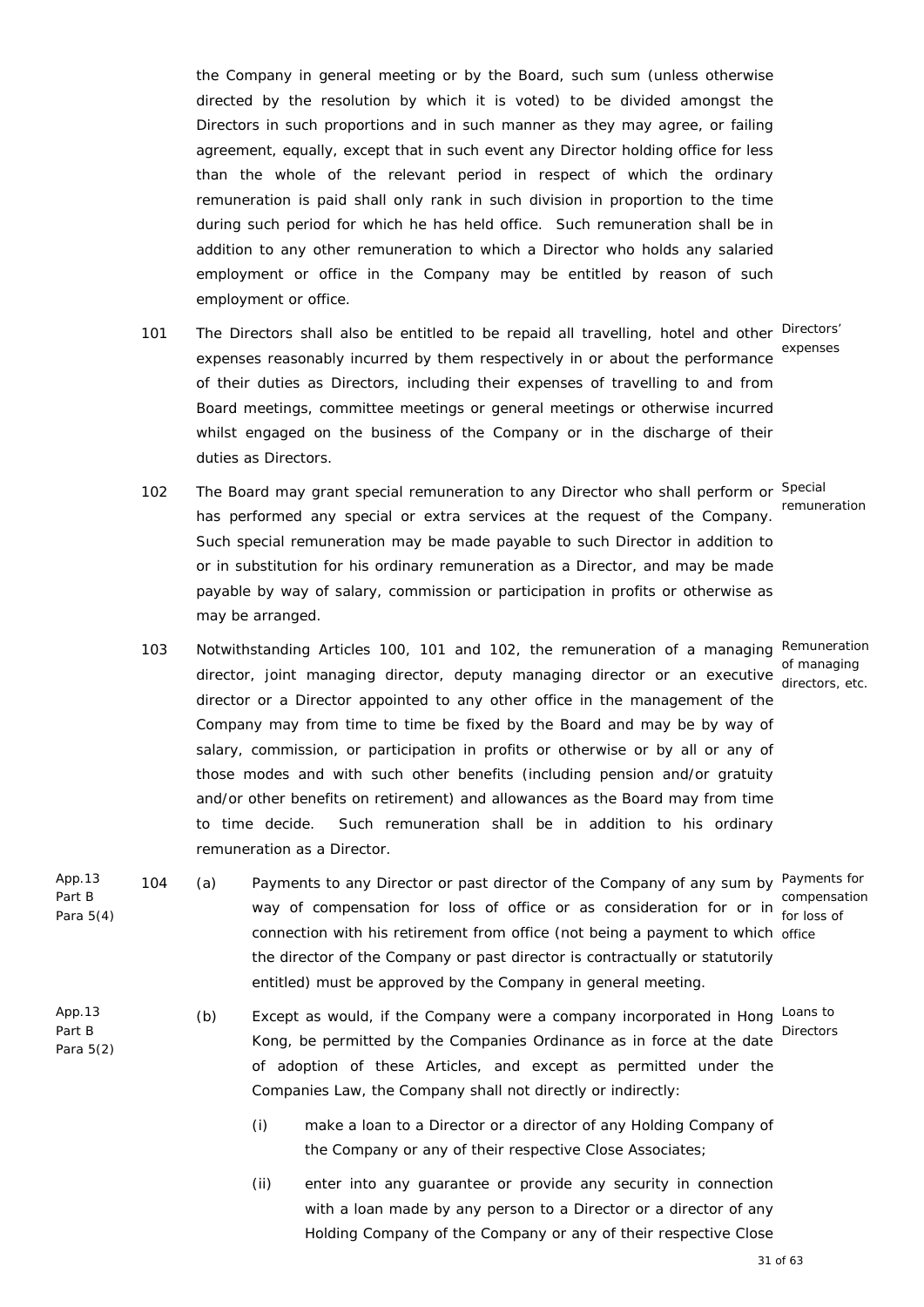Associates; or

- (iii) if any one or more of the Directors hold (jointly or severally or directly or indirectly) a controlling interest in another company, make a loan to that other company or enter into any guarantee or provide any security in connection with a loan made by any person to that other company.
- (c) Article 104(a) and (b) shall only apply during the Relevant Period.

105 A Director shall vacate his office: When office of

Director to be vacated

- (a) if he becomes bankrupt or has a receiving order made against him or suspends payment or compounds with his creditors generally; or
- (b) if he dies or becomes of unsound mind as determined pursuant to an order made by any competent court or official on the grounds that he is or may be suffering from mental disorder or is otherwise incapable of managing his affairs and the Board resolves that his office be vacated; or
- (c) if he absents himself from the meetings of the Board during a continuous period of six months, without special leave of absence from the Board, and his alternate Director (if any) shall not during such period have attended in his stead, and the Board pass a resolution that he has by reason of such absence vacated his office; or
- (d) if he becomes prohibited by law from acting as a Director, or he ceases to be a Director by virtue of any provision of law or is removed from office pursuant to these Articles; or
- (e) if he has been validly required by the stock exchange of the Relevant Territory to cease to be a Director and the relevant time period for application for review of or appeal against such requirement has lapsed and no application for review or appeal has been filed or is underway against such requirement; or
- (f) if by notice in writing delivered to the Company at its Registered Office or at the Head Office or tendered at a meeting of the Board he resigns his office; or
- (g) if he shall be removed from office by an Ordinary Resolution of the Company under Article 114; or
- (h) if he shall be removed from the office by notice in writing served on him signed by not less than 34 in number (or if that is not a round number, the nearest lower round number) of the Directors (including himself) then in office.
- 106 No Director shall be required to vacate office or be ineligible for re-election or reappointment as a Director, and no person shall be ineligible for appointment as a Director by reason only of his having attained any particular age.
- App.13 Part B 107 (a) No Director or intended Director shall be disqualified by his office from Directors' contracting with the Company either as vendor, purchaser or otherwise interests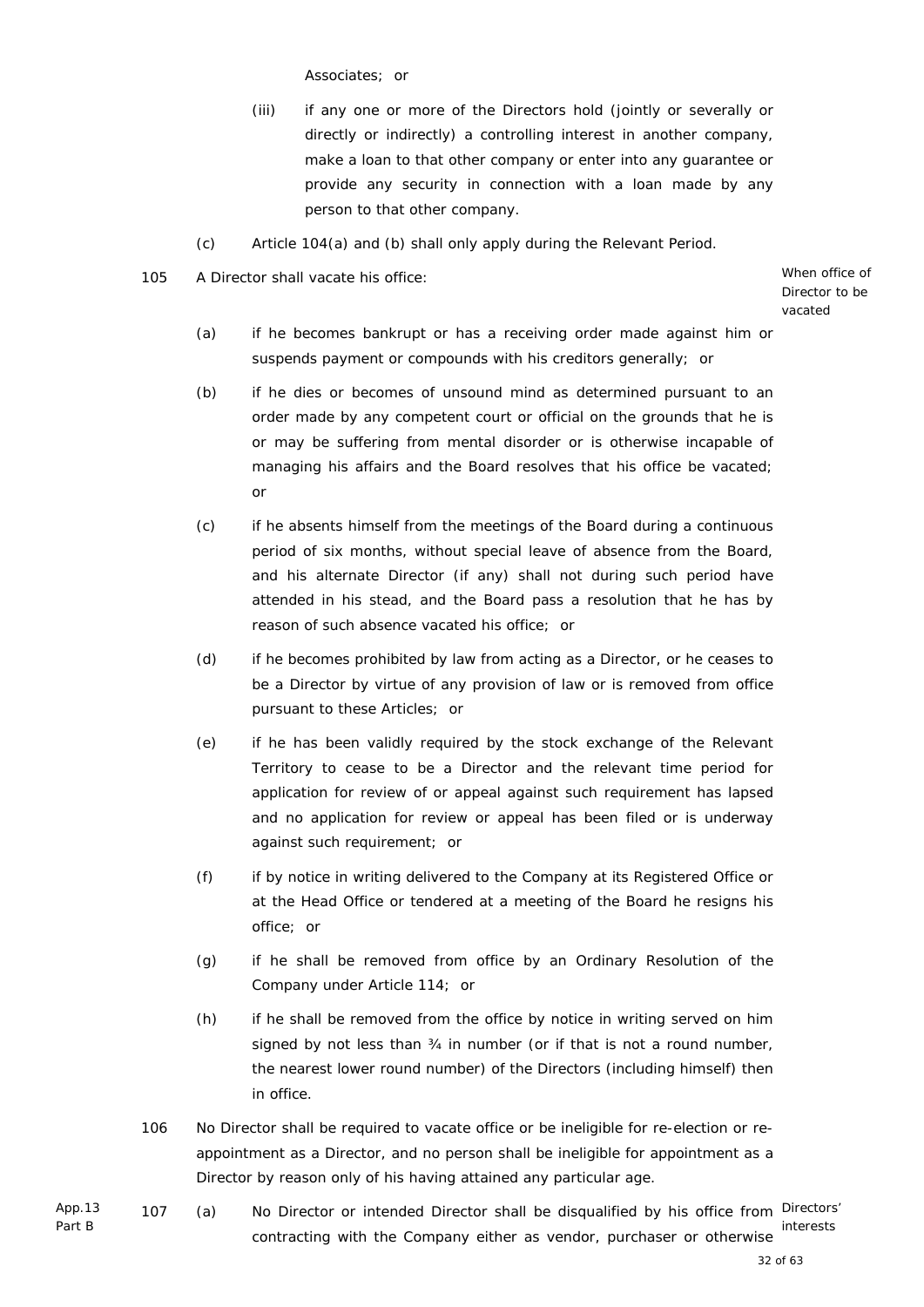Para 5(3) nor shall any such contract or any contract or arrangement entered into by or on behalf of the Company with any person, company or partnership of or in which any Director shall be a member or otherwise interested be capable on that account of being avoided, nor shall any Director so contracting or being any member or so interested be liable to account to the Company for any profit so realised by any such contract or arrangement by reason only of such Director holding that office or the fiduciary relationship thereby established, provided that such Director shall, if his interest in such contract or arrangement is material, declare the nature of his interest at the earliest meeting of the Board at which it is practicable for him to do so, either specifically or by way of a general notice stating that, by reason of the facts specified in the notice, he is to be regarded as interested in any contracts of a specified description which may subsequently be made by the Company.

- (b) Any Director may continue to be or become a director, managing director, joint managing director, deputy managing director, executive director, manager or other officer or member of any other company in which the Company may be interested and (unless otherwise agreed between the Company and the Director) no such Director shall be liable to account to the Company or the Shareholders for any remuneration or other benefits received by him as a director, managing director, joint managing director, deputy managing director, executive director, manager or other officer or member of any such other company. The Directors may exercise the voting powers conferred by the shares in any other company held or owned by the Company, or exercisable by them as directors of such other company in such manner in all respects as they think fit (including the exercise thereof in favour of any resolution appointing themselves or any of them as directors, managing directors, joint managing directors, deputy managing director, executive directors, managers or other officers of such company) and any Director may vote in favour of the exercise of such voting rights in the manner aforesaid notwithstanding that he may be, or is about to be, appointed a director, managing director, joint managing director, deputy managing director, executive director, manager or other officer of such a company, and that as such he is or may become interested in the exercise of such voting rights in the manner aforesaid.
- (c) A Director may hold any other office or place of profit with the Company (except that of Auditors) in conjunction with his office of Director for such period and upon such terms as the Board may determine, and may be paid such extra remuneration therefor (whether by way of salary, commission, participation in profit or otherwise) as the Board may determine, and such extra remuneration shall be in addition to any remuneration provided for by or pursuant to any other Articles.

App.3 Para 4(1) App.3 Note 1

 (d) A Director shall not vote (nor shall he be counted in the quorum) on any resolution of the Board in respect of any contract or arrangement or proposal in which he or any of his Close Associate(s) has/have a material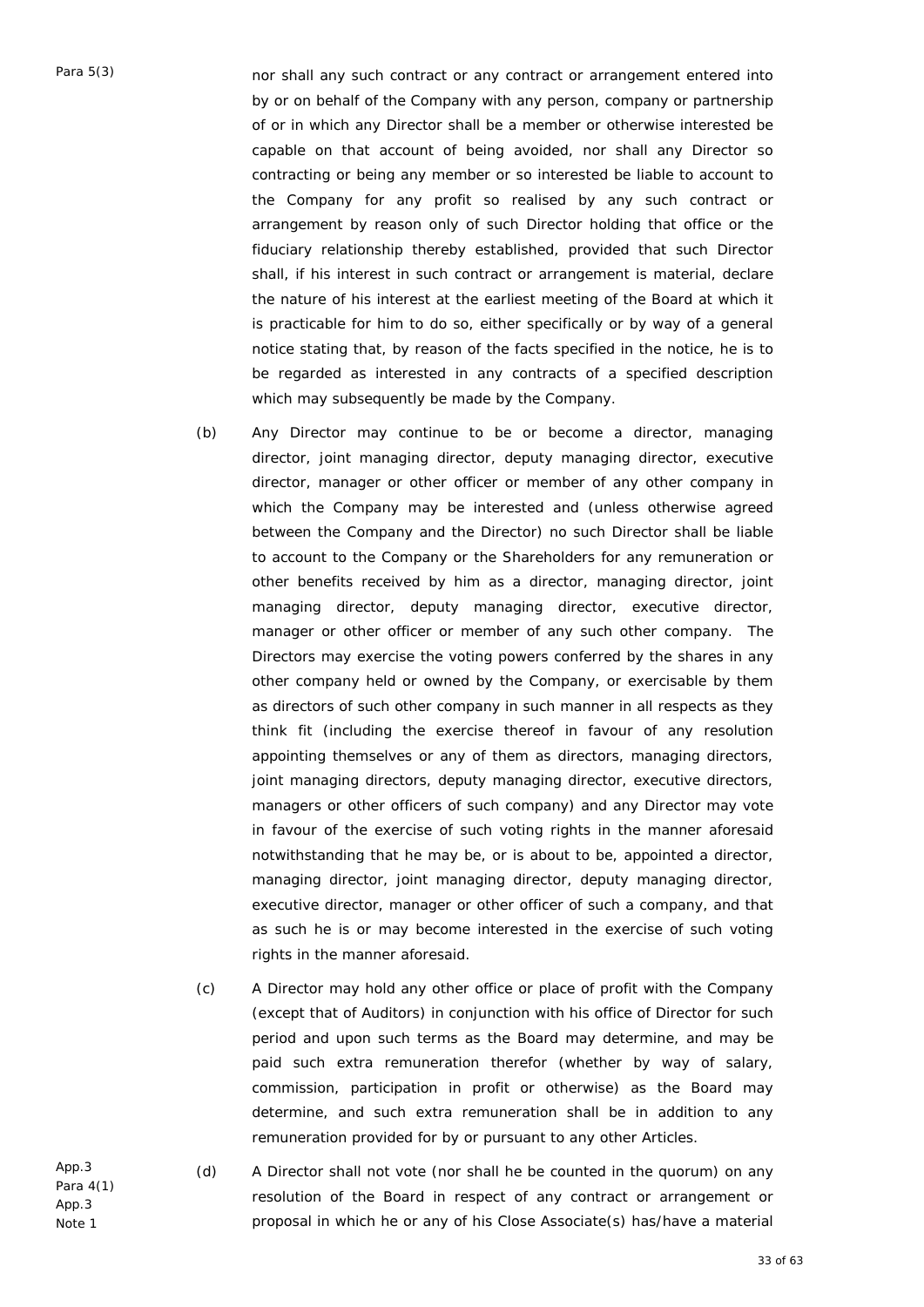interest, and if he shall do so his vote shall not be counted (nor shall he be counted in the quorum for that resolution), but this prohibition shall not apply to any of the following matters namely:

- (i) the giving of any security or indemnity either:
	- (A) to the Director or his Close Associate(s) in respect of money lent or obligations incurred or undertaken by him or any of them at the request of or for the benefit of the Company or any of its subsidiaries; or
	- (B) to a third party in respect of a debt or obligation of the Company or any of its subsidiaries for which the Director or his Close Associate(s) has himself/themselves assumed responsibility in whole or in part and whether alone or jointly under a quarantee or indemnity or by the giving of security;
- (ii) any proposal concerning an offer of shares or debentures or other securities of or by the Company or any other company which the Company may promote or be interested in for subscription or purchase where the Director or his Close Associate(s) is/are or is/are to be interested as a participant in the underwriting or subunderwriting of the offer;
- (iii) any proposal or arrangement concerning the benefit of employees of the Company or its subsidiaries including:
	- (A) the adoption, modification or operation of any employees' share scheme or any share incentive or share option scheme under which the Director or his Close Associate(s) may benefit; or
	- (B) the adoption, modification or operation of a pension fund or retirement, death or disability benefits scheme which relates both to Directors, his Close Associates and employees of the Company or any of its subsidiaries and does not provide in respect of any Director or his Close Associate(s), as such any privilege or advantage not generally accorded to the class of persons to which such scheme or fund relates; and
- (iv) any contract or arrangement in which the Director or his Close Associate(s) is/are interested in the same manner as other holders of shares or debentures or other securities of the Company by virtue only of his/their interest in shares or debentures or other securities of the Company.
- (e) Where proposals are under consideration concerning the appointment (including fixing or varying the terms of or terminating the appointment) of two or more Directors to offices or employments with the Company or any company in which the Company is interested, such proposals shall be divided and considered in relation to each Director separately and in such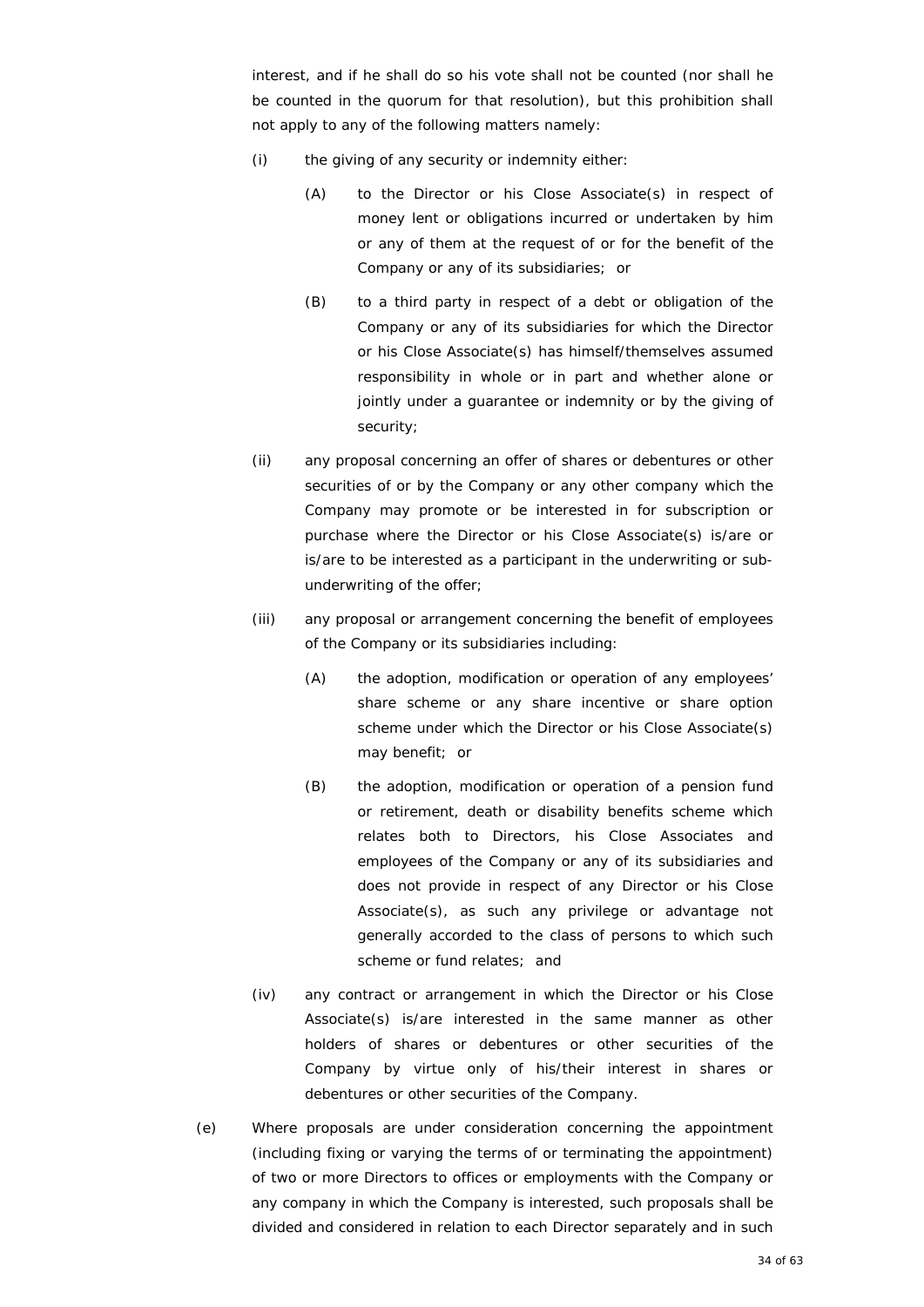case each of the Directors concerned (if not prohibited from voting under paragraph (d)) shall be entitled to vote (and be counted in the quorum) in respect of each resolution except that concerning his own appointment.

(f) If any question shall arise at any meeting of the Board as to the materiality of the interest of a Director (other than the chairman of the meeting) or his Close Associates or as to the entitlement of any Director (other than the chairman of the meeting) to vote or be counted in the quorum and such question is not resolved by his voluntarily agreeing to abstain from voting or not to be counted in the quorum, such question shall be referred to the chairman of the meeting and his ruling in relation to such other Director shall be final and conclusive except in a case where the nature or extent of the interest of the Director or his Close Associates concerned as known to such Director has not been fairly disclosed to the Board. If any question as aforesaid shall arise in respect of the chairman of the meeting or his Close Associates such question shall be decided by a resolution of the Board (for which purpose such chairman shall not be counted in the quorum and shall not vote thereon) and such resolution shall be final and conclusive except in a case where the nature or extent of the interest of such chairman or his Close Associates as known to him has not been fairly disclosed to the Board.

#### **APPOINTMENT AND ROTATION OF DIRECTORS**

- 108 (a) Notwithstanding any other provisions in these Articles, at each annual Rotation and retirement of<br>general meeting one-third of the Directors for the time being, or, if their preaters number is not three or a multiple of three, then the number nearest to but not less than one-third, shall retire from office by rotation provided that every Director (including those appointed for a specific term) shall be subject to retirement by rotation at least once every three years. A retiring Director shall be eligible for re-election. The Company at the general meeting at which a Director retires may fill the vacated office.
	- (b) The Directors to retire by rotation shall include (so far as necessary to obtain the number required) any Director who wishes to retire and not to offer himself for re-election. Any Director who has not been subject to retirement by rotation in the three years preceding the annual general meeting shall retire by rotation at such annual general meeting. Any further Directors so to retire shall be those who have been longest in office since their last re-election or appointment and so that as between persons who became or were last re-elected Directors on the same day those to retire shall (unless they otherwise agree among themselves) be determined by lot.
	- (c) A Director is not required to retire upon reaching any particular age.
- 109 If at any general meeting at which an election of Directors ought to take place, Retiring the places of the retiring Directors are not filled, the retiring Directors or such of comein in of them as have not had their places filled shall be deemed to have been re-elected until successors and shall, if willing, continue in office until the next annual general meeting and appointed

remain in office

Directors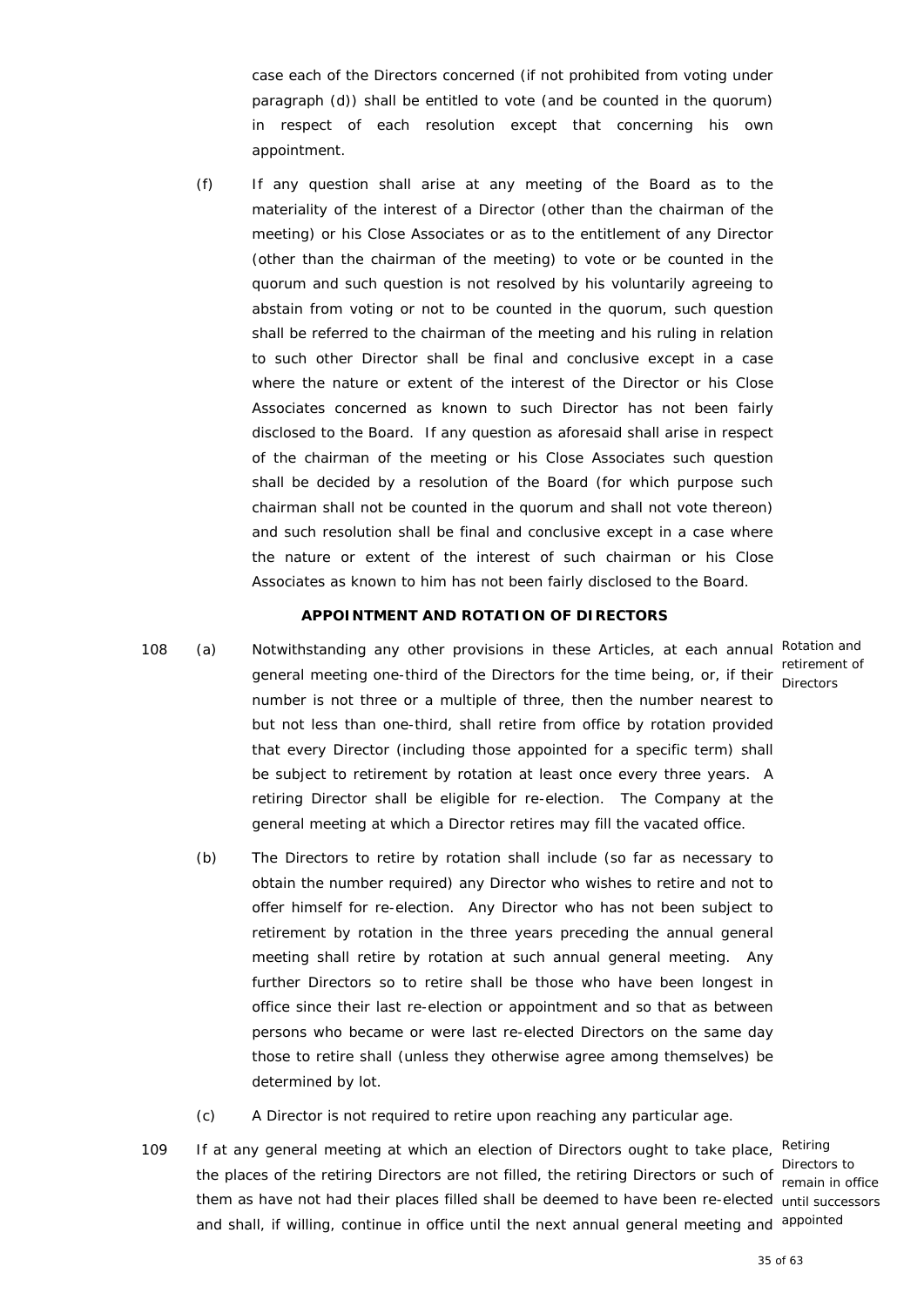so on from year to year until their places are filled, unless:

- (a) it shall be determined at such meeting to reduce the number of Directors; or
- (b) it is expressly resolved at such meeting not to fill such vacated offices; or
- (c) in any such case the resolution for re-election of a Director is put to the meeting and lost; or
- (d) such Director has given notice in writing to the Company that he is not willing to be re-elected.
- 110 The Company in general meeting may from time to time fix and may from time Power of general<br>to time by Ordinary Resolution increase or reduce the maximum and minimum seating number of Directors but so that the number of Directors shall not be less than increase or two (2).

meeting to reduce number of Directors **Directors** 

- 111 The Company may from time to time in general meeting by Ordinary Resolution Appointment of elect any person to be a Director either to fill a casual vacancy or as an additional Director. Any Director so appointed shall be subject to retirement by rotation pursuant to Article 108.
- App.3 Para 4(2) 112 The Board shall have power from time to time and at any time to appoint any person as a Director either to fill a casual vacancy or as an additional Director but so that the number of Directors so appointed shall not exceed the maximum number determined from time to time by the Shareholders in general meeting. Any Director appointed by the Board to fill a casual vacancy shall hold office only until the first general meeting of the Company after his appointment and be subject to re-election at such meeting. Any Director appointed by the Board as an addition to the existing Board shall hold office only until the next following annual general meeting of the Company and shall then be eligible for re-election. Any Director appointed under this Article shall not be taken into account in determining the Directors or the number of Directors who are to retire by rotation at an annual general meeting.
- App.3 Para 4(4); 4(5) 113 No person, other than a retiring Director, shall, unless recommended by the Notice of Board for election, be eligible for election to the office of Director at any general preposed meeting, unless notice in writing of the intention to propose that person for given election as a Director and notice in writing by that person of his willingness to be elected shall have been lodged at the Head Office or at the Registration Office. The period for lodgement of the notices required under this Article will commence no earlier than the day after the despatch of the notice of the general meeting appointed for such election and end no later than seven days prior to the date of such general meeting and the minimum length of the period during which such notices to the Company may be given will be at least seven days.
- App.3 Para 4(3) App.13 Part B Para 5(1) 114 The Company may by Ordinary Resolution remove any Director (including a <sup>Power to</sup> remove<br>managing director or other executive director) before the expiration of his term pirector of office notwithstanding anything in these Articles or in any agreement between Ordinary the Company and such Director (but without prejudice to any claim which such Resolution Director may have for damages for any breach of any contract between him and Director by

Director to be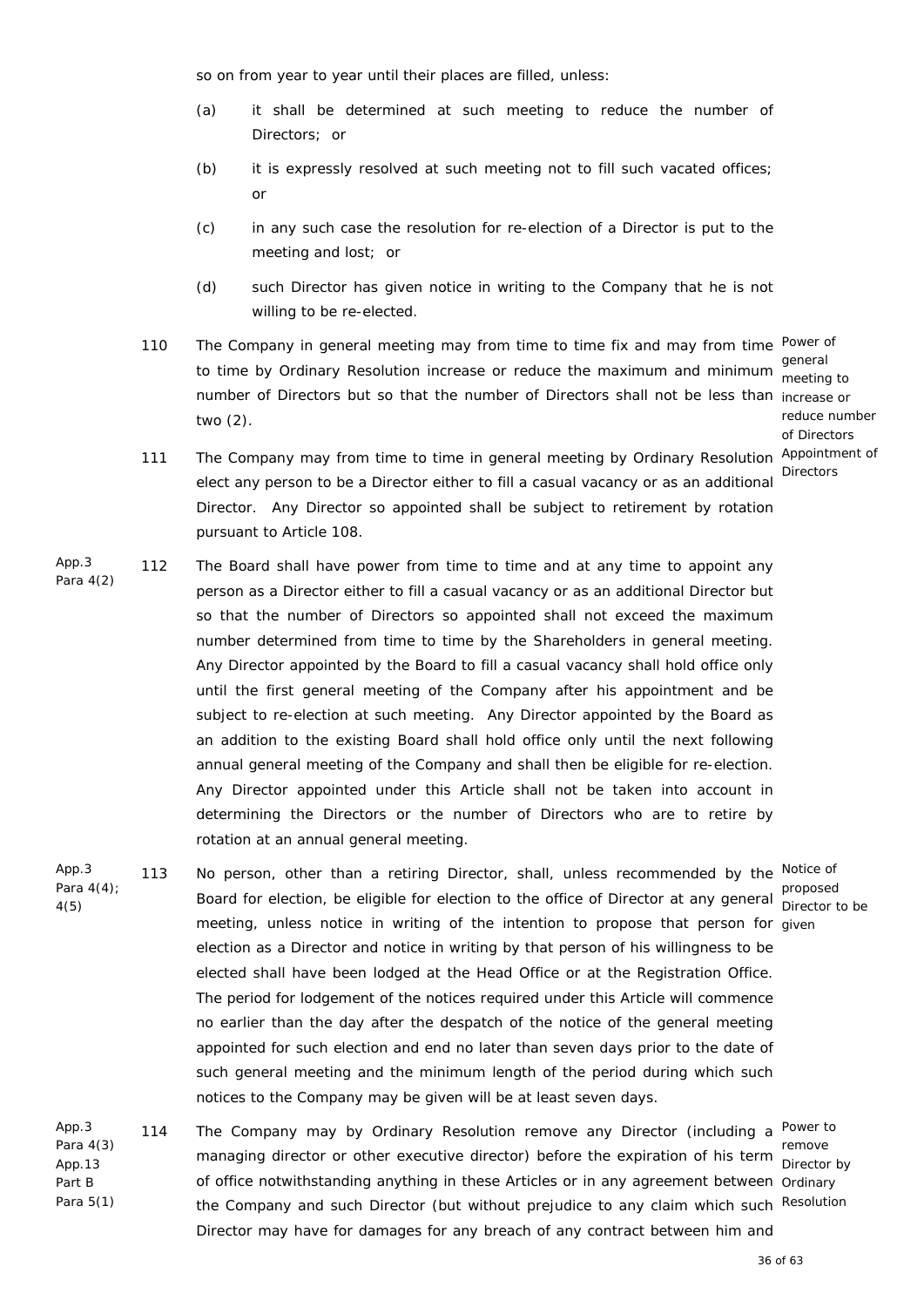the Company) and may by Ordinary Resolution elect another person in his stead. Any Director so appointed shall be subject to retirement by rotation pursuant to Article 108.

#### **BORROWING POWERS**

- 115 The Board may from time to time at its discretion exercise all the powers of the Power to Company to raise or borrow or to secure the payment of any sum or sums of borrow money for the purposes of the Company and to mortgage or charge its undertaking, property and uncalled capital or any part thereof.
- 116 The Board may raise or secure the payment or repayment of such sum or sums Conditions on which money<br>in such manner and upon such terms and conditions in all respects as it thinks fit way be and in particular but subject to the provisions of the Companies Law, by the issue borrowed of debentures, debenture stock, bonds or other securities of the Company, whether outright or as collateral security for any debt, liability or obligation of the Company or of any third party.
- 117 Debentures, debenture stock, bonds and other securities (other than Shares Assignment of which are not fully paid) may be made assignable free from any equities between the Company and the person to whom the same may be issued.
- 118 Any debentures, debenture stock, bonds or other securities (other than Shares) Special privileges of<br>may be issued at a discount, premium or otherwise and with any special debentures privileges as to redemption, surrender, drawings, allotment or subscription of or conversion into Shares, attending and voting at general meetings of the Company, appointment of Directors and otherwise.
- 119 The Directors shall cause a proper register to be kept, in accordance with the Register of provisions of the Companies Law, of all mortgages and charges specifically kept affecting the property of the Company and shall duly comply with such provisions of the Companies Law with regard to the registration of mortgages and charges as may be specified or required.
- 120 If the Company issues a series of debentures or debenture stock not transferable Register of by delivery, the Board shall cause a proper register to be kept of the holders of debentures or such debentures.
- 121 Where any uncalled capital of the Company is charged, all persons taking any Mortgage of subsequent charge thereon shall take the same subject to such prior charge, and shall not be entitled, by notice to the Shareholders or otherwise, to obtain priority over such prior charge.

## **MANAGING DIRECTORS, ETC.**

- 122 The Board may from time to time appoint any one or more of them to the office Power to appoint<br>of managing director, joint managing director, deputy managing director or other <sub>managi</sub> executive director and/or such other office in the management of the business of directors, etc. the Company as it may decide for such period and upon such terms as it thinks fit and upon such terms as to remuneration as it may decide in accordance with Article 103.
- 123 Every Director appointed to an office under Article 122 hereof shall, but without Removal of managing<br>prejudice to any claim for damages for breach of any contract of service between

managing

directors, etc.

may be

debentures etc.

debentures etc.

charges to be

debenture stock uncalled capital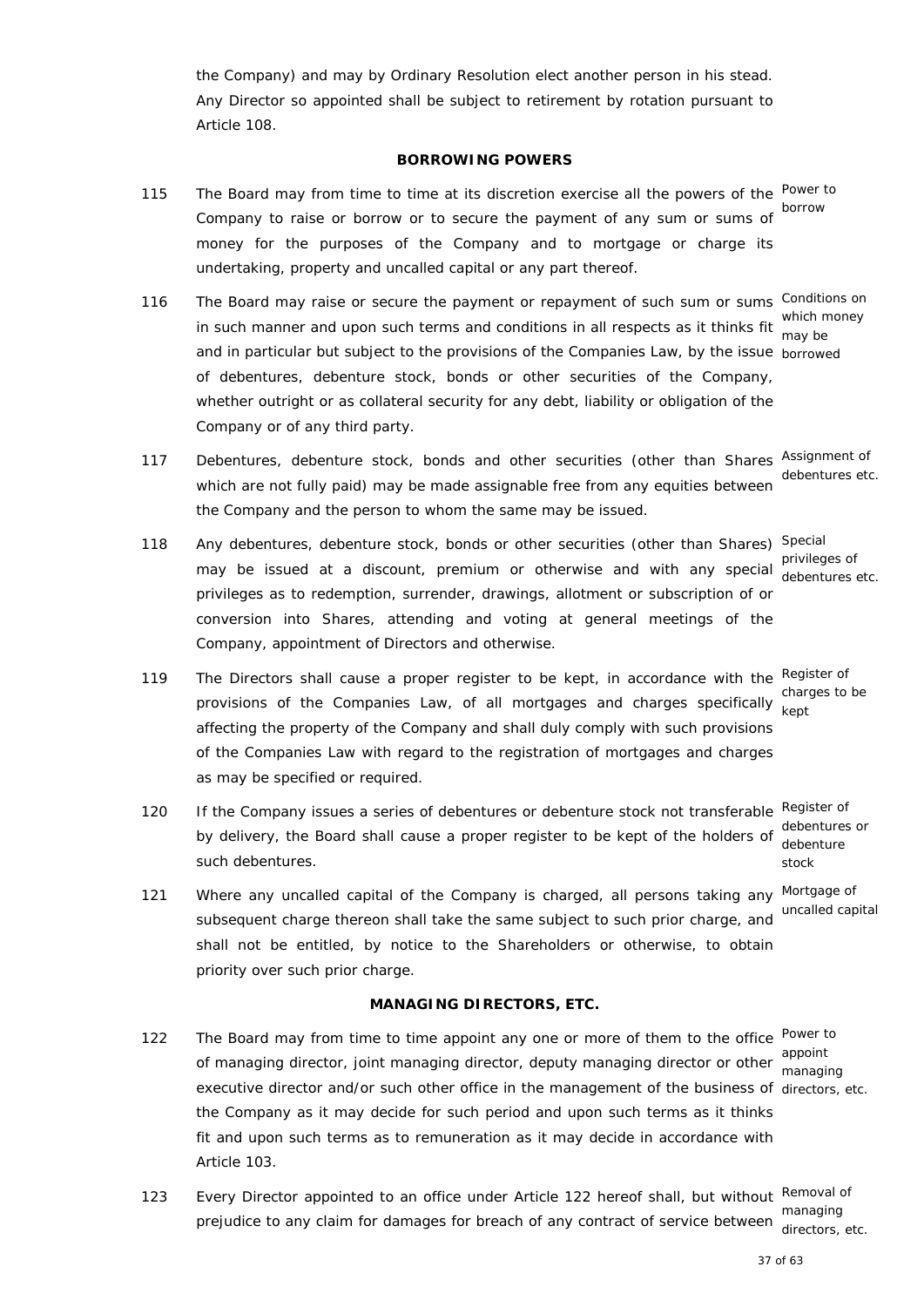himself and the Company, be liable to be dismissed or removed therefrom by the Board.

124 A Director appointed to an office under Article 122 shall be subject to the same Cessation of provisions as to resignation and removal as the other Directors of the Company, and he shall ipso facto and immediately cease to hold such office if he shall cease to hold the office of Director for any cause.

appointment

delegated

- 125 The Board may from time to time entrust to and confer upon a chairman, vice Power may be chairman, managing director, joint managing director, deputy managing director or executive director all or any of the powers of the Board that it may think fit provided that the exercise of all powers by such Director shall be subject to such regulations and restrictions as the Board may from time to time make and impose, and, subject to the terms thereof, the said powers may at any time be withdrawn, revoked or varied, but no person dealing in good faith and without notice of such withdrawal, revocation or variation shall be affected thereby.
- 126 The Board may from time to time appoint any person to an office or employment having a designation or title including the word "director" or attach to any existing office or employment with the Company such a designation or title. The inclusion of the word "director" in the designation or title of any office or employment with the Company (other than the office of managing director or joint managing director or deputy managing director or executive director) shall not imply that the holder thereof is a Director nor shall such holder be empowered in any respect to act as a Director or be deemed to be a Director for any of the purposes of these Articles.

#### **MANAGEMENT**

- 127 The business of the Company shall be managed by the Board who, in addition to General powers the powers and authorities by these Articles expressly conferred upon it, may vested in exercise all such powers and do all such acts and things as may be exercised or Directors done or approved by the Company and are not hereby or by the Companies Law expressly directed or required to be exercised or done by the Company in general meeting, but subject nevertheless to the provisions of the Companies Law and of these Articles and to any regulations from time to time made by the Company in general meeting not being inconsistent with such provisions or these Articles, provided that no regulation so made shall invalidate any prior act of the Board which would have been valid if such regulation had not been made. of Company
- 128 Without prejudice to the general powers conferred by these Articles, it is hereby expressly declared that the Board shall have the following powers:
	- (a) to give to any person the right or option of requiring at a future date that an allotment shall be made to him of any Share at par or at such premium and on such other terms as may be agreed; and
	- (b) to give to any Directors, officers or employees of the Company an interest in any particular business or transaction or participation in the profits thereof or in the general profits of the Company either in addition to or in substitution for a salary or other remuneration.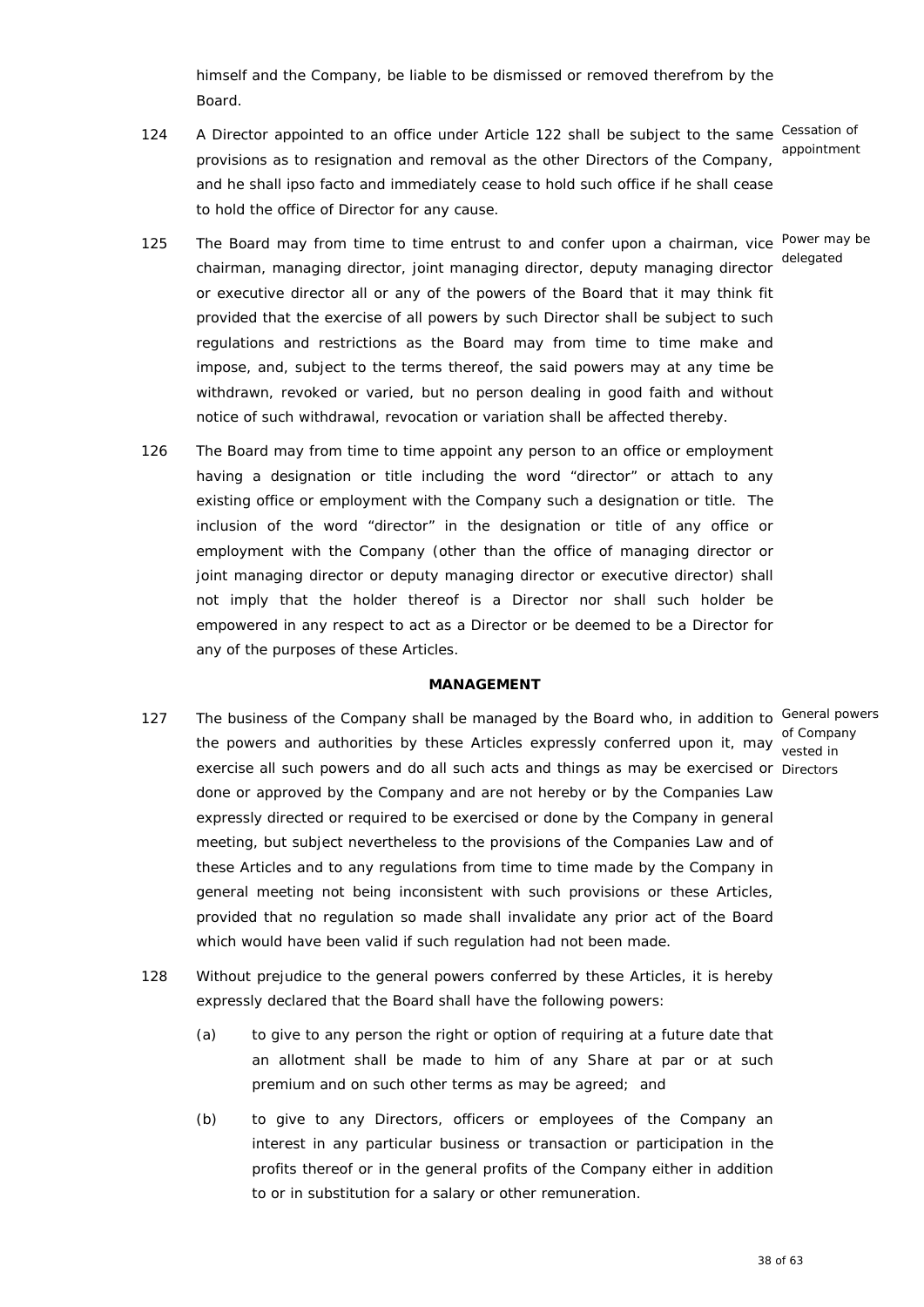## **MANAGERS**

129 The Board may from time to time appoint a general manager, manager or Appointment and<br>managers of the business of the Company and may fix his or their remuneration either by way of salary or commission or by conferring the right to participation of managers in the profits of the Company or by a combination of two or more of these modes and pay the working expenses of any of the staff of the general manager, manager or managers who may be employed by him or them upon the business of the Company.

remuneration

130 The appointment of such general manager, manager or managers may be for Terms of office such period as the Board may decide and the Board may confer upon him or and powers

131 The Board may enter into such agreement or agreements with any such general Terms and conditions of<br>manager, manager or managers upon such terms and conditions in all respects consinterant as it may in its absolute discretion think fit, including a power for such general manager, manager or managers to appoint an assistant manager or managers or other employees whatsoever under them for the purpose of carrying on the business of the Company. appointment

fit.

them all or any of the powers of the Board and such title or titles as it may think

#### **CHAIRMAN AND OTHER OFFICERS**

132 The Board may from time to time elect or otherwise appoint one of them to the chairman, vice office of chairman of the Company and another to be the vice chairman of the efficere Company (or two or more vice Chairmen) and determine the period for which each of them is to hold office. The chairman of the Company or, in his absence, the vice chairman of the Company shall preside as chairman at meetings of the Board, but if no such chairman or vice chairman be elected or appointed, or if at any meeting the chairman or vice chairman is not present within five minutes after the time appointed for holding the same and willing to act, the Directors present shall choose one of their number to be chairman of such meeting. All the provisions of Articles 103, 108, 123, 124 and 125 shall *mutatis mutandis* apply to any Directors elected or otherwise appointed to any office in accordance with the provisions of this Article.

#### **PROCEEDINGS OF THE DIRECTORS**

133 The Board may meet together for the despatch of business, adjourn and Meeting of Directors,<br>otherwise regulate its meetings and proceedings as it thinks fit and may avery a determine the quorum necessary for the transaction of business. Unless otherwise determined two Directors shall be a quorum. For the purpose of this Article an alternate Director shall be counted in a quorum separately in respect of himself (if a Director) and in respect of each Director for whom he is an alternate and his voting rights shall be cumulative and he need not use all his votes or cast all his votes in the same way. A meeting of the Board or any committee of the Board may be held by means of such telephone, electronic or other communication facilities as permit all persons participating in the meeting to communicate with each other simultaneously and instantaneously, and participation in such a meeting shall constitute presence in person at such

officers

quorum, etc.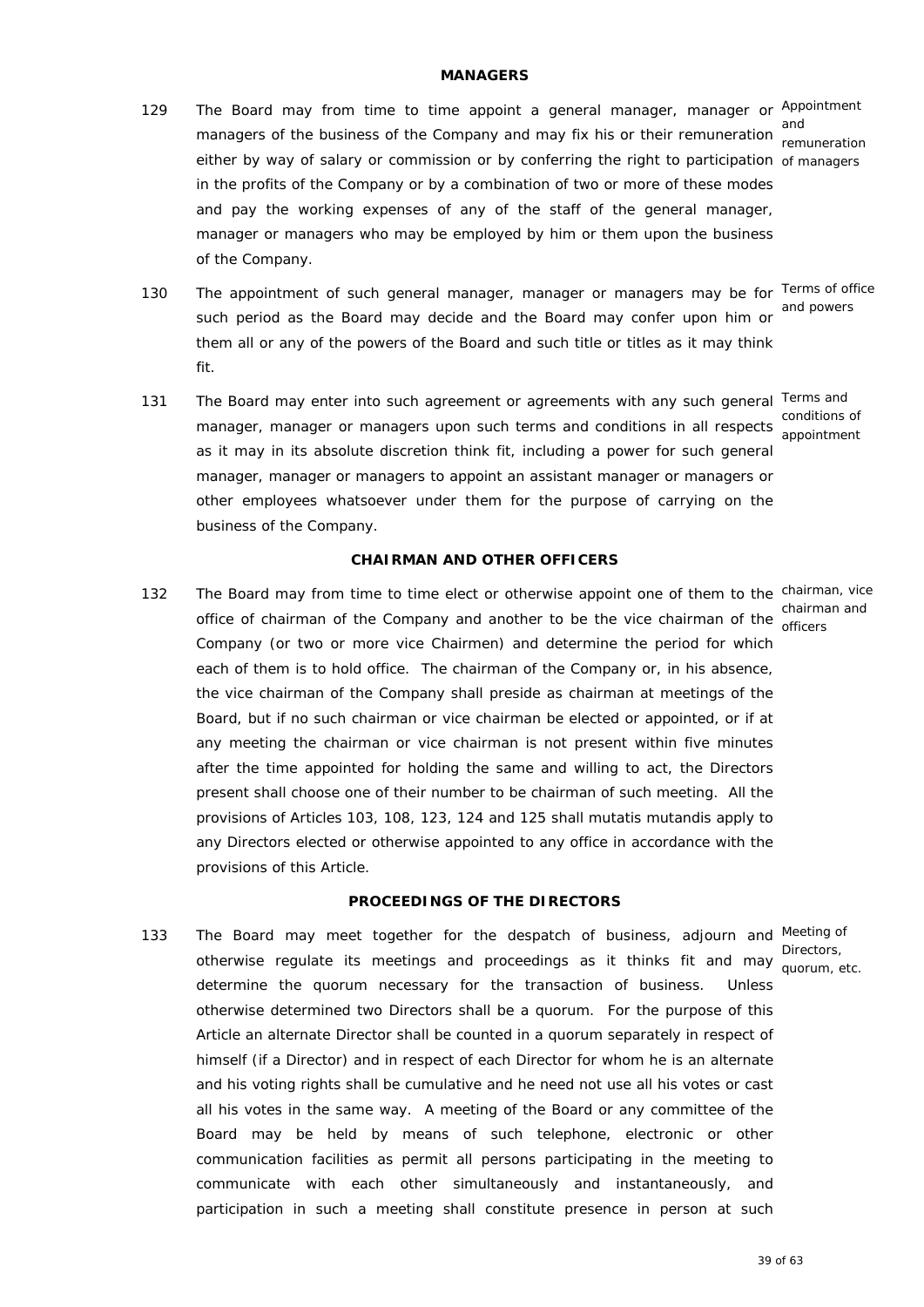meeting.

- 134 A Director may, and on the request of a Director the Secretary shall, at any time Convening of summon a meeting of the Board which may be held in any part of the world, but Meetings of no such meeting shall be summoned to be held outside the territory in which the Head Office is for the time being situate without the prior approval of the Board. Notice thereof shall be given to each Director and alternate Director in person orally or in writing or by telephone or by telex or telegram or facsimile transmission at the telephone or facsimile number or address from time to time notified to the Company by such Director or in such other manner as the Board may from time to time determine. A Director absent or intending to be absent from the territory in which the Head Office is for the time being situate may request the Board or the Secretary that notices of Board meetings shall during his absence be sent in writing to him at his last known address, facsimile or telex number or any other address, facsimile or telex number given by him to the Company for this purpose, but such notices need not be given any earlier than notices given to the other Directors not so absent and in the absence of any such request it shall not be necessary to give notice of a Board meeting to any Director who is for the time being absent from such territory. **Directors**
- 135 Subject to Article 107, questions arising at any meeting of the Board shall be How questions decided by a majority of votes, and in case of an equality of votes the chairman to be decided of the meeting shall have a second or casting vote.
- 136 A meeting of the Board for the time being at which a quorum is present shall be Powers of competent to exercise all or any of the authorities, powers and discretions by or meeting under these Articles for the time being vested in or exercisable by the Board generally.
- 137 The Board may delegate any of its powers to committees consisting of such Power to member(s) of them and such other person(s) as it thinks fit, and it may from appoint time to time revoke such delegation or revoke the appointment of and discharge to delegate any such committees either wholly or in part, and either as to persons or purposes, but every committee so formed shall in the exercise of the powers so delegated conform to any regulations that may from time to time be imposed upon it by the Board.
- 138 All acts done by any such committee in conformity with such regulations and in Act of fulfilment of the purposes for which it is appointed, but not otherwise, shall have be ef came the like force and effect as if done by the Board, and the Board shall have power, effect as acts with the consent of the Company in general meeting, to remunerate the <sup>of Directors</sup> members of any special committee, and charge such remuneration to the current expenses of the Company.
- 139 The meetings and proceedings of any such committee consisting of two or more Proceedings of members shall be governed by the provisions herein contained for regulating the committee meetings and proceedings of the Board so far as the same are applicable thereto and are not replaced by any regulations imposed by the Board pursuant to Article 137.
- 140 All acts bona fide done by any meeting of the Board or by any such committee or When acts of by any person acting as a Director shall, notwithstanding that it shall be prectors or

committee and

be of same

40 of 63 committee to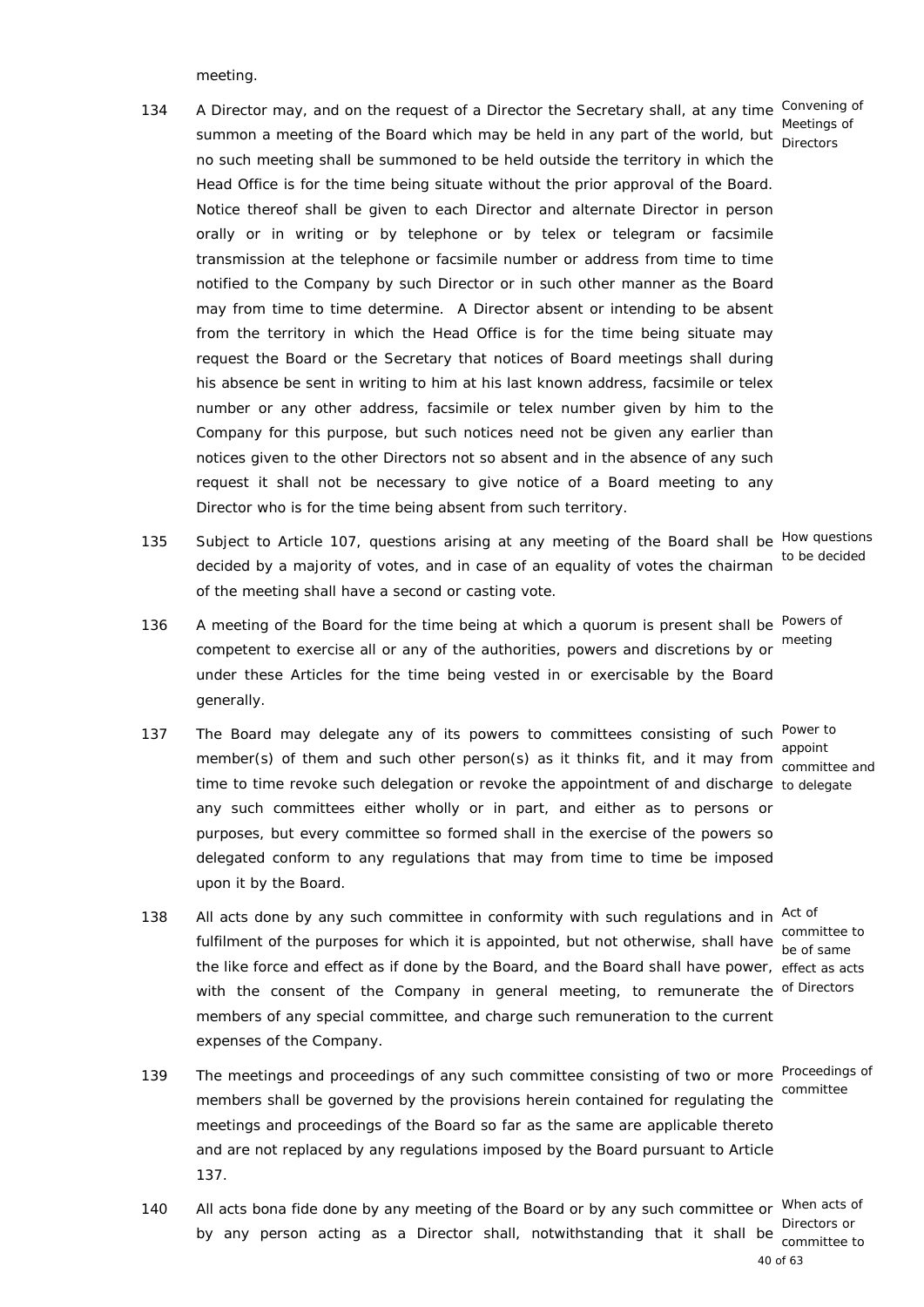afterwards discovered that there was some defect in the appointment of such be valid Director or persons acting as aforesaid or that they or any of them were disqualified, be as valid as if every such person had been duly appointed and was qualified to be a Director or member of such committee.

- 141 The continuing Directors may act notwithstanding any vacancy in their body, but, Directors' powers when<br>if and so long as their number is reduced below the number fixed by or pursuant vecessies out to these Articles as the necessary quorum of the Board meeting, the continuing Director or Directors may act for the purpose of increasing the number of Directors to that number of the necessary quorum or of summoning a general meeting of the Company but for no other purpose.
- 142 (a) A resolution in writing signed by all the Directors (or their respective Directors' alternate Directors) shall be as valid and effectual as if it had been resolutions passed at a meeting of the Board duly convened and held. Any such resolutions in writing may consist of several documents in like form each signed by one or more of the Directors or alternate Directors.
	- (b) Where a Director is, on the date on which a resolution in writing is last signed by a Director, absent from the territory in which the Head Office is for the time being situated, or cannot be contacted at his last known address or contact telephone or facsimile number, or is temporarily unable to act through ill-health or disability and, in each case, his alternate (if any) is affected by any of these events, the signature of such Director (or his alternate) to the resolution shall not be required, and the resolution in writing, so long as such a resolution shall have been signed by at least two Directors or their respective alternates who are entitled to vote thereon or such number of Directors as shall form a quorum, shall be deemed to have been passed at a meeting of the Board duly convened and held, provided that a copy of such resolution has been given or the contents thereof communicated to all the Directors (or their respective alternates) for the time being entitled to receive notices of meetings of the Board at their respective last known address, telephone or facsimile number or, if none, at the Head Office and provided further that no Director is aware of or has received from any Director any objection to the resolution.
	- (c) A certificate signed by a Director (who may be one of the signatories to the relevant resolution in writing) or the Secretary as to any of the matters referred to in paragraph (a) or (b) of this Article shall in the absence of express notice to the contrary of the person relying thereon, be conclusive of the matters stated on such certificate.

## **MINUTES AND CORPORATE RECORDS**

143 (a) The Board shall cause minutes to be made of:

Minutes of proceedings of meetings and **Directors** 

- (i) all appointments of officers made by it;
- (ii) the names of the Directors present at each meeting of the Board and of committees appointed pursuant to Article 137; and
- (iii) all resolutions and proceedings at all meetings of the Company

vacancies exist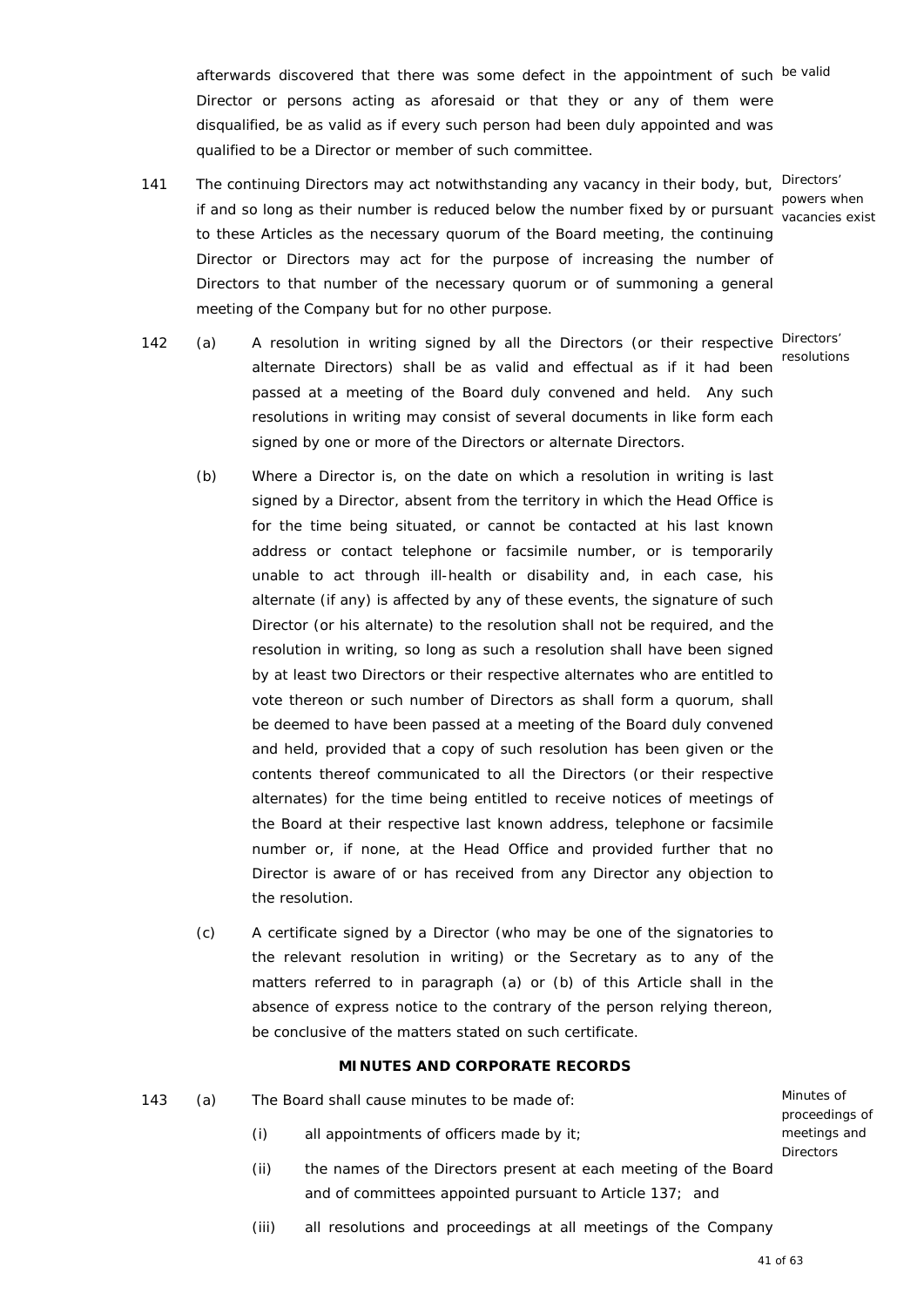and of the Board and of such committees.

 (b) Any such minutes shall be conclusive evidence of any such proceedings if they purport to be signed by the chairman of the meeting at which the proceedings were held or by the chairman of the next succeeding meeting.

#### **SECRETARY**

- 144 The Secretary shall be appointed by the Board for such term, at such Appointment of remuneration and upon such conditions as it may think fit, and any Secretary so appointed may, without prejudice to his right under any contract with the Company, be removed by the Board. Anything by the Companies Law or these Articles required or authorised to be done by or to the Secretary, if the office is vacant or there is for any other reason no Secretary capable of acting, may be done by or to any assistant or deputy Secretary, or if there is no assistant or deputy Secretary capable of acting, by or to any officer of the Company authorised generally or specifically on behalf of the Board. **Secretarv**
- 145 The Secretary shall attend all meetings of the Shareholders and shall keep Duties of the correct minutes of such meetings and enter the same in the proper books provided for the purpose. He shall perform such other duties as are prescribed by the Companies Law and these Articles, together with such other duties as may from time to time be prescribed by the Board.

**Secretary** 

146 A provision of the Companies Law or of these Articles requiring or authorising a Same person thing to be done by or to a Director and the Secretary shall not be satisfied by its the conseited being done by or to the same person acting both as Director and as, or in place at once of the Secretary. two capacities

## **GENERAL MANAGEMENT AND USE OF THE SEAL**

- App.3 Para 2(1) 147 (a) Subject to the Companies Law, the Company shall have one or more Custody of Seal Seals as the Board may determine, and may have a Seal for use outside the Cayman Islands. The Board shall provide for the safe custody of each Seal, and no Seal shall be used without the authority of the Board or a committee authorised by the Board in that behalf.
	- (b) Every instrument to which a Seal shall be affixed shall be signed Use of Seal autographically by one Director and the Secretary, or by two Directors, or by any person or persons (including a Director and/or the Secretary) appointed by the Board for the purpose, provided that as regards any certificates for Shares or Debentures or other securities of the Company, the Board may by resolution determine that such signatures or either of them shall be dispensed with or affixed by some method or system of mechanical signature other than autographic or may be printed thereon as specified in such resolution or that such certificates need not be signed by any person.
	- (c) The Company may have a Securities Seal for use for sealing certificates Securities Seal for shares or other securities issued by the Company and no signature of any Director, officer or other person and no mechanical reproduction thereof shall be required on any such certificates or other document and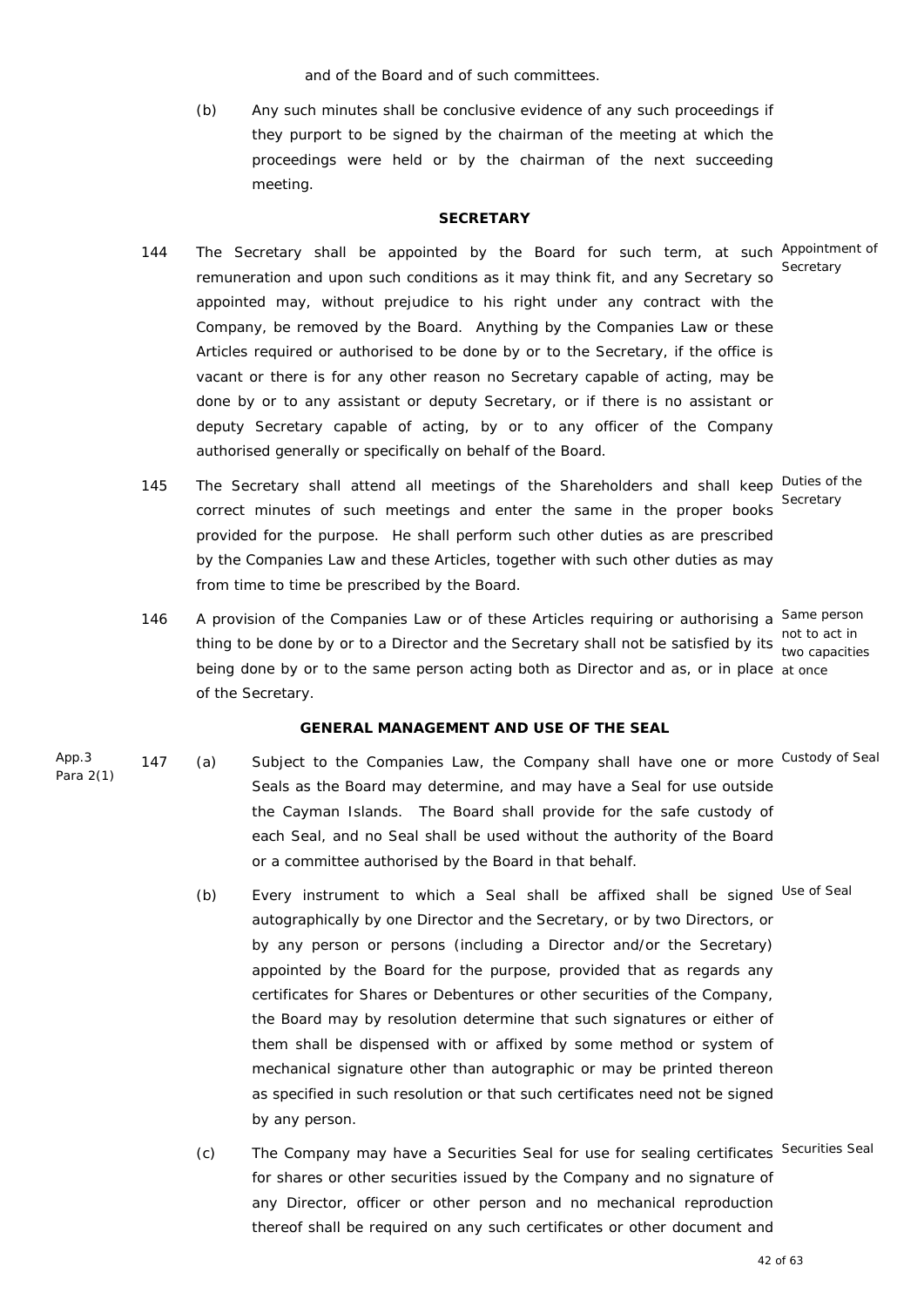any such certificates or other document to which such Securities Seal is affixed shall be valid and deemed to have been sealed and executed with the authority of the Board notwithstanding the absence of any such signature or mechanical reproduction as aforesaid. The Board may by resolution determine that the affixation of Securities Seal on certificates for shares or other securities issued by the Company be dispensed with or be affixed by printing the image of the Securities Seal on such certificates.

148 All cheques, promissory notes, drafts, bills of exchange and other negotiable Cheques and instruments, and all receipts for moneys paid to the Company shall be signed, expressed drawn, accepted, endorsed or otherwise executed, as the case may be, in such manner as the Board shall from time to time by resolution determine. The Company's banking accounts shall be kept with such banker or bankers as the Board shall from time to time determine.

arrangements

- 149 (a) The Board may from time to time and at any time, by power of attorney <sup>Power to</sup> appoint<br>under the Seal, appoint any company, firm or person or any fluctuating atternal body of persons, whether nominated directly or indirectly by the Board, to be the attorney or attorneys of the Company for such purposes and with such powers, authorities and discretions (not exceeding those vested in or exercisable by the Board under these Articles) and for such period and subject to such conditions as it may think fit, and any such power of attorney may contain such provisions for the protection and convenience of persons dealing with any such attorney as the Board may think fit, and may also authorise any such attorney to sub-delegate all or any of the powers, authorities and discretions vested in him. attorney
- (b) The Company may, by writing under its Seal, empower any person, Execution of deeds by<br>either generally or in respect of any specified matter, as its attorney to etheron. execute deeds and instruments on its behalf and to enter into contracts and sign the same on its behalf and every deed signed by such attorney on behalf of the Company and under his seal shall bind the Company and have the same effect as if it were under the Seal duly affixed by the Company.
- 150 The Board may establish any committees, regional or local boards or agencies for Regional or managing any of the affairs of the Company, either in the Relevant Territory or elsewhere, and may appoint any persons to be members of such committees, regional or local boards or agencies and may fix their remuneration, and may delegate to any committee, regional or local board or agent any of the powers, authorities and discretions vested in the Board (other than its powers to make calls and forfeit Shares), with power to sub-delegate, and may authorise the members of any regional or local board or any of them to fill any vacancies therein and to act notwithstanding vacancies, and any such appointment or delegation may be upon such terms and subject to such conditions as the Board may think fit, and the Board may remove any person so appointed and may annul or vary any such delegation, but no person dealing in good faith and without notice of any such annulment or variation shall be affected thereby.

attorney

local boards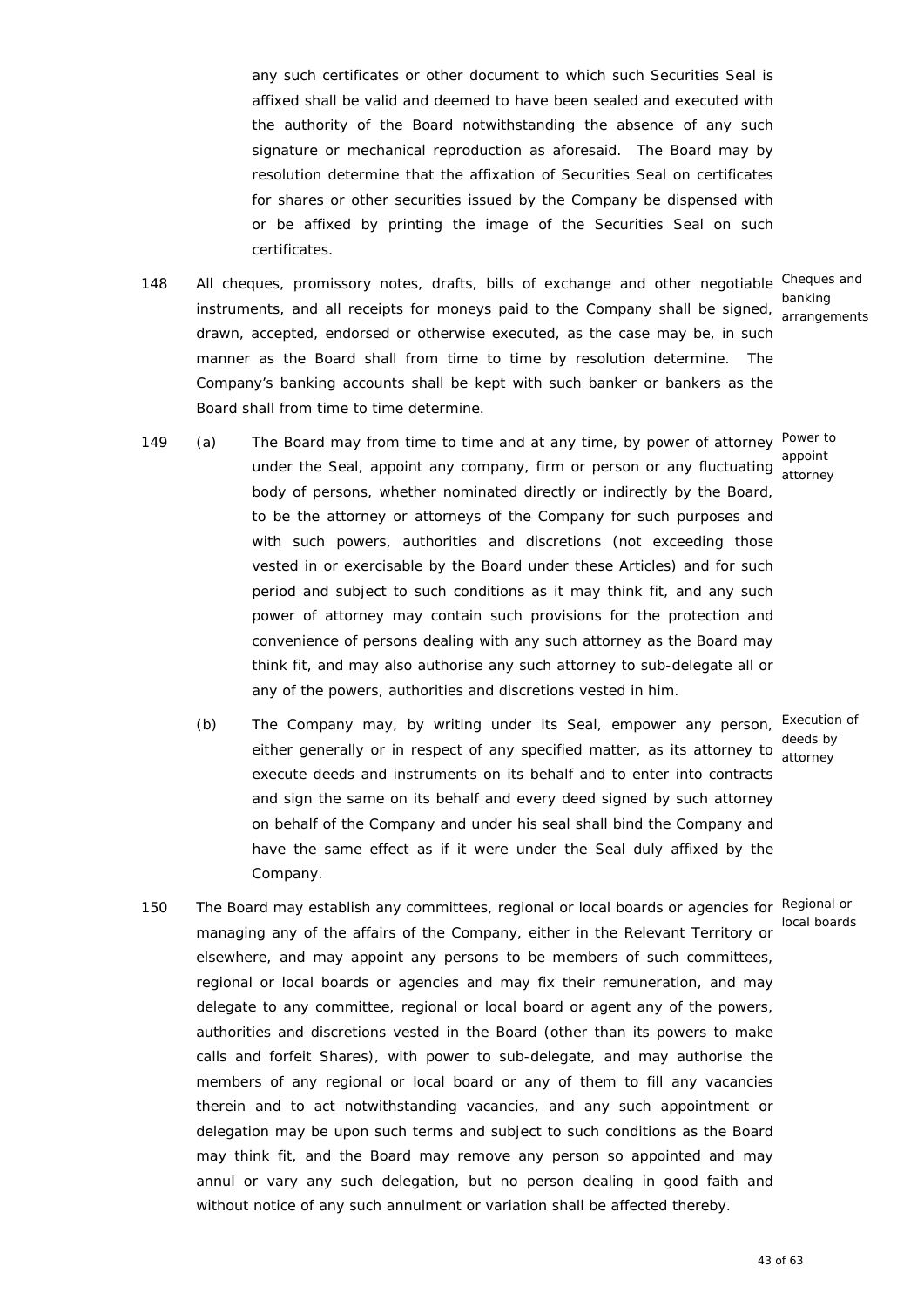151 The Board may establish and maintain or procure the establishment and Power to establish<br>maintenance of any contributory or non-contributory pension or superannuation sension for funds or personal pension plans for the benefit of, or give or procure the giving of donations, gratuities, pensions, allowances or emoluments to, any persons who are or were at any time in the employment or service of the Company, or of any company which is a subsidiary of the Company, or is allied or associated with the Company or with any such subsidiary company, or who are or were at any time directors or officers of the Company or of any such other company as aforesaid, and holding or who have held any salaried employment or office in the Company or such other company, and the spouses, widows, widowers, families and dependants of any such persons. The Board may also establish and subsidise or subscribe to any institutions, associations, clubs or funds calculated to be for the benefit of or to advance the interests and well-being of the Company or of any such other company as aforesaid or of any such persons as aforesaid, and may make payments for or towards the insurance of any such persons as aforesaid, and subscribe or guarantee money for charitable or benevolent objects or for any exhibition or for any public, general or useful object. The Board may do any of the matters aforesaid, either alone or in conjunction with any such other company as aforesaid. Any Director holding any such employment or office shall be entitled to participate in and retain for his own benefit any such donation, gratuity, pension, allowance or employment.

#### **AUTHENTICATION OF DOCUMENTS**

- 152 (a) Any Director or the Secretary or other authorised officer of the Company Power to shall have power to authenticate any documents affecting the authenticate constitution of the Company and any resolutions passed by the Company or the Board or any committee, and any books, records, documents and accounts relating to the business of the Company, and to certify copies thereof or extracts therefrom as true copies of extracts; and where any books, records, documents or accounts are elsewhere than at the Registered Office or the Head Office, the local manager or such other officer of the Company having the custody thereof shall be deemed to be the authorised officer of the Company as aforesaid.
	- (b) A document purporting to be a document so authenticated or a copy of a resolution, or an extract from the minutes of a meeting, of the Company or of the Board or any local board or committee, or of any books, records, documents or accounts or extracts therefrom as aforesaid, and which is certified as aforesaid, shall be conclusive evidence in favour of all persons dealing with the Company upon the faith thereof that the document authenticated (or, if this be authenticated as aforesaid, the matter so authenticated) is authentic or, as the case may be, that such resolution has been duly passed or, as the case may be, that any minute so extracted is a true and accurate record of proceedings at a duly constituted meeting or, as the case may be, that the copies of such books, records, documents or accounts were true copies of their originals or as the case may be, the extracts of such books, records, documents or accounts are true and accurate records of the books, records, documents

pension funds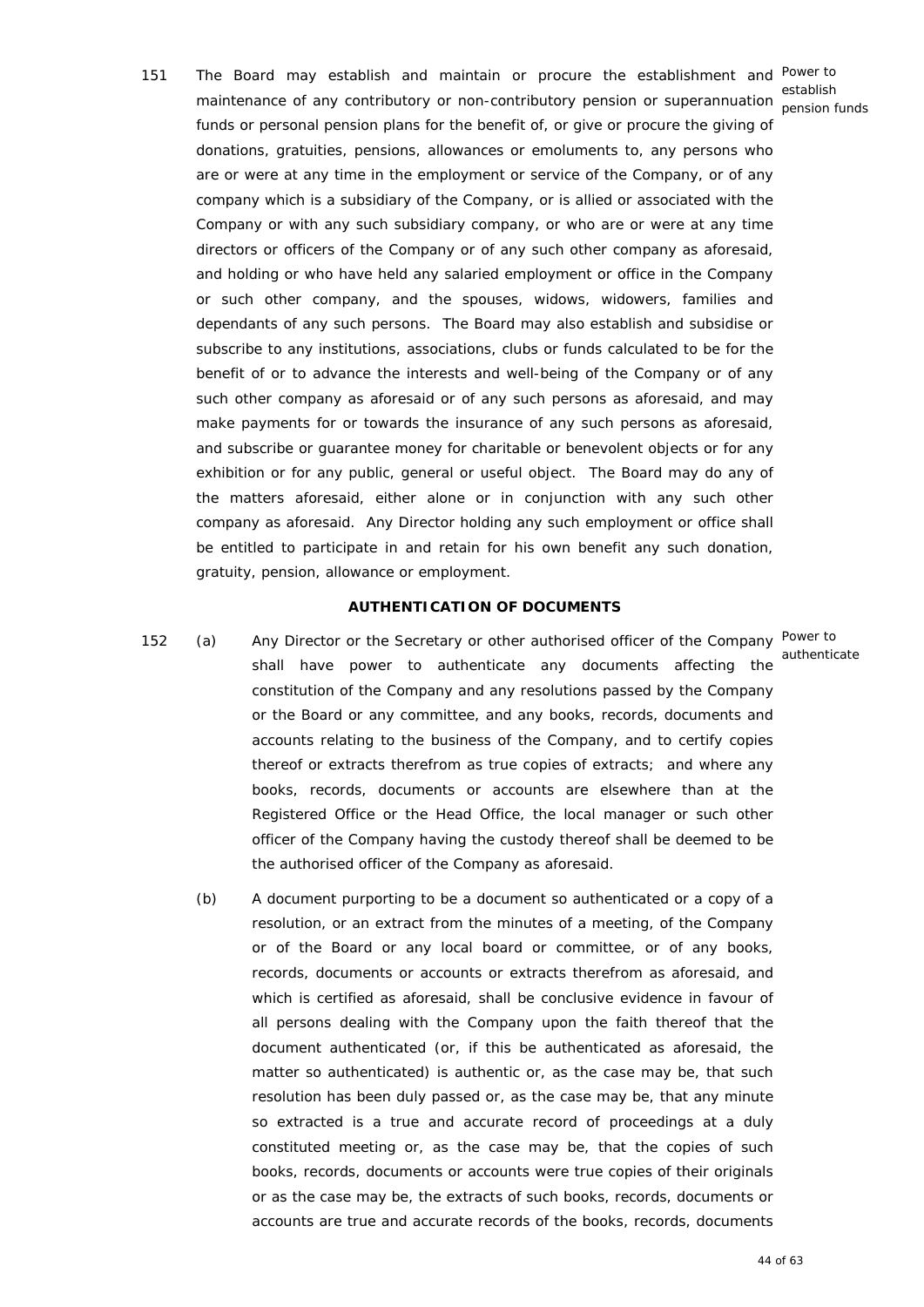or accounts from which they were extracted.

## **CAPITALISATION OF RESERVES**

- 153 (a) The Company in general meeting may, upon the recommendation of the Power to Board, resolve to capitalise any sum standing to the credit of any of the Company's reserve accounts which are available for distribution (including its share premium account and capital redemption reserve fund, subject to the Companies Law) and to appropriate such sums to the holders of Shares on the Register at the close of business on the date of the relevant resolution (or such other date as may be specified therein or determined as provided therein) in the proportions in which such sum would have been divisible amongst them had the same been a distribution of profits by way of Dividend and to apply such sum on their behalf in paying up in full unissued Shares for allotment and distribution credited as fully paid-up to and amongst them in the proportion aforesaid.
- (b) Subject to the Companies Law, whenever such a resolution as aforesaid Effect of resolution to<br>
shall have been passed, the Board shall make all appropriations and contalized applications of the reserves or profits and undivided profits resolved to be capitalised thereby, and attend to all allotments and issues of fully paid Shares, debentures, or other securities and generally shall do all acts and things required to give effect thereto. For the purpose of giving effect to any resolution under this Article, the Board may settle any difficulty which may arise in regard to a capitalisation issue as it thinks fit, and in particular may disregard fractional entitlements or round the same up or down and may determine that cash payments shall be made to any Shareholders in lieu of fractional entitlements or that fractions of such value as the Board may determine may be disregarded in order to adjust the rights of all parties or that fractional entitlements shall be aggregated and sold and the benefit shall accrue to the Company rather than to the Shareholders concerned, and no Shareholders who are affected thereby shall be deemed to be, and they shall be deemed not to be, a separate class of Shareholders by reason only of the exercise of this power. The Board may authorise any person to enter on behalf of all Shareholders interested in a capitalisation issue any agreement with the Company or other(s) providing for such capitalisation and matters in connection therewith and any agreement made under such authority shall be effective and binding upon all concerned. Without limiting the generality of the foregoing, any such agreement may provide for the acceptance by such persons of the Shares, debentures or other securities to be allotted and distributed to them respectively in satisfaction of their claims in respect of the sum so capitalised. capitalise
	- (c) The provisions of paragraph (e) of Article 160 shall apply to the power of the Company to capitalise under this Article as it applies to the grant of election thereunder *mutatis mutandis* and no Shareholder who may be affected thereby shall be, and they shall be deemed not to be, a separate class of Shareholders by reason only of the exercise of this power.

capitalise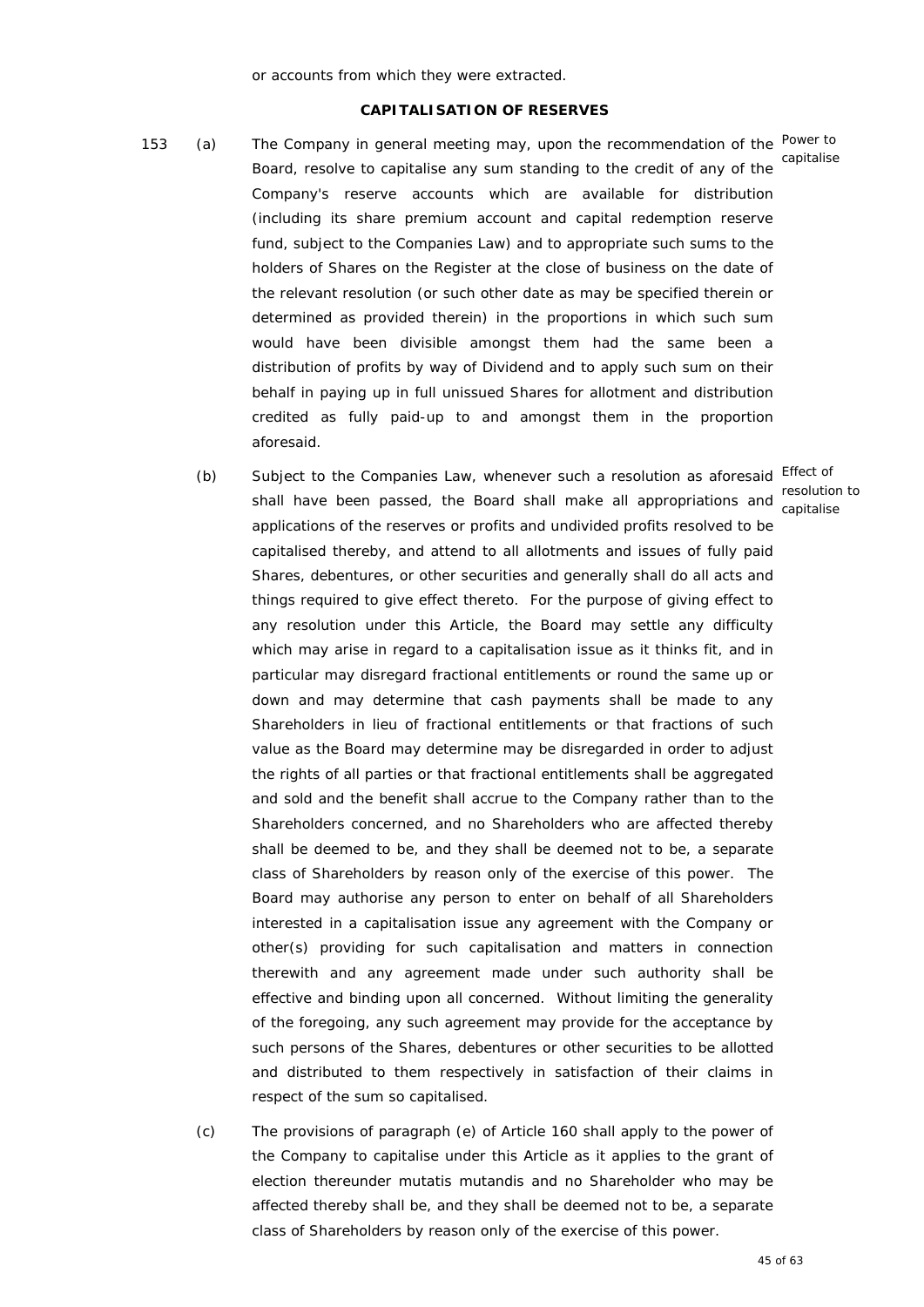## **DIVIDENDS AND RESERVES**

154 Subject to the Companies Law and these Articles, the Company in general Power to declare<br>meeting may declare Dividends in any currency but no Dividends shall exceed the amount recommended by the Board.

dividends

dividends

- 155 (a) The Board may subject to Article 156 from time to time pay to the Board's power to pay interim<br>Shareholders such interim Dividends as appear to the Board to be dividends justified by the financial conditions and the profits of the Company and, in particular but without prejudice to the generality of the foregoing, if at any time the share capital of the Company is divided into different classes, the Board may pay such interim Dividends in respect of those Shares in the capital of the Company which confer to the holders thereof deferred or non-preferential rights as well as in respect of those Shares which confer on the holders thereof preferential rights with regard to Dividend and provided that the Board acts bona fide it shall not incur any responsibility to the holders of Shares conferring any preference for any damage that they may suffer by reason of the payment of an interim Dividend on any Shares having deferred or non-preferential rights.
	- (b) The Board may also pay half-yearly or at other suitable intervals to be settled by it any Dividend which may be payable at a fixed rate if the Board is of the opinion that the financial conditions and the profits of the Company justify the payment.
	- (c) The Board may in addition from time to time declare and pay special Dividends of such amounts and on such dates and out of such distributable funds of the Company as it thinks fit, and the provisions of paragraph (a) of this Article as regards the power and exemption from liability of the Board as relate to the declaration and payment of interim Dividends shall apply, *mutatis mutandis*, to the declaration and payment of any such special Dividends.
- 156 (a) No Dividend shall be declared or paid or shall be made otherwise than in Dividends not accordance with the Companies Law.

to be paid out of capital

- (b) Subject to the provisions of the Companies Law but without prejudice to paragraph (a) of this Article, where any asset, business or property is bought by the Company as from a past date (whether such date be before or after the incorporation of the Company) the profits and losses thereof as from such date may at the discretion of the Board in whole or in part be carried to revenue account and treated for all purposes as profits or losses of the Company, and be available for Dividend accordingly. Subject as aforesaid, if any Shares or securities are purchased cum Dividend or interest, such Dividend or interest may at the discretion of the Board be treated as revenue, and it shall not be obligatory to capitalise the same or any part thereof or to apply the same towards reduction of or writing down the book cost of the asset, business or property acquired.
- (c) Subject to paragraph (d) of this Article all Dividends and other distributions in respect of Shares shall be stated and discharged, in the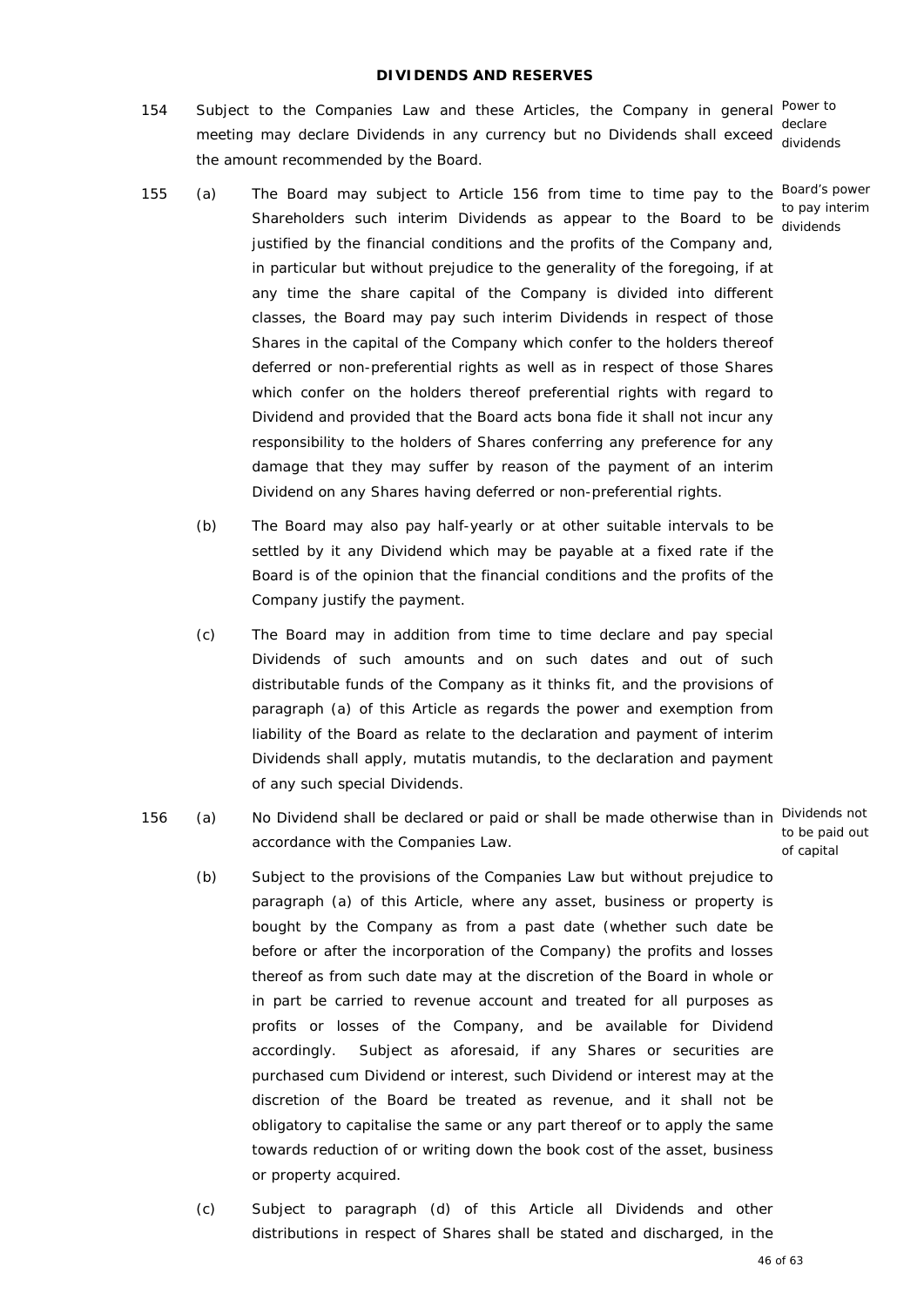case of Shares denominated in Hong Kong dollars, in Hong Kong dollars, and in the case of Shares denominated in any other currency, in such other currency, provided that, in the case of Shares denominated in Hong Kong dollars, the Board may determine in the case of any distribution that Shareholders may elect to receive the same in any other currency selected by the Board, converted at such rate of exchange as the Board may determine.

- (d) If, in the opinion of the Board, any Dividend or other distribution in respect of Shares or any other payment to be made by the Company to any Shareholder is of such a small amount as to make payment to that Shareholder in the relevant currency impracticable or unduly expensive either for the Company or the Shareholder then such Dividend or other distribution or other payment may, at the absolute discretion of the Board, be, if this be practicable, converted at such rate of exchange as the Board may determine and paid or made in the currency of the country of the relevant Shareholder (as indicated by the address of such Shareholder on the Register).
- 157 Notice of the declaration of an interim Dividend shall be given in such manner as Notice of the Board shall determine.

interim dividend dividend

- 158 No Dividend or other moneys payable on or in respect of a Share shall bear No interest on interest as against the Company.
- 159 Whenever the Board or the Company in general meeting has resolved that a Dividend in Dividend be paid or declared, the Board may further resolve that such Dividend be satisfied wholly or in part by the distribution of specific assets of any kind and in particular of paid up shares, debentures or warrants to subscribe securities of any other company, or in any one or more of such ways, with or without offering any rights to Shareholders to elect to receive such Dividend in cash, and where any difficulty arises in regard to the distribution the Board may settle the same as it thinks expedient, and in particular may disregard fractional entitlements or round the same up or down, and may fix the value for distribution of such specific assets, or any part thereof, and may determine that cash payments shall be made to any Shareholders upon the footing of the value so fixed in order to adjust the rights of all parties and may determine that fractional entitlements shall be aggregated and sold and the benefit shall accrue to the Company rather than to the Shareholders concerned, and may vest any such specific assets in trustees as may seem expedient to the Board and may authorise any person to sign any requisite instruments of transfer and other documents on behalf of all Shareholders interested in the Dividend and such instrument and document shall be effective. The Board may further authorise any person to enter into on behalf of all Shareholders having an interest in any agreement with the Company or other(s) providing for such Dividend and matters in connection therewith and any such agreement made under such authority shall be effective. The Board may resolve that no such assets shall be made available or made to Shareholders with registered addresses in any particular territory or territories being a territory or territories where, in the absence of a registration statement or other special formalities, this would or might, in the opinion of the Board, be unlawful or specie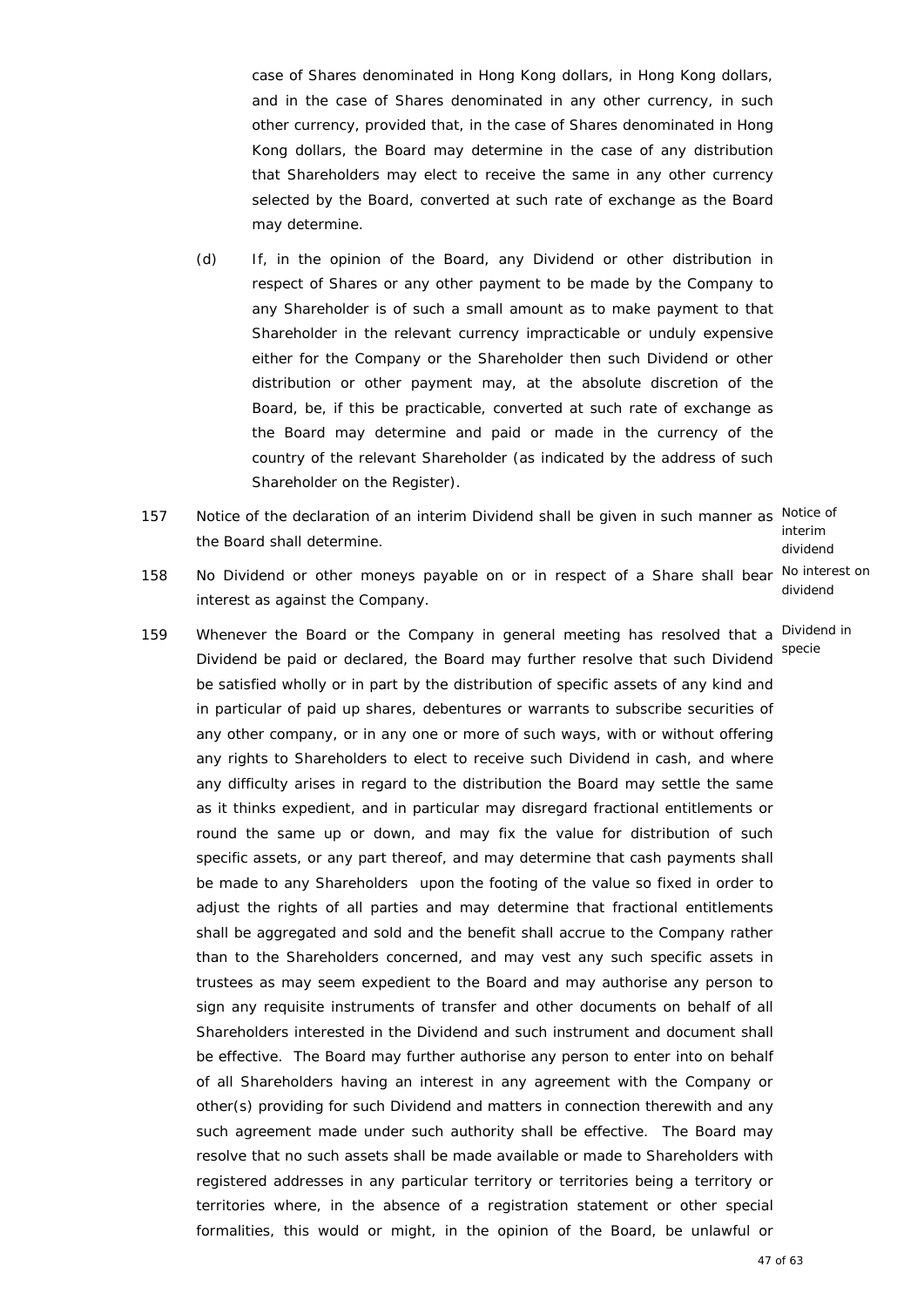impracticable or the legality or practicality of which may be time consuming or expensive to ascertain whether in absolute terms or in relation to the value of the holding of Shares of the Shareholder concerned and in any such event the only entitlement of the Shareholders aforesaid shall be to receive cash payments as aforesaid. Shareholders affected as a result of exercise by the Board of its discretion under this Article shall not be, and shall be deemed not to be, a separate class of Shareholders for any purposes whatsoever.

- 160 (a) Whenever the Board or the Company in general meeting has resolved Scrip dividend that a Dividend be paid or declared on the share capital of the Company, the Board may further resolve, either:
	- (i) that such Dividend be satisfied wholly or in part in the form of an allotment of Shares credited as fully paid on the basis that the Shares so allotted shall be of the same class or classes as the class or classes already held by the allottee, provided that the Shareholders entitled thereto will be entitled to elect to receive such Dividend (or part thereof) in cash in lieu of such allotment. In such case, the following provisions shall apply:
		- (A) the basis of any such allotment shall be determined by the Board;
		- (B) the Board, after determining the basis of allotment, shall give not less than 14 clear days' notice in writing to the Shareholders of the right of election accorded to them and shall send with such notice forms of election and specify the procedure to be followed and the place at which and the latest date and time by which duly completed forms of election must be lodged in order to be effective;
		- (C) the right of election may be exercised in respect of the whole or part of that portion of the Dividend in respect of which the right of election has been accorded; and
		- (D) Dividend (or that part of the Dividend to be satisfied by the allotment of Shares as aforesaid) shall not be payable in cash in respect whereof the cash election has not been duly exercised ("the non-elected Shares") and in lieu and in satisfaction thereof Shares shall be allotted credited as fully paid to the holders of the non-elected Shares on the basis of allotment determined as aforesaid and for such purpose the Board shall capitalise and apply out of any part of the undivided profits of the Company or any part of any of the Company's reserve accounts (including any special account, or share premium account (if there be any such reserve)) as the Board may determine, a sum equal to the aggregate nominal amount of the Shares to be allotted on such basis and apply the same in paying up in full the appropriate number of Shares for allotment and distribution to and amongst the holders of the non-elected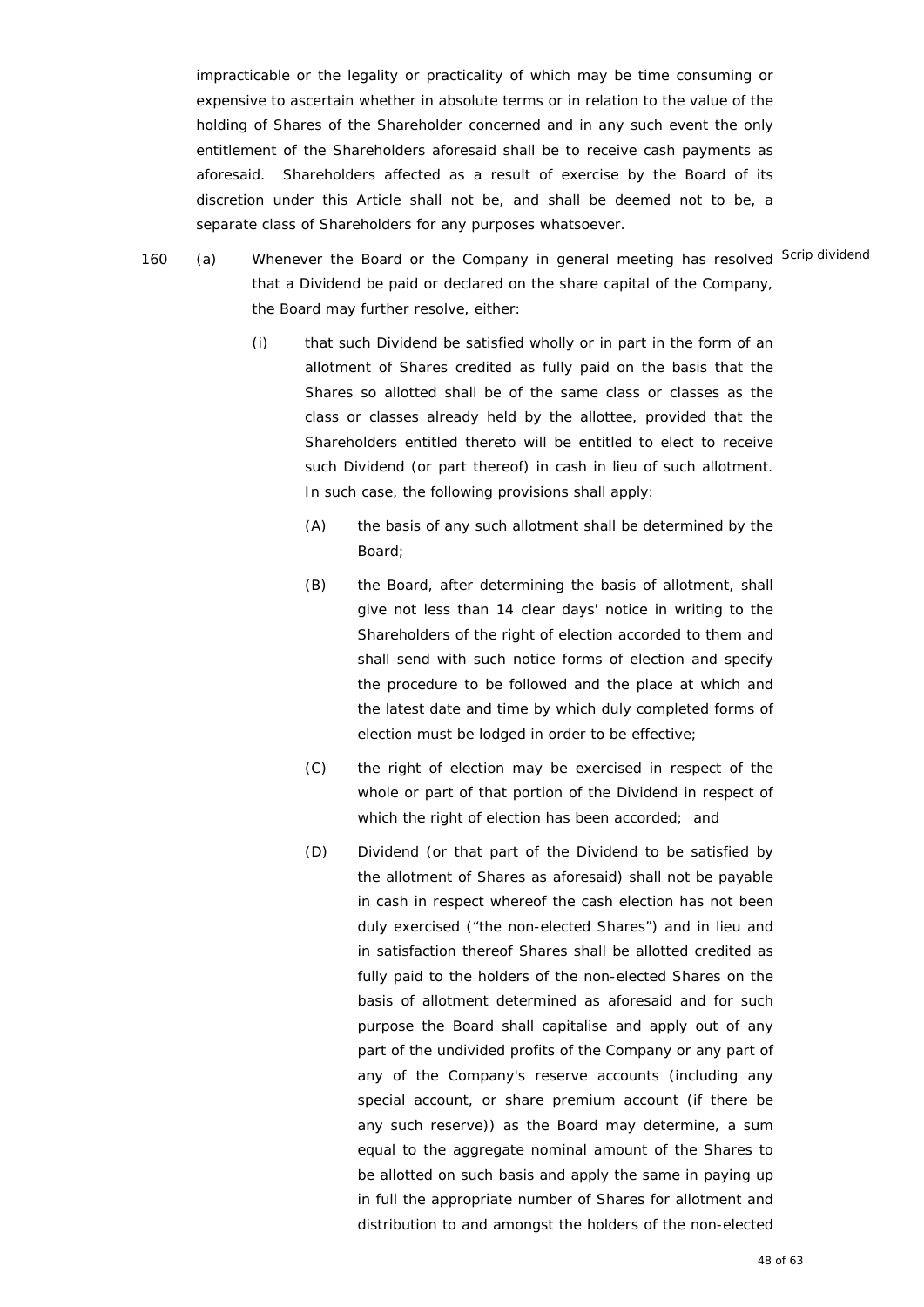- (ii) that Shareholders entitled to such Dividend will be entitled to elect to receive an allotment of Shares credited as fully paid in lieu of the whole or such part of the Dividend as the Board may think fit on the basis that the Shares so allotted shall be of the same class or classes as the class or classes of Shares already held by the allottee. In such case, the following provisions shall apply:
	- (A) the basis of any such allotment shall be determined by the Board;
	- (B) the Board, after determining the basis of allotment, shall give not less than 14 clear days' notice in writing to the Shareholders of the right of election accorded to them and shall send with such notice forms of election and specify the procedure to be followed and the place at which and the latest date and time by which duly completed forms of election must be lodged in order to be effective;
	- (C) the right of election may be exercised in respect of the whole or part of that portion of the Dividend in respect of which the right of election has been accorded; and
	- (D) the Dividend (or that part of the Dividend in respect of which a right of election has been accorded) shall not be payable on Shares in respect whereof the Share election has been duly exercised ("the elected Shares") and in lieu thereof Shares shall be allotted credited as fully paid to the holders of the elected Shares on the basis of allotment determined as aforesaid and for such purpose the Board shall capitalise and apply out of any part of the undivided profits of the Company or any part of any of the Company's reserve accounts (including any special account, contributed surplus account, share premium account and capital redemption reserve fund (if there be any such reserve)) as the Board may determine, a sum equal to the aggregate nominal amount of the Shares to be allotted on such basis and apply the same in paying up in full the appropriate number of Shares for allotment and distribution to and amongst the holders of the elected Shares on such basis.
- (b) The Shares allotted pursuant to the provisions of paragraph (a) of this Article shall rank *pari passu* in all respects with the Shares then in issue and held by the allottee in respect of which they were allotted, save only as regards participation:
	- (i) in the relevant Dividend (or the right to receive or to elect to

49 of 63

or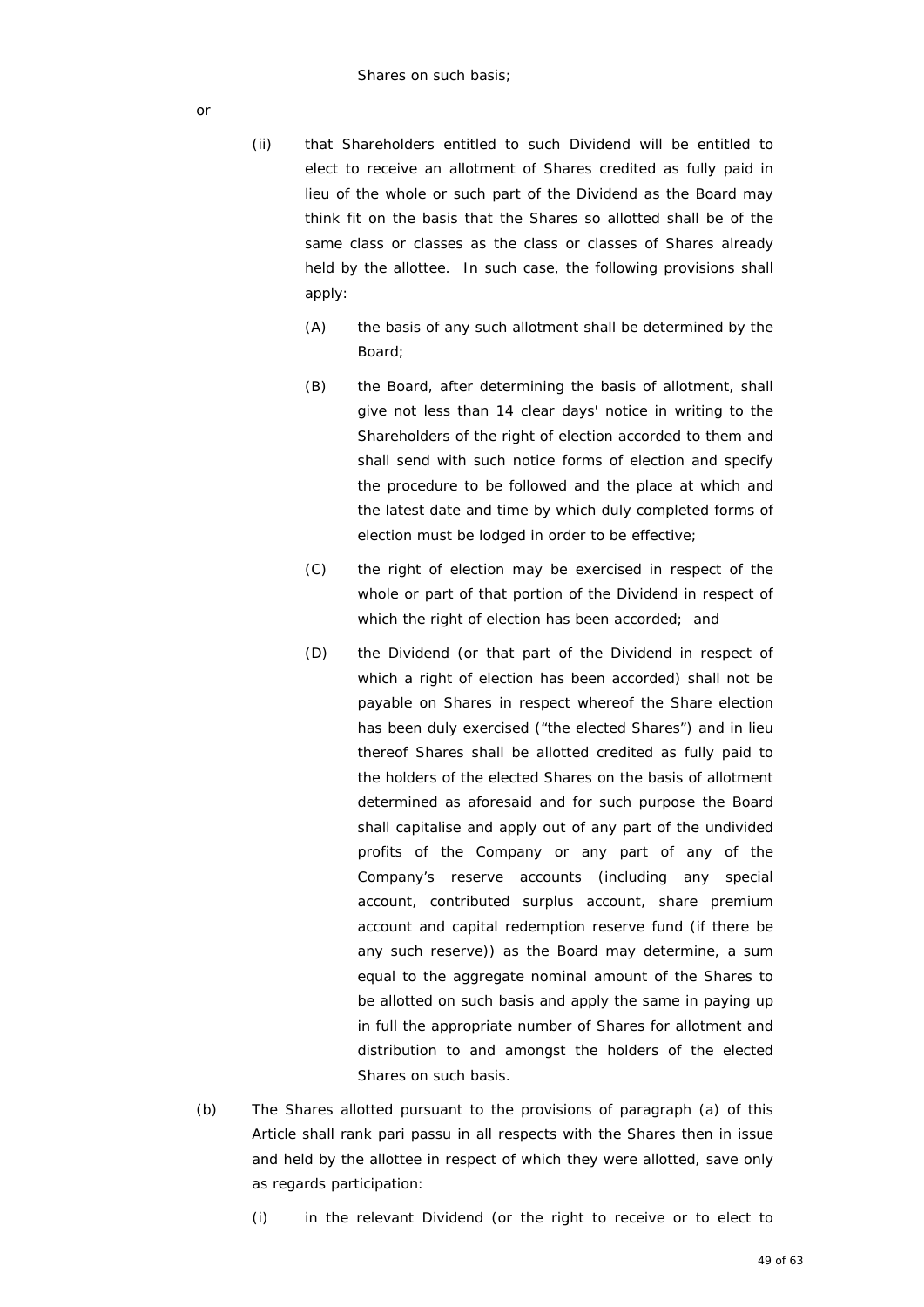receive an allotment of Shares in lieu thereof as aforesaid); or

- (ii) in any other distributions, bonuses or rights paid, made, declared or announced prior to or contemporaneously with the payment or declaration of the relevant Dividend unless, contemporaneously with the announcement by the Board of its proposal to apply the provisions of sub-paragraph (a)(i) or (a)(ii) of paragraph (a) of this Article in relation to the relevant Dividend or contemporaneously with its announcement of the distribution, bonus or rights in question, the Board shall have specified that the Shares to be allotted pursuant to the provisions of paragraph (a) of this Article shall rank for participation in such distribution, bonus or rights.
- (c) The Board may do all acts and things considered necessary or expedient to give effect to any capitalisation pursuant to the provisions of paragraph (a) of this Article with full power to the Board to make such provisions as it thinks fit in the case of Shares becoming distributable in fractions (including provisions whereby, in whole or in part, fractional entitlements are aggregated and sold and the net proceeds distributed to those entitled, or are disregarded or rounded up or down or whereby the benefit of fractional entitlements accrues to the Company rather than to the Shareholders concerned), and no Shareholders who will be affected thereby shall be, and they shall be deemed not to be, a separate class of Shareholders by reason only of the exercise of this power. The Board may authorise any person to enter into on behalf of all Shareholders interested, an agreement with the Company providing for such capitalisation and matters incidental thereto and any agreement made pursuant to such authority shall be effective and binding on all concerned.
- (d) The Company may upon the recommendation of the Board by Ordinary Resolution resolve in respect of any one particular Dividend that notwithstanding the provisions of paragraph (a) of this Article a Dividend may be satisfied wholly in the form of an allotment of Shares credited as fully paid without offering any right to Shareholders to elect to receive such Dividend in cash in lieu of such allotment.
- (e) The Board may on any occasion determine that rights of election and the allotment of Shares under paragraph (a) of this Article shall not be made available or made to any Shareholders with registered addresses in any territory where in the absence of a registration statement or other special formalities the circulation of an offer of such rights of election or the allotment of Shares would or might be unlawful or impracticable or the legality or practicability of which may be time consuming or expensive to ascertain whether in absolute terms or in relation to the value of the holding of Shares of the Shareholder concerned, and in such event the provisions aforesaid shall be read and construed subject to such determination and no Shareholder who may be affected by any such determination shall be, and they shall be deemed not to be, a separate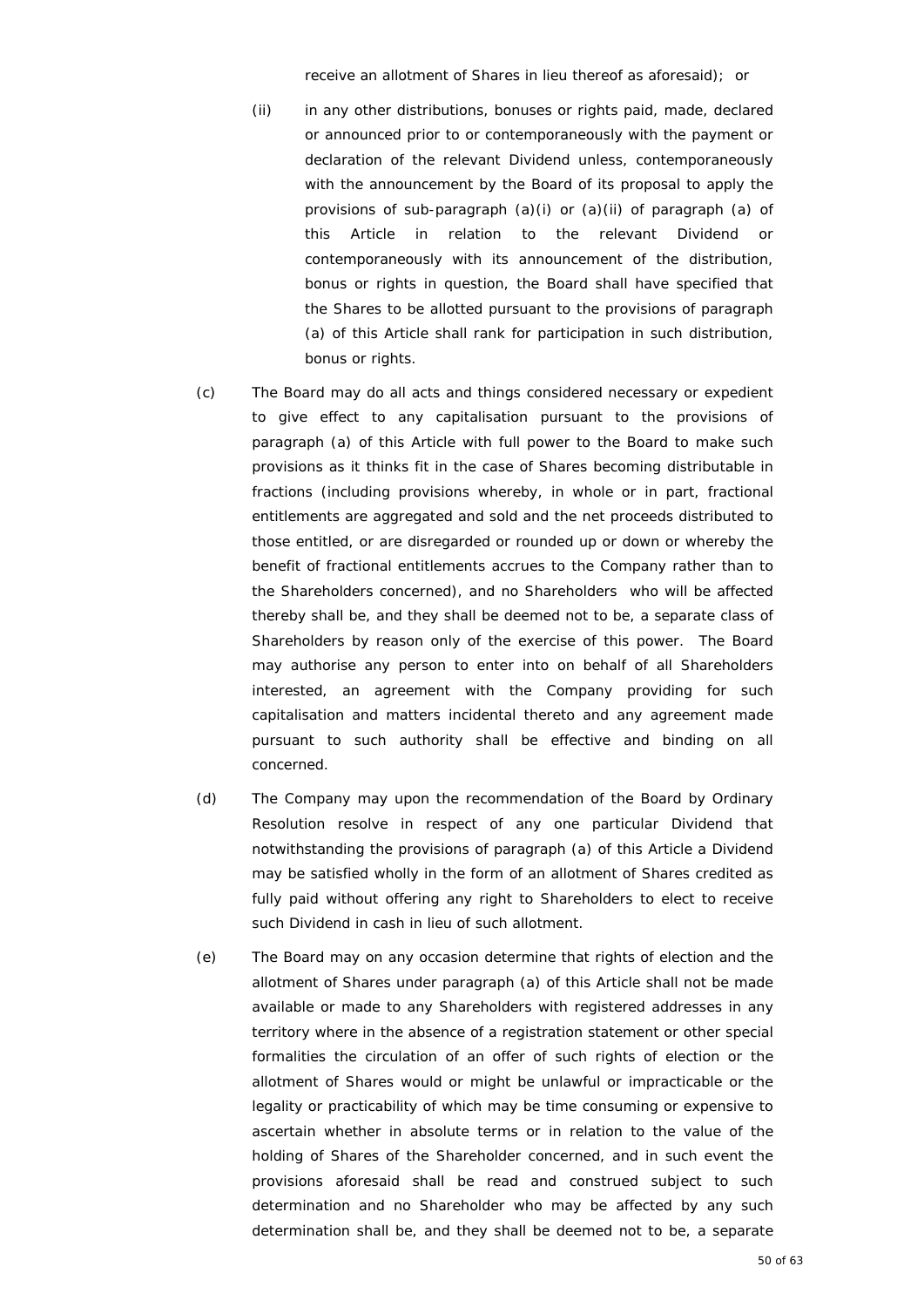class of Shareholders for any purposes whatsoever.

- 161 The Board may, before recommending any Dividend, set aside out of the profits Reserves of the Company such sums as it thinks fit as a reserve or reserves which shall, at the discretion of the Board, be applicable for meeting claims on or liabilities of the Company or contingencies or for paying off any loan capital or for equalising Dividends or for any other purpose to which the profits of the Company may be properly applied, and pending such application may, at the like discretion, either be employed in the business of the Company or be invested in such investments (including in the repurchase by the Company of its own securities or the giving of any financial assistance for the acquisition of its own securities) as the Board may from time to time think fit, and so that it shall not be necessary to keep any investments constituting the reserve or reserves separate or distinct from any other investments of the Company. The Board may also without placing the same to reserve, carry forward any profits which it may think prudent not to distribute by way of Dividend.
- 162 Unless and to the extent that the rights attached to any Shares or the terms of Dividends to be issue thereof otherwise provide, all Dividends shall (as regards any Shares not nearest fully paid throughout the period in respect of which the Dividend is paid) be paid up capital apportioned and paid pro rata according to the amounts paid or credited as paid on the Shares during any portion or portions of the period in respect of which the Dividend is paid. For the purposes of this Article no amount paid on a Share in advance of calls pursuant to Article 38 shall be treated as paid on the Share.
	- proportion to
- 163 (a) The Board may retain any Dividends or other moneys payable on or in Retention of dividends, etc.
	- the same in or towards satisfaction of the debts, liabilities or engagements in respect of which the lien exists.

respect of a Share upon which the Company has a lien, and may apply

- (b) The Board may deduct from any Dividend or other money payable to any Deduction of Shareholder all sums of money (if any) presently payable by him to the Company on account of calls, instalments or otherwise. debts
- 164 Any general meeting sanctioning a Dividend may make a call on the Dividend and Shareholders of such amount as the meeting fixes, but so that the call on each Shareholder shall not exceed the Dividend payable to him, and so that the call shall be made payable at the same time as the Dividend, and the Dividend may, if so arranged between the Company and the Shareholder, be set off against the call. call together
- 165 A transfer of Shares shall not, as against the Company but without prejudice to Effect of the rights of the transferor and transferee inter se, pass the right to any Dividend or bonus declared thereon before the registration of the transfer.
- 166 If two or more persons are registered as joint holders of any Share, any one of Receipt for such persons may give effectual receipts for any Dividends and other moneys payable and bonuses, rights and other distributions in respect of such Shares.
- 167 Unless otherwise directed by the Board, any Dividend or other moneys payable Payment by or bonuses, rights or other distributions in respect of any Share may be paid or satisfied by cheque or warrant or certificate or other documents or evidence of

transfer

dividends by joint holders of share

post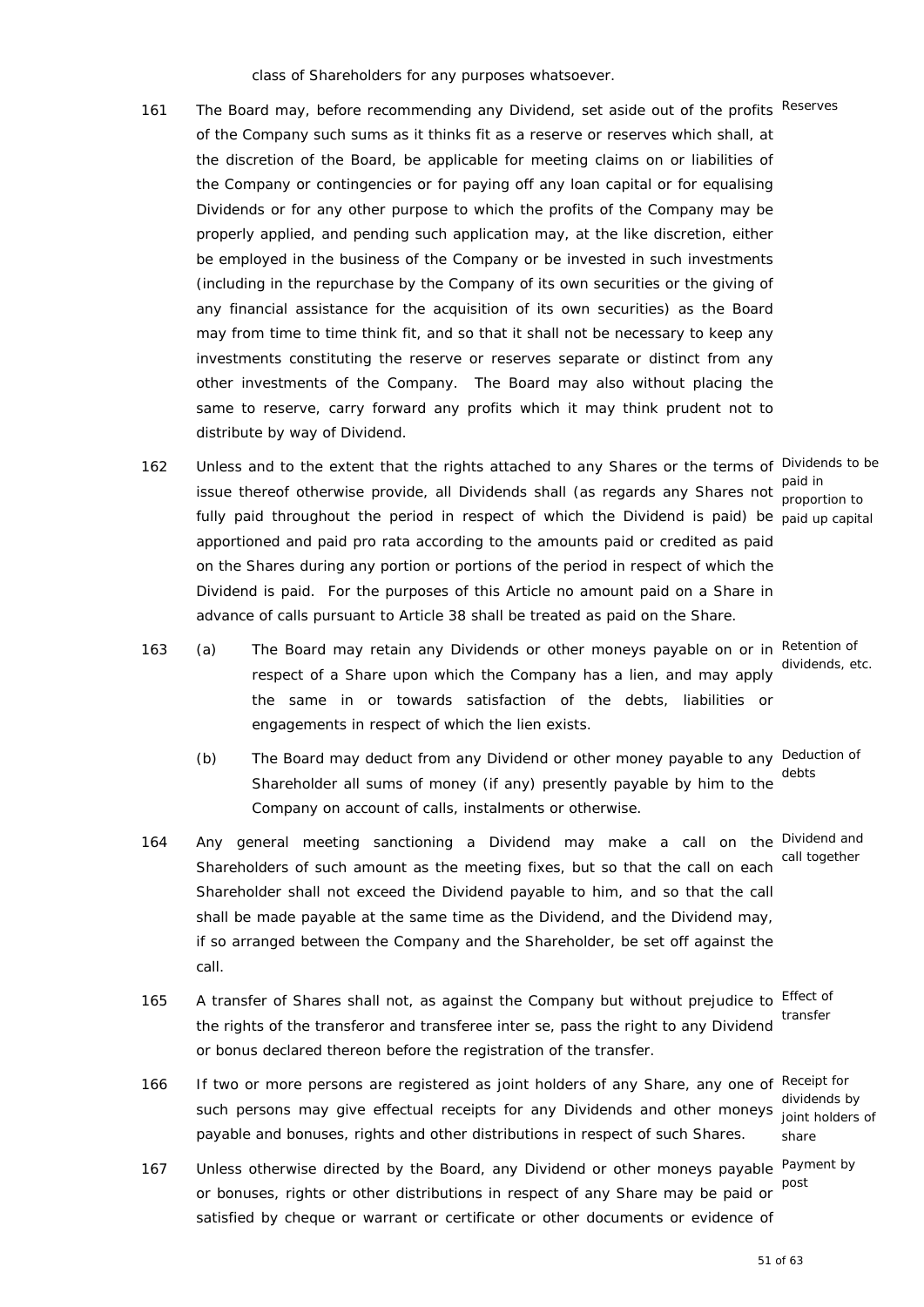title sent through the post to the registered address of the Shareholder entitled, or, in the case of joint holders, to the registered address of that one whose name stands first in the Register in respect of the joint holding or to such person and to such address as the holder or joint holders may in writing direct. Every cheque, warrant, certificate or other document or evidence of title so sent shall be made payable to the order of the person to whom it is sent or, in the case of certificates or other documents or evidence of title as aforesaid, in favour of the Shareholder(s) entitled thereto, and the payment on any such cheque or warrant by the banker upon whom it is drawn shall operate as a good discharge to the Company in respect of the Dividend and/or other moneys represented thereby, notwithstanding that it may subsequently appear that the same has been stolen or that any endorsement thereon has been forged. Every such cheque, warrant, certificate or other document or evidence of title as aforesaid shall be sent at the risk of the person entitled to the Dividend, money, bonus, rights and other distributions represented thereby.

App.3 Para 3(2)

168 All Dividends, bonuses or other distributions or the proceeds of the realisation of Unclaimed any of the foregoing unclaimed for one year after having been declared by the Company until claimed and, notwithstanding any entry in any books of the Company may be invested or otherwise made use of by the Board for the benefit of the Company or otherwise howsoever, and the Company shall not be constituted a trustee in respect thereof. All Dividends, bonuses or other distributions or the proceeds of the realisation of any of the foregoing unclaimed for six years after having been declared may be forfeited by the Board and, upon such forfeiture, shall revert to the Company and, in the case where any of the same are securities of the Company, may be re-allotted or re-issued for such consideration as the Board thinks fit and the proceeds thereof shall accrue to the benefit of the Company absolutely.

## **RECORD DATE**

- 169 Subject to the Listing Rules, any resolution declaring a Dividend or other Record dates distribution on Shares of any class, whether a resolution of the Company in general meeting or a resolution of the Board, may specify that the same shall be payable or made to the persons registered as the holder of such Shares at the close of business on a particular date or at a particular time on a particular date, and thereupon the Dividend or other distribution shall be payable or made to them in accordance with their respective holdings so registered, but without prejudice to the rights inter se in respect of such Dividend or other distribution between the transferors and transferees of any such Shares. The provisions of this Article shall *mutatis mutandis* apply to determining the Shareholders entitled to receive notice and vote at any general meeting of the Company, bonuses, capitalisation issues, distributions of realised and unrealised capital profits or other distributable reserves or accounts of the Company and offers or grants made by the Company to the Shareholders.
- 170 The Company in general meeting may at any time and from time to time resolve Distribution of that any surplus moneys in the hands of the Company representing capital profits realised capital arising from moneys received or recovered in respect of or arising from the realisation of any capital assets of the Company or any investments representing profits

Dividend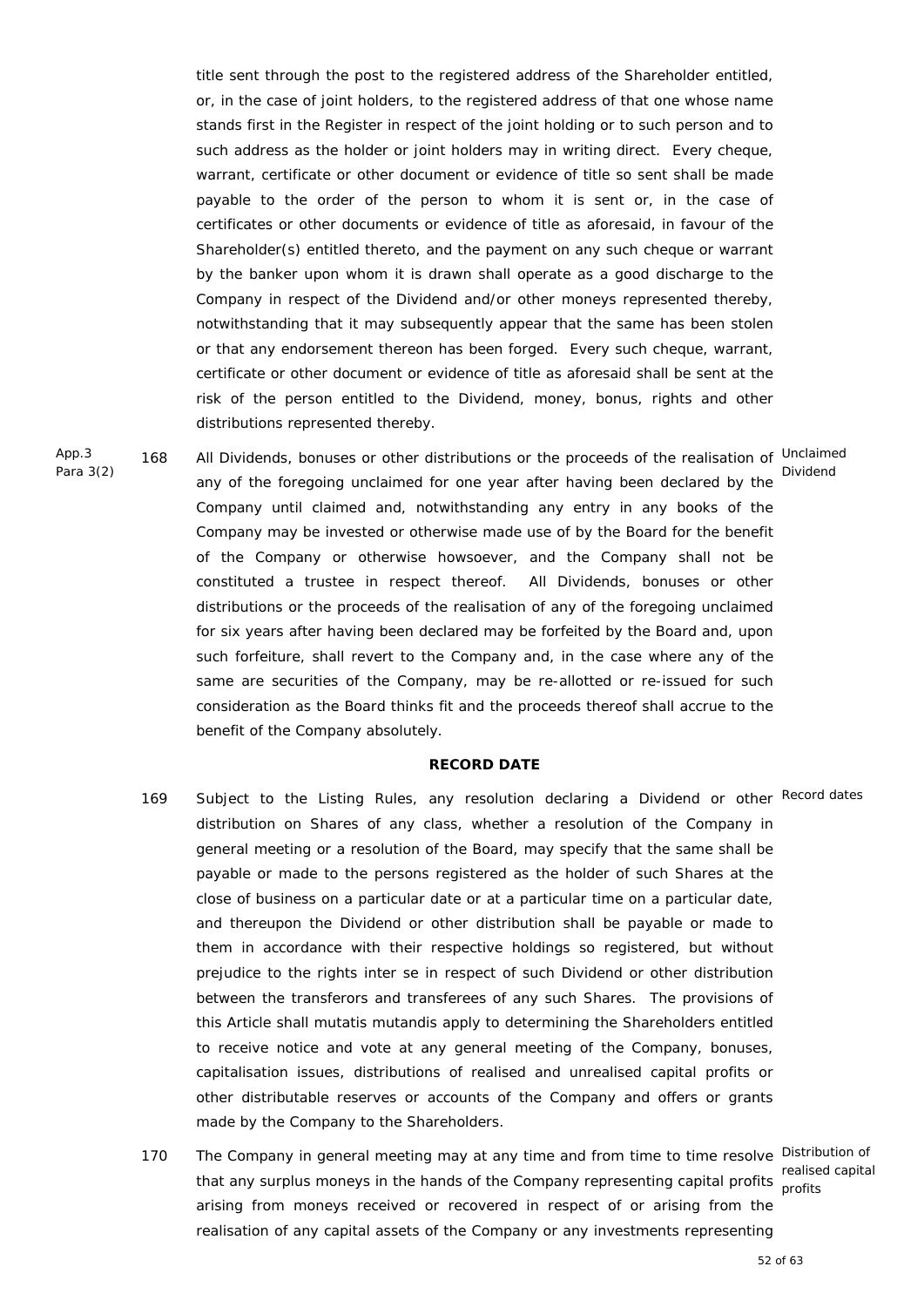the same and not required for the payment or provision of any fixed preferential Dividend instead of being applied in the purchase of any other capital assets or for other capital purposes be distributed amongst its Shareholders on the footing that they receive the same as capital and in the Shares and proportions in which they would have been entitled to receive the same if it had been distributed by way of Dividend, provided that no such surplus moneys as aforesaid shall be so distributed unless the Company will remain solvent after the distribution, or the net realisable value of the assets of the Company will after the distribution be greater than the aggregate of its liabilities, share capital and share premium account.

## **ANNUAL RETURNS**

171 The Board shall make or cause to be made such annual or other returns or filings Annual Returns as may be required to be made in accordance with the Companies Law.

#### **ACCOUNTS**

- App.13 Part B Para 4(1) 172 The Board shall cause proper books of account to be kept of the sums of money Accounts to be received and expended by the Company, and the matters in respect of which such receipts and expenditure take place; and of the assets and liabilities of the Company and of all other matters required by the Companies Law necessary to give a true and fair view of the state of the Company's affairs and to show and explain its transactions. kept
	- 173 The books of account shall be kept at the Head Office or at such other place or <sup>Where</sup> places as the Board thinks fit and shall always be open to the inspection of the kept Directors. accounts to be
	- 174 No Shareholder (not being a Director) or other person shall have any right of Inspection by inspecting any account or book or document of the Company except as conferred by the Companies Law or ordered by a court of competent jurisdiction or authorised by the Board or the Company in general meeting. shareholders
- App.13 Part B Para 3(3) 175 (a) The Board shall from time to time cause to be prepared and laid before Annual profit and loss<br>the Company at its annual general meeting profit and loss accounts and **condigate** balance sheets of the Company and such other reports and documents as balance sheet may be required by law and the Listing Rules. The accounts of the Company shall be prepared and audited based on the generally accepted accounting principles of Hong Kong, the International Accounting Standards, or such other standards as may be permitted by the HK Stock Exchange. account and
- App.3 Para 5 App.13 Part B Para 3(3); 4(2) (b) Subject to paragraph (c) below, every balance sheet of the Company Annual report of Directors<br>Shall be signed on behalf of the Board by two of the Directors and a copy and belance of every balance sheet (including every document required by law to be sheet to be comprised therein or annexed thereto) and profit and loss account which sent to is to be laid before the Company at its annual general meeting, together with a copy of the Directors' report and a copy of the Auditors' report thereon, shall, not less than 21 days before the date of the meeting be delivered or sent by post together with the notice of annual general meeting to every Shareholder and every Debenture Holder of the and balance shareholders

53 of 63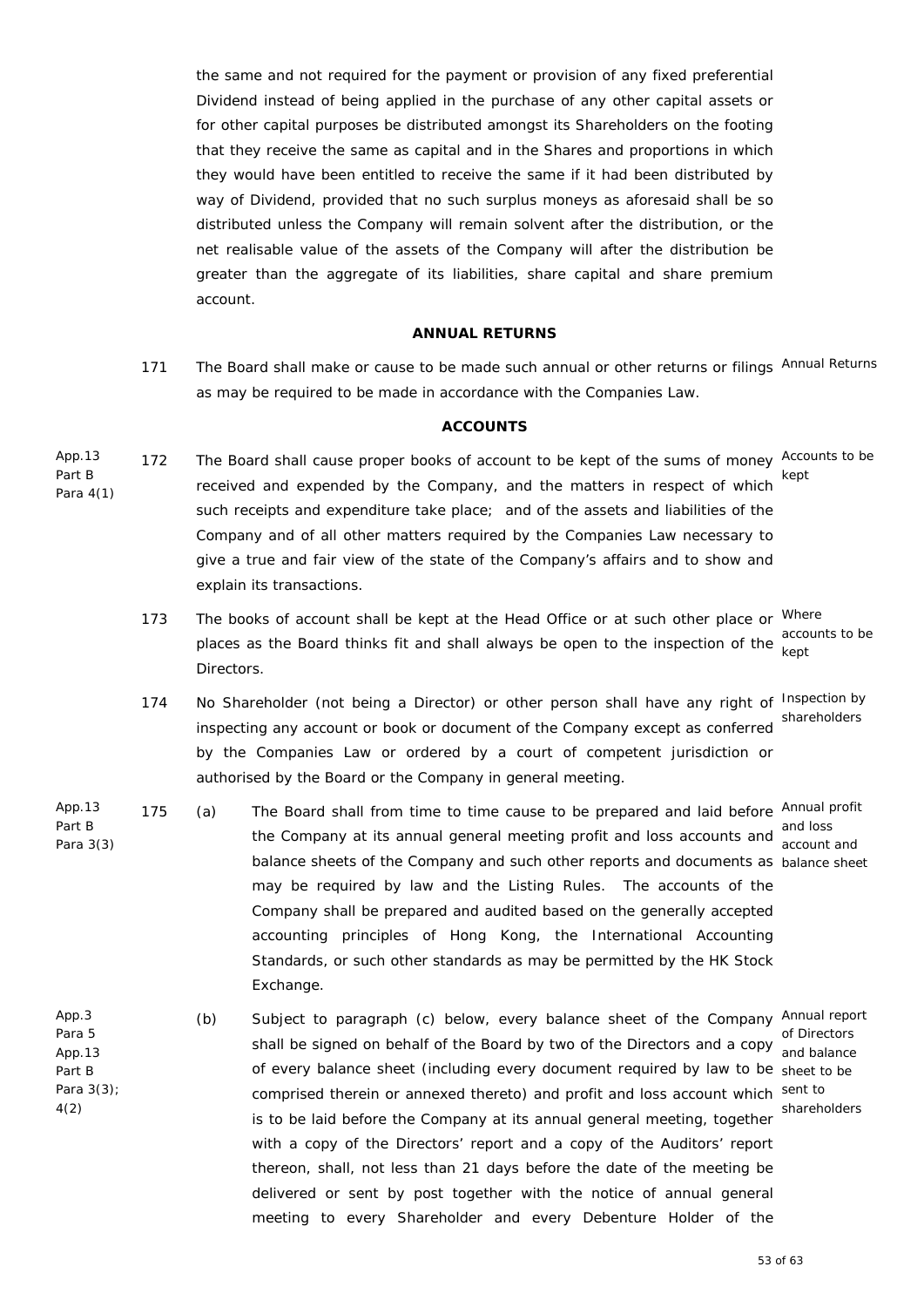Company and every other person entitled to receive notices of general meetings of the Company under the provisions of these Articles, provided that this Article shall not require a copy of those documents to be sent to any person of whose address the Company is not aware or to more than one of the joint holders of any Shares or Debentures, but any Shareholder or Debenture Holder to whom a copy of those documents has not been sent shall be entitled to receive a copy free of charge on application at the Head Office or the Registration Office. If all or any of the Shares or Debentures or other securities of the Company shall for the time being be (with the consent of the Company) listed or dealt in on any stock exchange or market, there shall be forwarded to such stock exchange or market such number of copies of such documents as may for the time being be required under its regulations or practice.

 (c) Subject to the Listing Rules, the Company may send summarised financial statements to Shareholders who has, in accordance with the Listing Rules, consented and elected to receive summarised financial statements instead of the full financial statements. The summarised financial statements must be accompanied by any other documents as may be required under the Listing Rules and must be sent to the Shareholders not less than twenty-one days before the general meeting to those Shareholders that have consented and elected to receive the summarised financial statements.

#### **AUDITORS**

- 176 (a) The Company shall at each annual general meeting appoint one or more Appointment of firms of auditors to hold office until the conclusion of the next annual Auditors general meeting on such terms and with such duties as may be agreed with the Board, but if an appointment is not made, the Auditors in office shall continue in office until a successor is appointed. A Director, officer or employee of any such Director, officer or employee shall not be appointed Auditors of the Company. The Board may fill any casual vacancy in the office of Auditors, but while any such vacancy continues the surviving or continuing Auditors (if any) may act. The remuneration of the Auditors shall be fixed by or on the authority of the Company in the annual general meeting except that in any particular year the Company in general meeting may delegate the fixing of such remuneration to the Board and the remuneration of any Auditors appointed to fill any casual vacancy may be fixed by the Board.
	- (b) The Shareholders may, at any general meeting convened and held in accordance with these Articles, remove the Auditors by Special Resolution at any time before the expiration of the term of office and shall, by Ordinary Resolution, at that meeting appoint new auditors in its place for the remainder of the term.
- App. 13 Part B Para 4(2) 177 The Auditors of the Company shall have a right of access at all times to the Auditors to have right of<br>books and accounts and vouchers of the Company and shall be entitled to require seeded to bee from the Directors and officers of the Company such information as may be and accounts necessary for the performance of his or their duties, and the Auditors shall audit access to books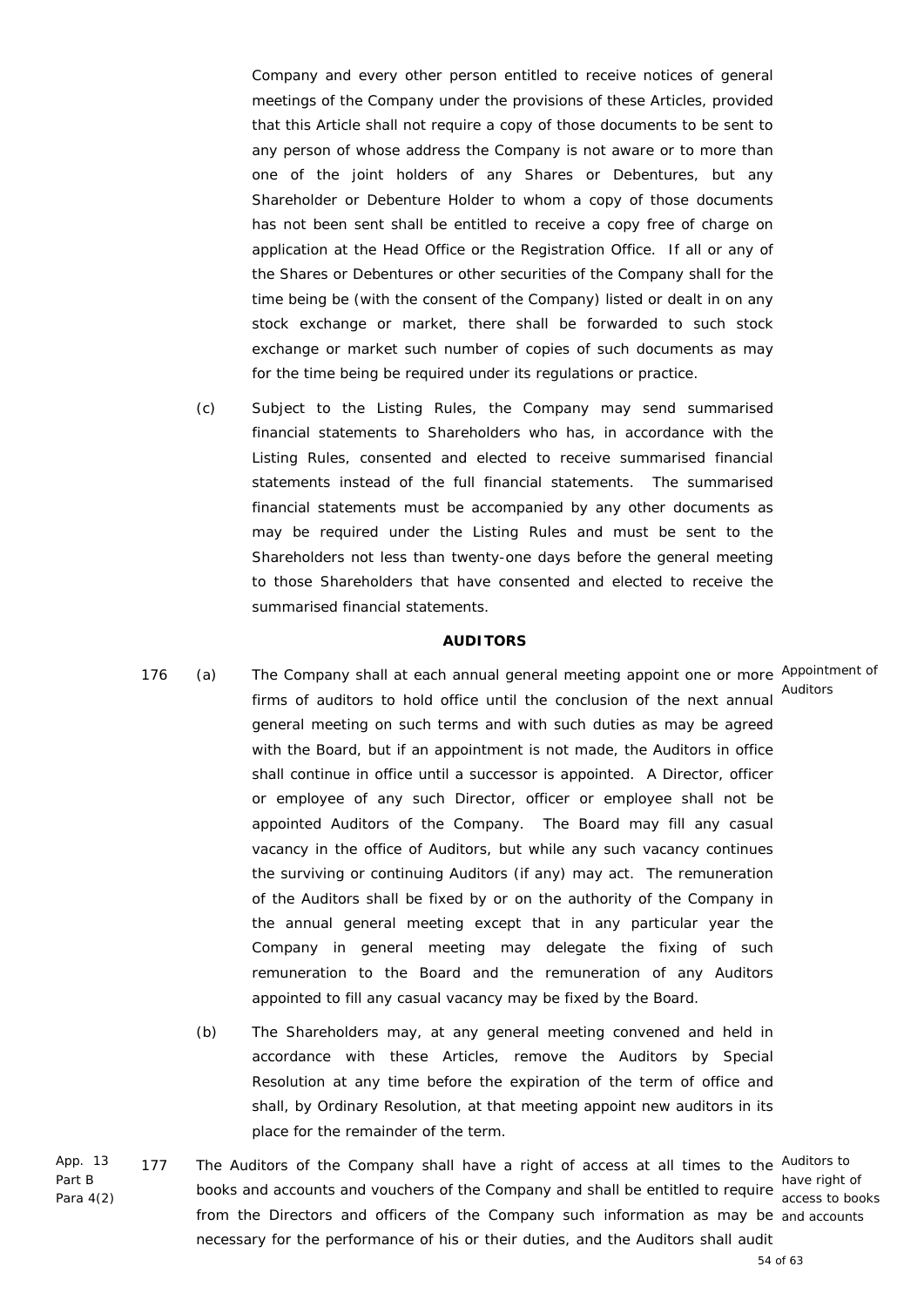every balance sheet and profit and loss account of the Company in each year and prepare an Auditors' report thereon to be annexed thereto. Such report shall be laid before the Company in the annual general meeting.

- 178 No person other than the retiring Auditors shall be appointed as Auditors at an Appointment of annual general meeting unless notice of an intention to nominate that person to auditors other the office of Auditors has been given to the Company not less than 14 clear days auditors before the annual general meeting, and the Company shall send a copy of any such notice to the retiring Auditors and shall give notice thereof to the Shareholders not less than seven days before the annual general meeting provided that the above requirement for sending a copy of such notice to the retiring Auditors may be waived by notice in writing by the retiring Auditors to the Secretary.
- 179 All acts done by any person acting as Auditors shall, as regards all persons Defect of dealing in good faith with the Company, be valid, notwithstanding that there was some defect in their appointment or that they were at the time of their appointment not qualified for appointment or subsequently became disqualified.

than retiring

appointment

#### **NOTICES**

- App.3 Para 7(1); 7(2) 180 (a) Except where otherwise expressly stated, any notice or document to be Service of given to or by any person pursuant to these Articles shall be in writing or, to the extent permitted by the Companies Law and the Listing Rules from time to time and subject to this Article, contained in an electronic communication. A notice calling a meeting of the Board need not be in writing. notices
	- (b) Except where otherwise expressly stated, any notice or document to be given to or by any person pursuant to these Articles (including any corporate communications within the meaning ascribed thereto under the Listing Rules) may be served on or delivered to any Shareholder either personally or by sending it through the post in a prepaid envelope or wrapper addressed to such Shareholder at his registered address as appearing in the register or by leaving it at that address addressed to the Shareholder or by any other means authorised in writing by the Shareholder concerned or (other than share certificate) by publishing it by way of advertisement in the Newspapers. In case of joint holders of a share, all notices shall be given to that one of the joint holders whose name stands first in the register and notice so given shall be sufficient notice to all the joint holders. Without limiting the generality of the foregoing but subject to the Companies Law and the Listing Rules, a notice or document may be served or delivered by the Company to any Shareholder by electronic means to such address as may from time to time be authorised by the Shareholder concerned or by publishing it on a website and notifying the Shareholder concerned that it has been so published.
	- (c) Any such notice or document may be served or delivered by the Company by reference to the register as it stands at any time not more than fifteen days before the date of service or delivery. No change in the

55 of 63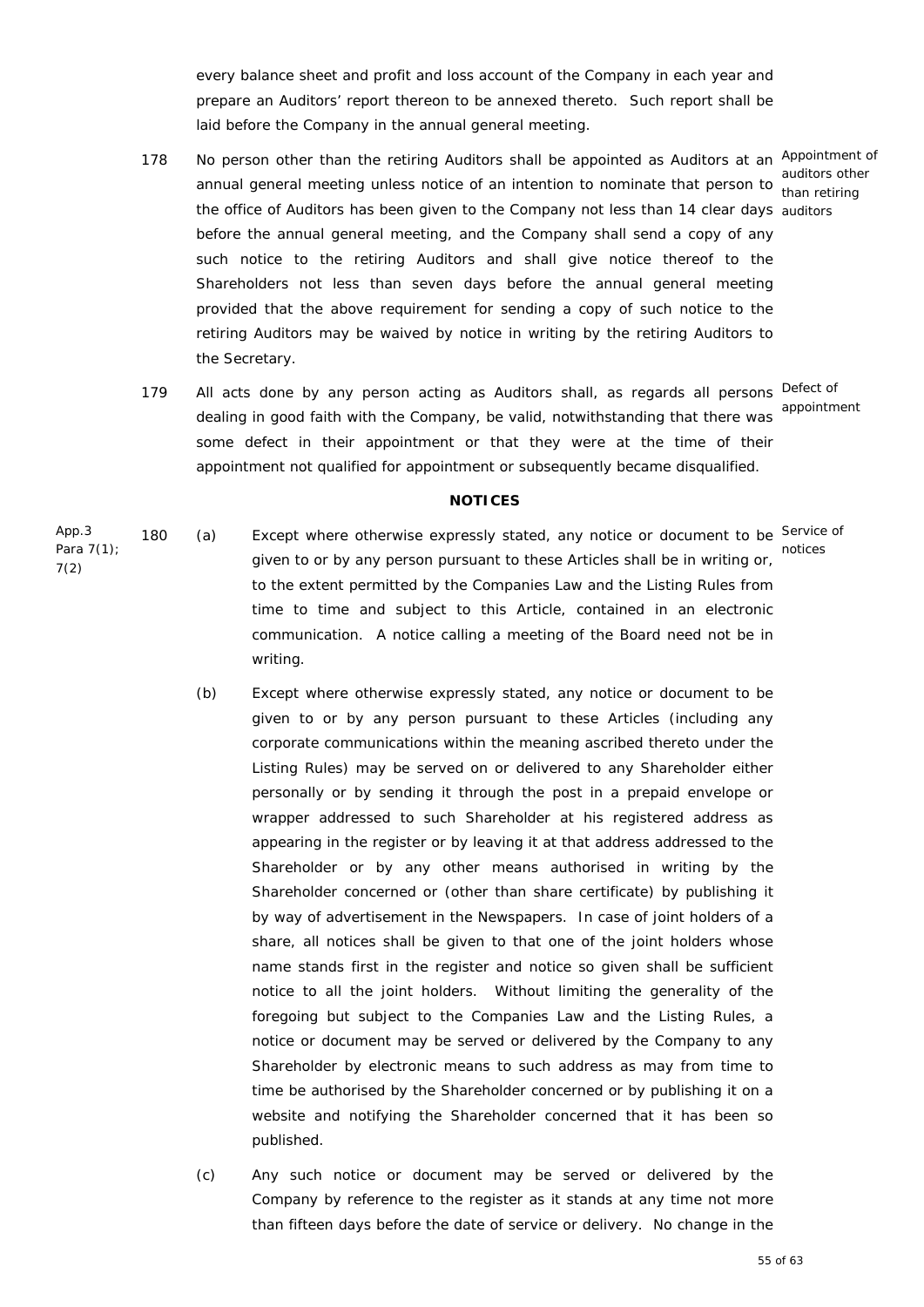register after that time shall invalidate that service or delivery. Where any notice or document is served or delivered to any person in respect of a share in accordance with these Articles, no person deriving any title or interest in that share shall be entitled to any further service or delivery of that notice or document.

- (d) Any notice or document required to be sent to or served upon the Company, or upon any officer of the Company, may be sent or served by leaving the same or sending it through the post in a prepaid envelope or wrapper addressed to the Company or to such officer at the Head Office or Registered Office.
- (e) The Board may from time to time specify the form and manner in which a notice may be given to the Company by electronic means, including one or more addresses for the receipt of an electronic communication, and may prescribe such procedures as they think fit for verifying the authenticity or integrity of any such electronic communication. Any notice may be given to the Company by electronic means only if it is given in accordance with the requirements specified by the Board.
- App.3 Para 7(3) 181 (a) Any Shareholder whose registered address is outside the Relevant Shareholders Territory may notify the Company in writing of an address in the Relevant Relevant Territory which for the purpose of service of notice shall be deemed to be Territory his registered address. Where the registered address of the Shareholder is outside the Relevant Territory, notice, if given through the post, shall be sent by prepaid airmail letter where available.

out of the

 (b) Any Shareholder who fails (and, where a Share is held by joint holders, where the first joint holder named on the register fails) to supply his registered address or a correct registered address to the Company for service of notices and documents on him shall not (and where a Share is held by joint holders, none of the other joint holders whether or not they have supplied a registered address shall) be entitled to service of any notice or documents by the Company and any notice or document which is otherwise required to be served on him may, if the Board in its absolute discretion so elects (and subject to them re-electing otherwise from time to time), be served, in the case of notices, by displaying a copy of such notice conspicuously at the Registered Office and the Head Office or, if the Board sees fit, by advertisement in the Newspapers, and, in the case of documents, by posting up a notice conspicuously at the Registered Office and the Head Office addressed to such Shareholder which notice shall state the address within the Relevant Territory at which he served in the manner so described which shall be sufficient service as regards Shareholders with no registered or incorrect addresses, provided that nothing in this paragraph (b) shall be construed as requiring the Company to serve any notice or document on any Shareholder with no or an incorrect registered address for the service of notice or document on him or on any Shareholder other than the first named on the register of members of the Company.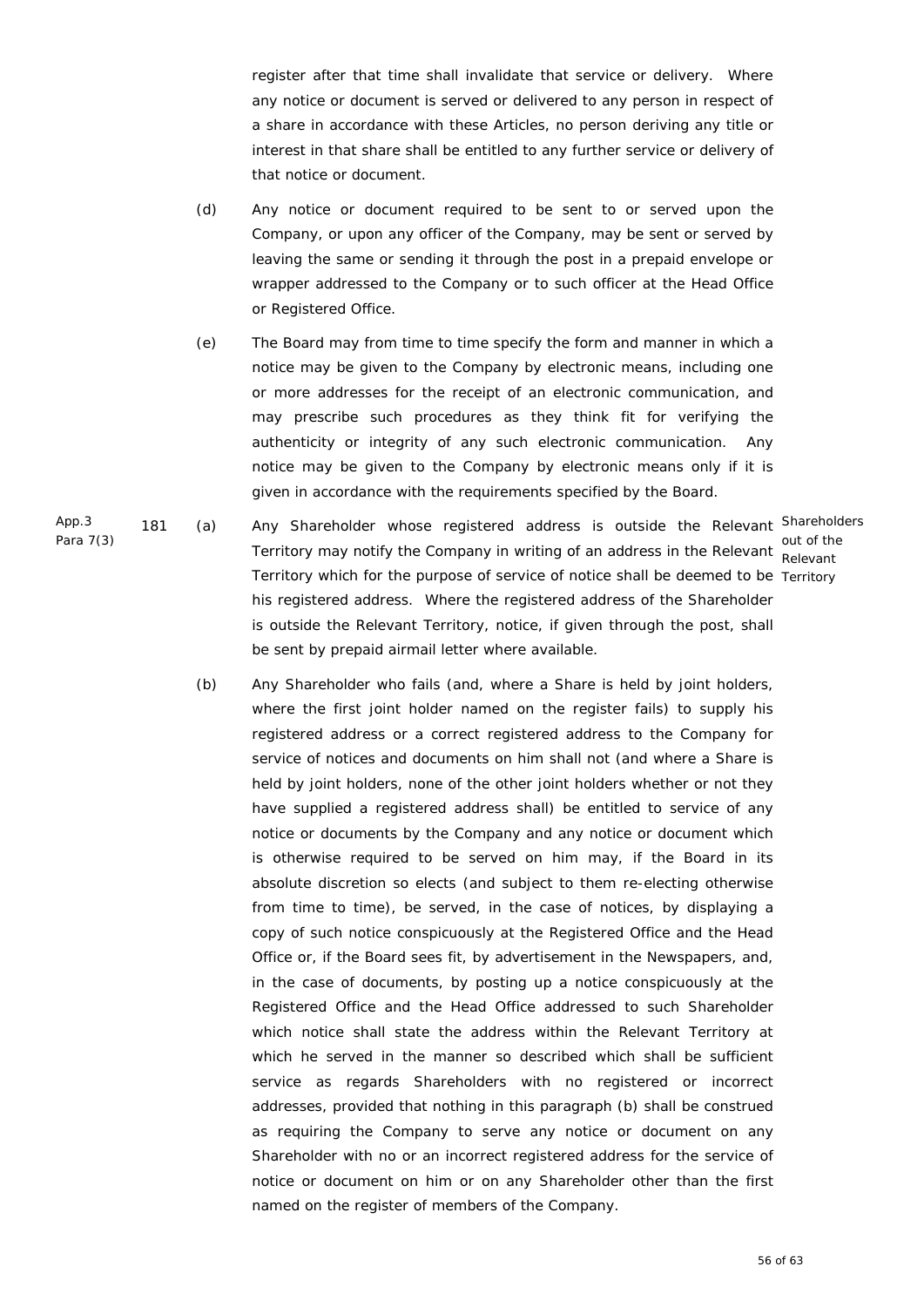- 182 Any notice or other document, if sent by mail, postage prepaid, shall be deemed When notice to have been served or delivered on the day following that on which the letter, served envelope, or wrapper containing the same is put into the post. In proving such service it shall be sufficient to prove that the letter, envelope or wrapper containing the notice or document was properly addressed and put into the post as prepaid mail. Any notice or document not sent by post but left by the Company at a registered address shall be deemed to have been served or delivered on the day it was so left. Any notice or document, if sent by electronic means (including through any relevant system), shall be deemed to have been given on the day following that on which the electronic communication was sent by or on behalf of the Company. Any notice or document served or delivered by the Company by any other means authorised in writing by the Shareholder concerned shall be deemed to have been served when the Company has carried out the action it has been authorised to take for that purpose. Any notice or other document published by way of advertisement or on a website shall be deemed to have been served or delivered on the day it was so published. deemed to be
- 183 A notice or document may be given by the Company to the person entitled to a Service of notice to<br>Share in consequence of the death, mental disorder, bankruptcy or liquidation of nergone a Shareholder by sending it through the post in a prepaid envelope or wrapper entitled on addressed to him by name, or by the title of representative of the deceased, the death, mental disorder or<br>trustee of the bankrupt or the liquidator of the Shareholder, or by any like bonkruntov description, at the address, if any, supplied for the purpose by the person claiming to be so entitled, or (until such an address has been so supplied) by giving the notice or document in any manner in which the same might have been given if the death, metal disorder, bankruptcy or winding up had not occurred. bankruptcy
- 184 Any person who by operation of law, transfer or other means whatsoever shall Transferee to be bound by<br>become entitled to any Share shall be bound by every notice in respect of such prior patiess share which prior to his name and address being entered on the register shall have been duly served to the person from whom he derives his title to such share.

persons

prior notices

185 Any notice or document delivered or sent by post to, or left at the registered Notice valid though<br>address of any Shareholder in pursuance of these Articles, shall notwithstanding that such Shareholder be then deceased, bankrupt or wound up and whether or deceased, not the Company has notice of his death, bankruptcy or winding up, be deemed bankrupt to have duly served in respect of any registered Shares whether held solely or shareholder

57 of 63

 (c) If on three consecutive occasions notices or other documents have been sent through the post to any Shareholder (or, in the case of joint holders of a share, the first holder named on the register) at his registered address but have been returned undelivered, such Shareholder (and, in the case of joint holders of a Share, all other joint holders of the share) shall not thereafter be entitled to receive or be served (save as the Board may elect otherwise pursuant to paragraph (b) of this Article) and shall be deemed to have waived the service of notices and other documents from the Company until he shall have communicated with the Company and supplied in writing a new registered address for the service of notices on him.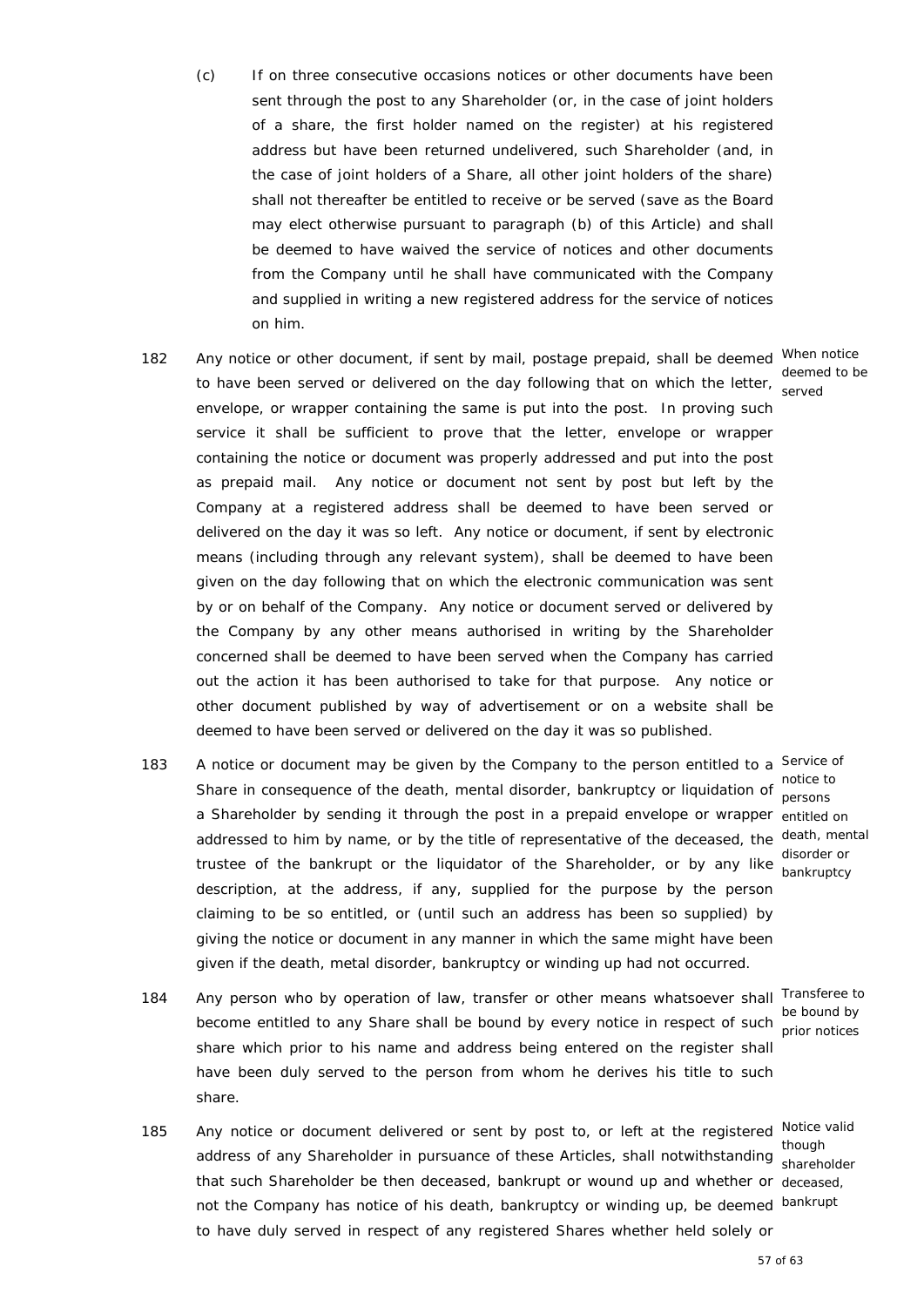jointly with other persons by such Shareholder until some other person be registered in his stead as the holder or joint holder thereof, and such service shall for all purposes of these Articles be deemed a sufficient service of such notice or document on his personal representatives and all persons (if any) jointly interested with him in any such Shares.

186 The signature to any notice or document to be given by the Company may be How notice to written or printed. be signed

#### **INFORMATION**

187 No Shareholder (not being a Director) shall be entitled to require discovery of or Shareholders any information respecting any detail of the Company's trading or any matter information respecting any detail of the Company's trading or any matter information which is or may be in the nature of a trade secret, mystery of trade or secret process which may relate to the conduct of the business of the Company which in the opinion of the Board will be inexpedient in the interests of the Shareholders of the Company to communicate to the public. information

#### **WINDING UP**

- 188 Subject to the Companies Law, a resolution that the Company be wound up by Modes of the Court or be wound up voluntarily shall be passed by way of a Special Resolution. winding up
- 189 If the Company shall be wound up, the surplus assets remaining after payment Distribution of assets in<br>to all creditors shall be divided among the Shareholders in proportion to the winding capital paid up on the Shares held by them respectively, and if such surplus assets shall be insufficient to repay the whole of the paid up capital, they shall be distributed, subject to the rights of any Shares which may be issued on special terms and conditions, so that, as nearly as may be, the losses shall be borne by the Shareholders in proportion to the capital paid on the Shares held by them respectively. winding up
- 190 If the Company shall be wound up (in whatever manner) the liquidator may, with Assets may be the sanction of a Special Resolution and any other sanction required by the encate Companies Law, divide among the Shareholders in specie or kind the whole or any part of the assets of the Company whether the assets shall consist of property of one kind or shall consist of properties of different kinds and the liquidator may, for such purpose, set such value as he deems fair upon any one or more class or classes of property to be divided as aforesaid and may determine how such division shall be carried out as between the Shareholders or different classes of Shareholders and the Shareholders within each class. The liquidator may, with the like sanction, vest any part of the assets in trustees upon such trusts for the benefit of Shareholders as the liquidator, with the like sanction, shall think fit, but so that no Shareholder shall be compelled to accept any Shares or other assets upon which there is a liability.

#### **INDEMNITY**

191 The Directors, managing directors, alternate Directors, Auditors, Secretary and Indemnity other officers for the time being of the Company and the trustees (if any) for the time being acting in relation to any of the affairs of the Company, and their respective executors or administrators, shall be indemnified and secured

specie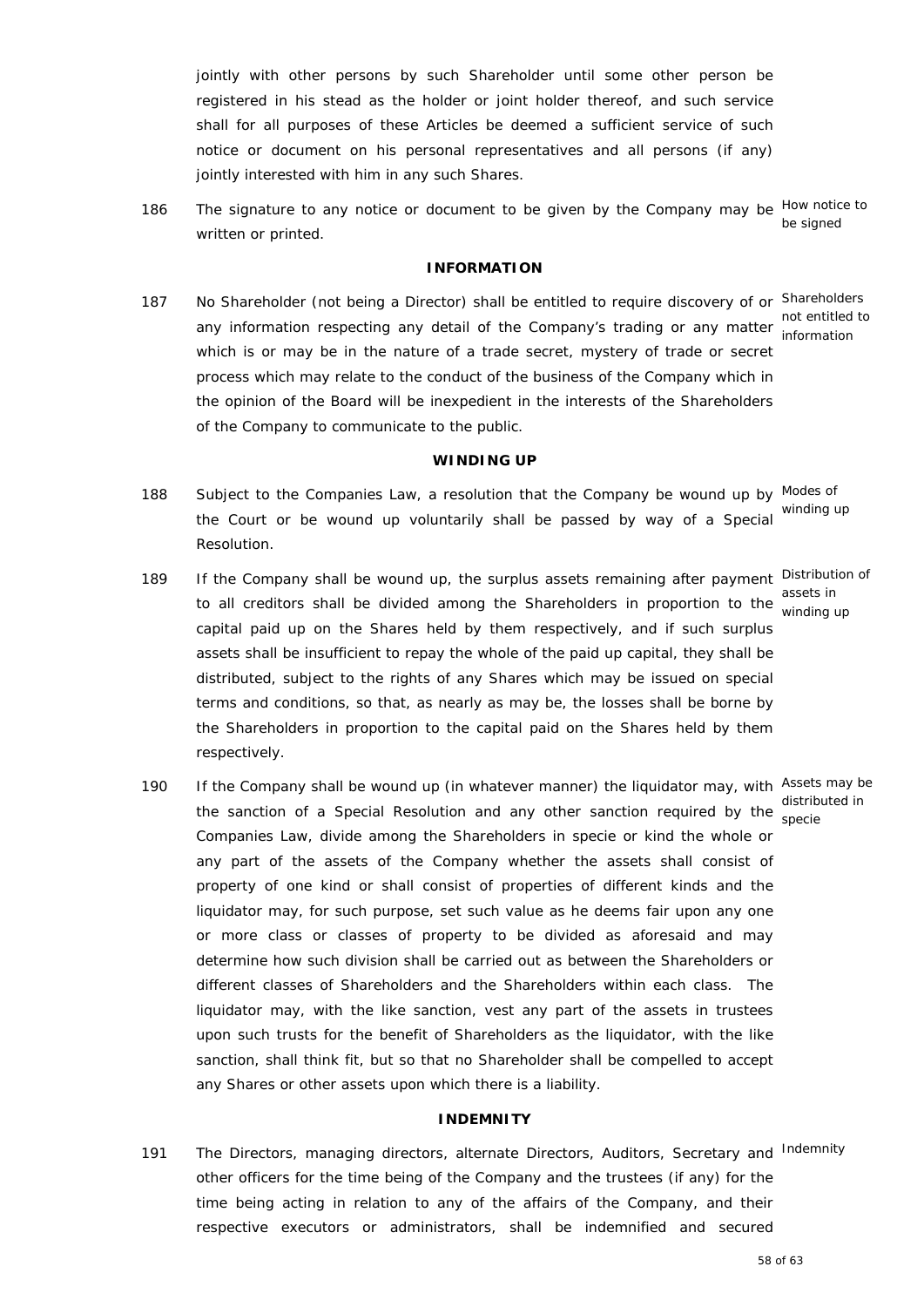harmless out of the assets of the Company from and against all actions, costs, charges, losses, damages and expenses which they or any of them, their or any of their executors or administrators, shall or may incur or sustain by reason of any act done, concurred in or omitted in or about the execution of their duty or supposed duty in their respective offices or trusts, except such (if any) as they shall incur or sustain through their own dishonesty, wilful default or fraud, and none of them shall be answerable for the acts, receipts, neglects or defaults of any other of them, or for joining in any receipt for the sake of conformity, or for any bankers or other persons with whom any moneys or effects of the Company shall be lodged or deposited for safe custody, or for the insufficiency or deficiency of any security upon which any moneys of the Company shall be placed out or invested, or for any other loss, misfortune or damage which may arise in the execution of their respective offices or trusts, or in relation thereto, except as the same shall happen by or through their own dishonesty, wilful default or fraud. The Company may take out and pay the premium and other moneys for the maintenance of insurance, bonds and other instruments for the benefit either of the Company or the Directors (and/or other officers) or any of them to indemnify the Company and/or Directors (and/or other officers) named therein for this purpose against any loss, damage, liability and claim which they may suffer or sustain in connection with any breach by the Directors (and/or other officers) or any of them of their duties to the Company.

## **UNTRACEABLE SHAREHOLDERS**

- App.3 Para 13(1) 192 The Company may exercise the power to cease sending cheques for Dividend Company entitlements or Dividend warrants by post if such cheques or warrants remain entitlements or Dividend uncashed on two consecutive occasions or after the first occasion on which such warrants etc. a cheque or warrant is returned undelivered. dividend
- App.3 Para 13(2)(a) 13(2)(b)
- 193 (a) The Company shall have the power to sell, in such manner as the Board Company may thinks fit, any Shares of a Shareholder who is untraceable, but no such sale shall be made unless: sell shares of untraceable shareholders
	- (i) during the period of 12 years prior to the date of the advertisements referred to in sub-paragraph (ii) below (or, if published more than once, the first thereof) at least three Dividends or other distributions in respect of the Shares in question have become payable or been made and no Dividend or other distribution in respect of the Shares during that period has been claimed;
	- (ii) the Company has caused an advertisement to be inserted in the Newspapers of its intention to sell such Shares and a period of three months has elapsed since the date of such advertisement (or, if published more than once, the first thereof);
	- (iii) the Company has not at any time during the said periods of 12 years and three months received any indication of the existence of the holder of such Shares or of a person entitled to such Shares by death, bankruptcy or operation of law; and

59 of 63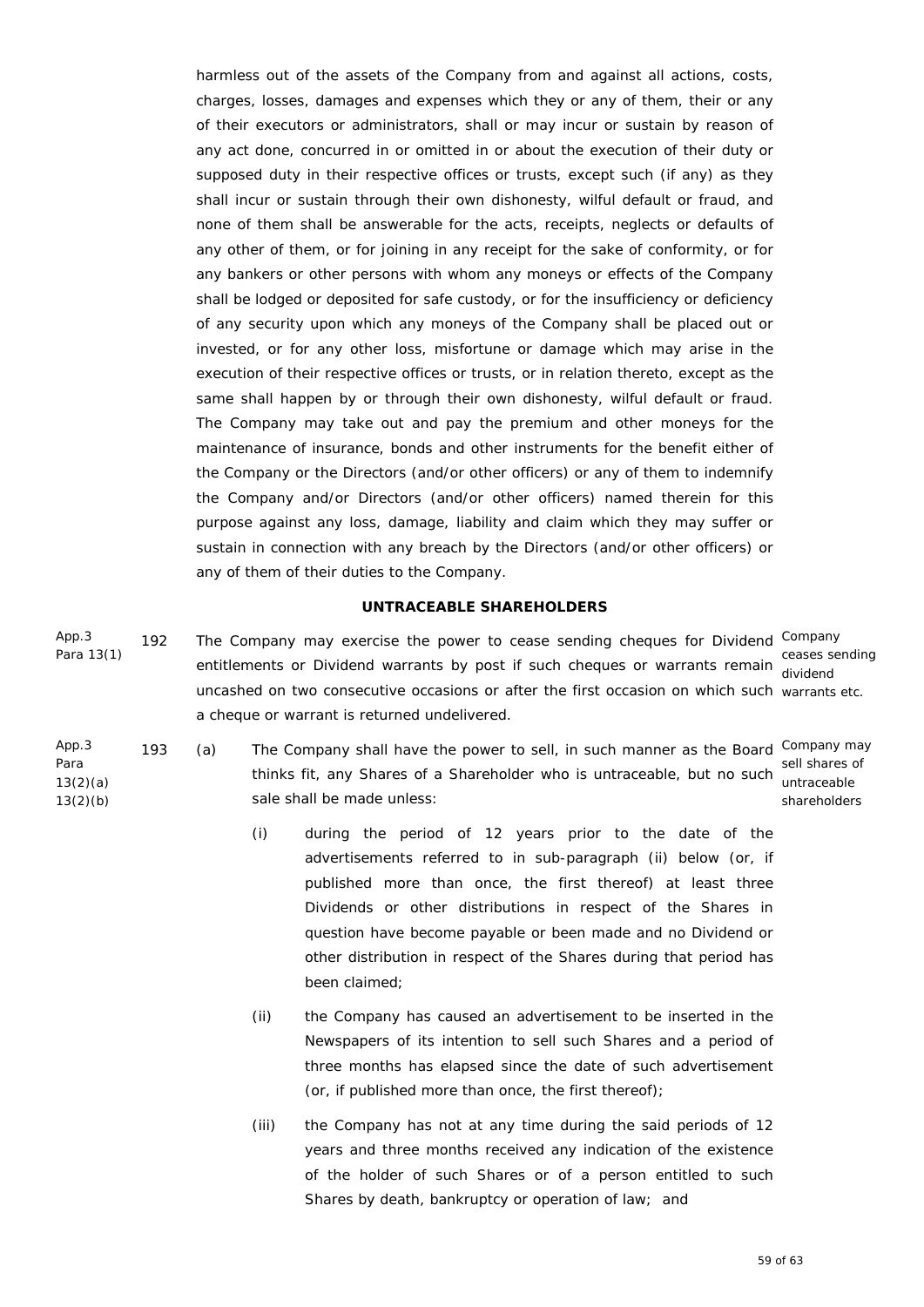- (iv) the Company has notified the HK Stock Exchange of its intention of such sale.
- (b) To give effect to any such sale the Board may authorise any person to transfer the said Shares and the instrument of transfer signed or otherwise executed by or on behalf of such person shall be as effective as if it had been executed by the registered holder or the person entitled by transmission to such Shares, and the purchaser shall not be bound to see to the application of the purchase money nor shall his title to the Shares be affected by any irregularity or invalidity in the proceedings relating to the sale. The net proceeds of the sale will belong to the Company and upon receipt by the Company of such proceeds it shall become indebted to the former Shareholder for an amount equal to such net proceeds. Notwithstanding any entries made by the Company in any of its books or otherwise howsoever, no trusts shall be created in respect of such debt and no interest shall be payable in respect of it and the Company shall not be required to account for any money earned from the net proceeds which may be employed in the business of the Company or as it thinks fit. Any sale under this Article shall be valid and effective notwithstanding that the Shareholder holding the Shares sold is dead, bankrupt, wound up or otherwise under any legal disability or incapacity.

## **DESTRUCTION OF DOCUMENTS**

194 The Company may destroy: The Company may destroy:

documents

- (a) any share certificate which has been cancelled at any time after the expiry of one year from the date of such cancellation;
- (b) any dividend mandate or any variation or cancellation thereof or any notification of change of name or address at any time after the expiry of two years from the date on which such mandate, variation, cancellation or notification was recorded by the Company;
- (c) any instrument of transfer of Shares which has been registered at any time after the expiry of six years from the date of registration;
- (d) any other document, on the basis of which any entry in the Register is made, at any time after the expiry of six years from the date on which an entry in the Register was first made in respect of it;

 and it shall conclusively be presumed in favour of the Company that every Share certificate so destroyed was a valid certificate duly and properly cancelled and that every instrument of transfer so destroyed was a valid and effective instrument duly and properly registered and that every other document destroyed hereunder was a valid and effective document in accordance with the recorded particulars thereof in the books or records of the Company provided always that:

 (i) the foregoing provisions of this Article shall apply only to the destruction of a document in good faith and without express notice to the Company that the preservation of such document was relevant to a claim;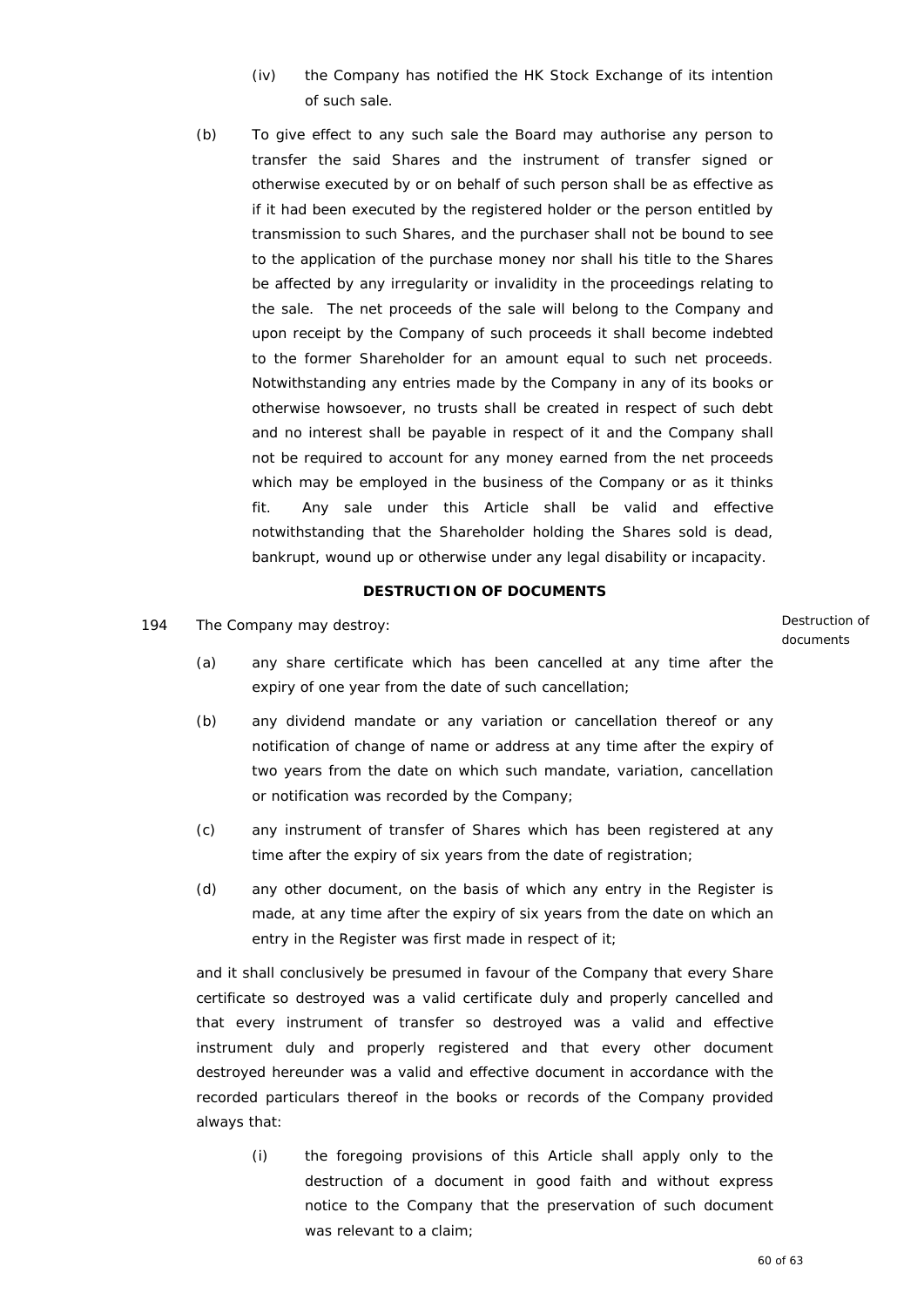- (ii) nothing contained in this Article shall be construed as imposing upon the Company any liability in respect of the destruction of any such document earlier than as aforesaid or in any case where the conditions of proviso (i) above are not fulfilled; and
- (iii) references in this Article to the destruction of any document include reference to its disposal in any manner.

#### **SUBSCRIPTION RIGHT RESERVE**

- 195 The following provisions shall have effect to the extent that they are not prohibited by and are in compliance with the Companies Law:
- (a) If, so long as any of the rights attaching to any warrants issued by the Subscription Company to subscribe for Shares shall remain exercisable, the Company does any act or engages in any transaction which, as a result of any adjustments to the subscription price in accordance with the provisions applicable under the terms and conditions of the warrants, would reduce the subscription price to below the par value of a Share, then the following provisions shall apply: right reserve
	- (i) as from the date of such act or transaction the Company shall establish and thereafter (subject as provided in this Article) maintain in accordance with the provisions of this Article a reserve (the "Subscription Right Reserve") the amount of which shall at no time be less than the sum which for the time being would be required to be capitalised and applied in paying up in full the nominal amount of the additional Shares required to be issued and allotted credited as fully paid pursuant to sub-paragraph (iii) below on the exercise in full of all the subscription rights outstanding and shall apply the Subscription Right Reserve in paying up in full the amount of the shortfall referred to in subparagraph (iii) in respect of such additional Shares as and when the same are allotted;
	- (ii) the Subscription Right Reserve shall not be used for any purpose other than that specified above unless all other reserves of the Company (other than the share premium account) have been extinguished and will then only be used to make good losses of the Company if and so far as is required by law;
	- (iii) upon the exercise of all or any of the subscription rights represented by any warrant, the relevant subscription rights shall be exercisable in respect of a nominal amount of Shares equal to the amount in cash which the holder of such warrant is required to pay on exercise of the subscription rights represented thereby (or, as the case may be, the relevant portion thereof in the event of a partial exercise of the subscription rights) and, in addition, there shall be allotted in respect of such subscription rights to the exercising warrant holder, credited as fully paid, such additional nominal amount of Shares as is equal to the shortfall between: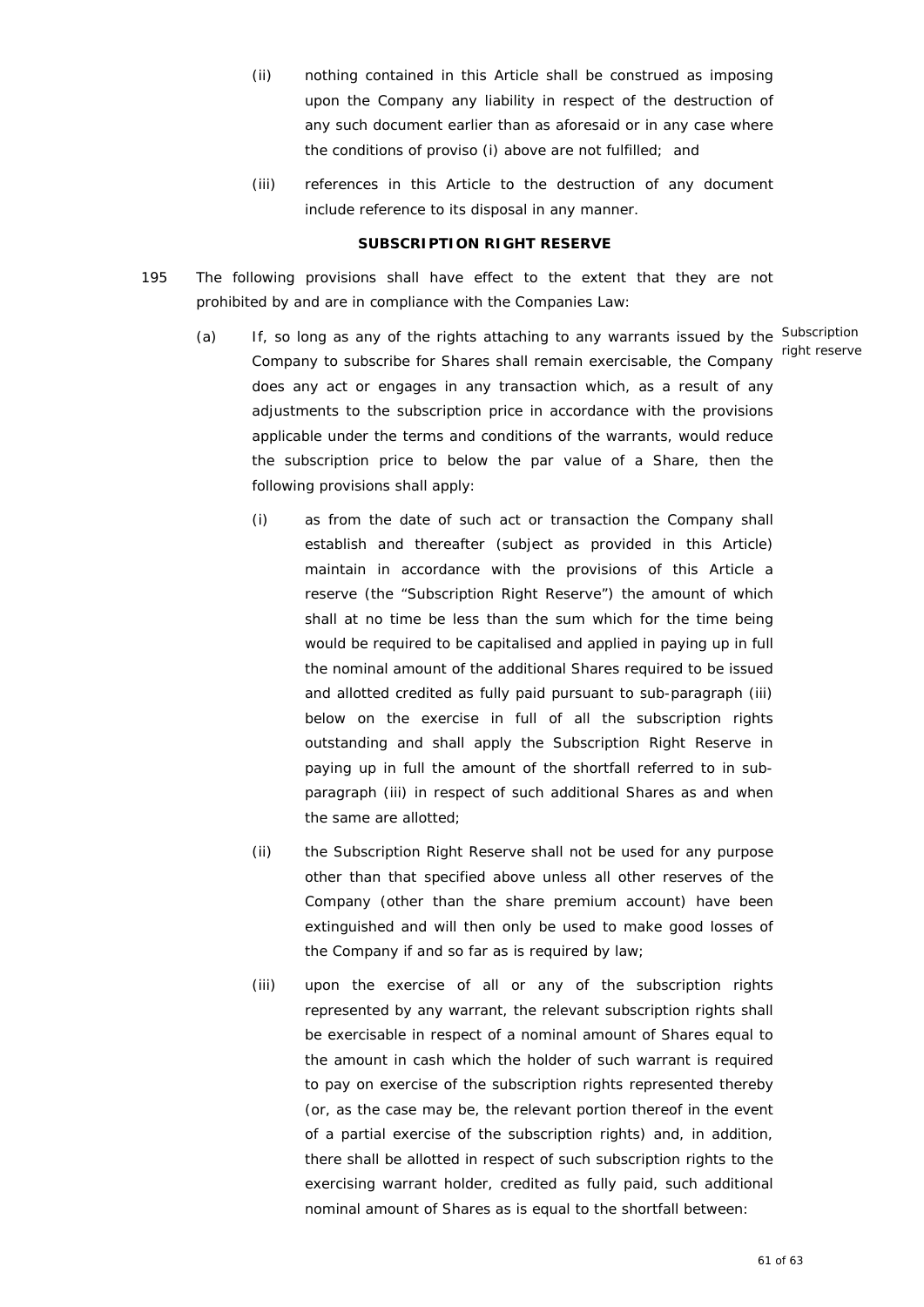- (A) the said amount in cash which the holder of such warrant is required to pay on exercise of the subscription rights represented thereby (or, as the case may be, the relevant portion thereof in the event of a partial exercise of the subscription rights); and
- (B) the nominal amount of Shares in respect of which such subscription rights would have been exercisable having regard to the provisions of the conditions of the warrants, had it been possible for such subscription rights to represent the right to subscribe for Shares at less than par and immediately upon such exercise so much of the sum standing to the credit of the Subscription Right Reserve as is required to pay up in full such additional nominal amount of Shares shall be capitalised and applied in paying up in full such additional nominal amount of Shares which shall forthwith be allotted credited as fully paid to the exercising warrant holder; and
- (iv) if upon the exercise of the subscription rights represented by any warrant the amount standing to the credit of the Subscription Right Reserve is not sufficient to pay up in full such additional nominal amount of Shares equal to such shortfall as aforesaid to which the exercising warrant holder is entitled, the Board shall apply any profits or reserves then or thereafter becoming available (including, to the extent permitted or not prohibited by law, the share premium account) for such purpose until such additional nominal amount of Shares is paid up and allotted as aforesaid and until then no Dividend or other distribution shall be paid or made on the fully paid Shares then in issue. Pending such payment up and allotment, the exercising warrant holder shall be issued by the Company with a certificate evidencing his right to the allotment of such additional nominal amount of Shares. The rights represented by any such certificate shall be in registered form and shall be transferable in whole or in part in units of one Share in the like manner as the Shares for the time being are transferable, and the Company shall make such arrangements in relation to the maintenance of a register therefor and other matters in relation thereto as the Board may think fit and adequate particulars thereof shall be made known to each relevant exercising warrant holder upon the issue of such certificate.
- (b) Shares allotted pursuant to the provisions of this Article shall rank *pari passu* in all respects with the other Shares allotted or which ought to be allotted on the relevant exercise of the subscription rights represented by the warrant concerned. Notwithstanding anything contained in paragraph (a) of this Article, no fraction of any Share shall be allotted on exercise of the subscription rights.